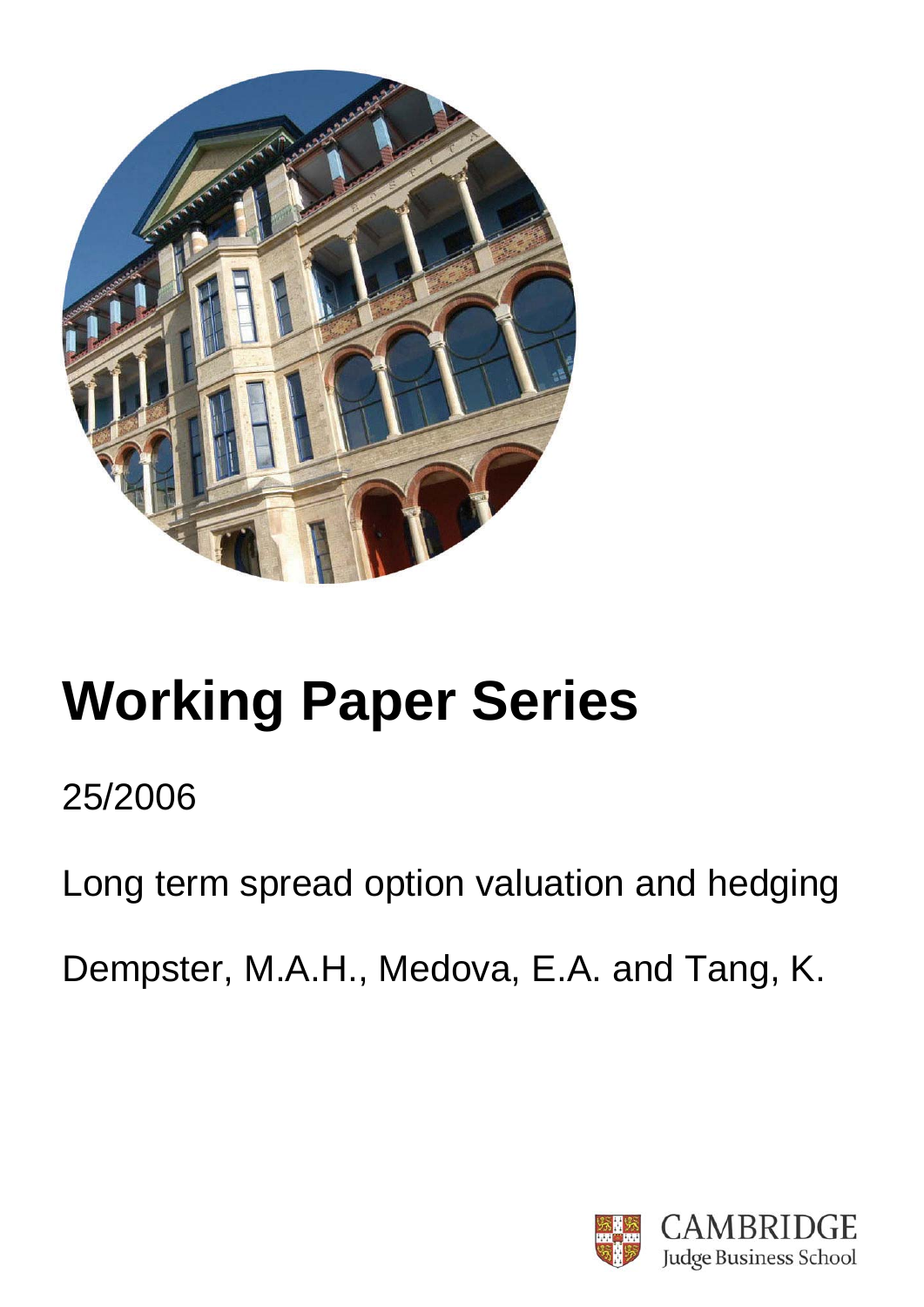These papers are produced by Judge Business School, University of Cambridge. They are circulated for discussion purposes only. Their contents should be considered preliminary and are not to be quoted without the authors' permission.

Author contact details are as follows:

Prof M A H Dempster Centre for Financial Research Judge Business School University of Cambridge mahd2@cam.ac.uk

Dr E A Medova Centre for Financial Research Judge Business School University of Cambridge eam28@cam.ac.uk

Ke Tang Centre for Financial Research Judge Business School University of Cambridge kt284@cam.ac.uk

Please address enquiries about the series to:

Research Support Manager Judge Business School Trumpington Street Cambridge CB2 1AG, UK Tel: 01223 760546 Fax: 01223 339701 E-mail: research-support@jbs.cam.ac.uk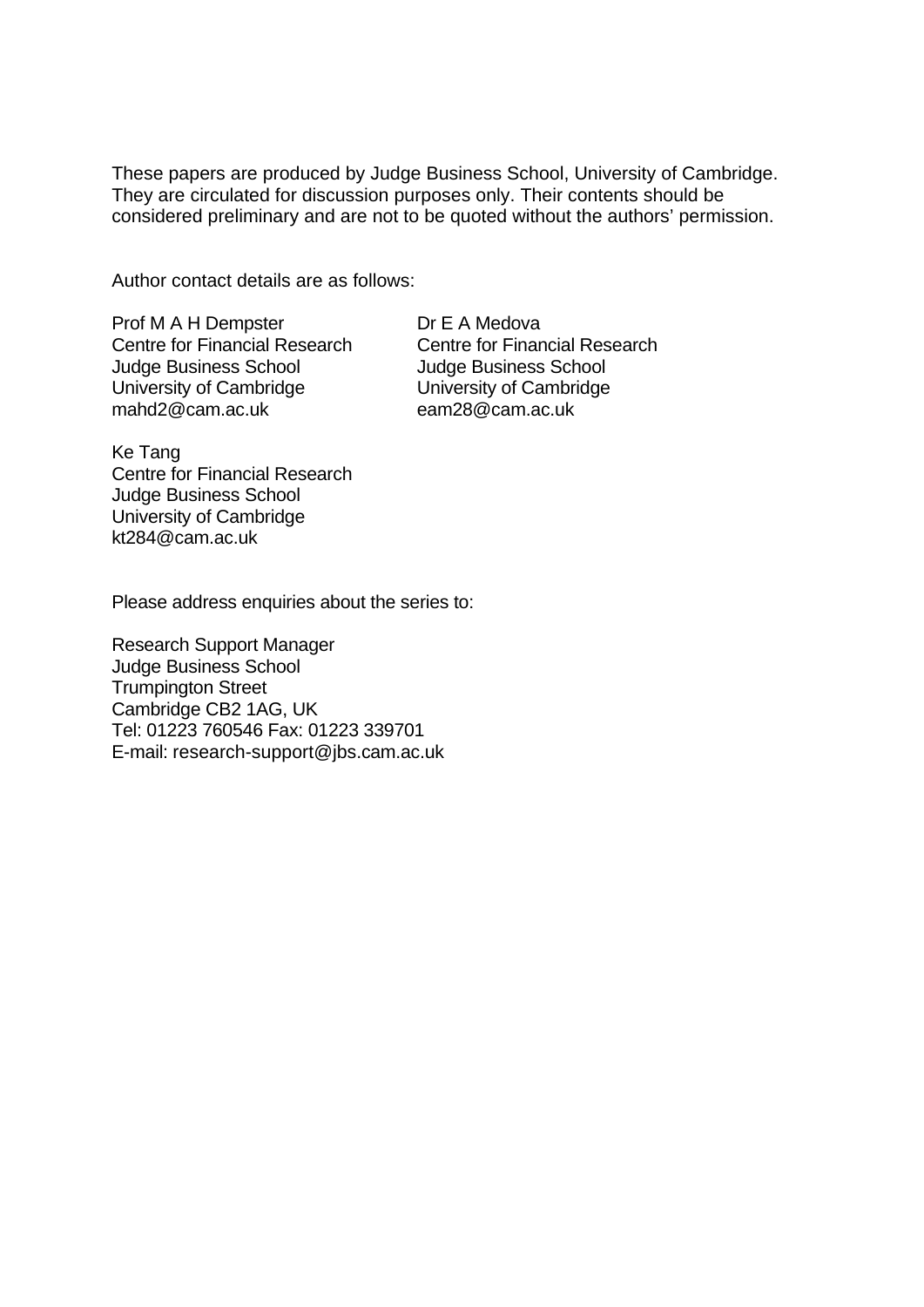#### **Long Term Spread Option Valuation and Hedging**

**M.A.H. Dempster**<sup>∗</sup> **, Elena Medova and Ke Tang**

**Centre for Financial Research, Judge Business School, University of Cambridge, Trumpington Street, Cambridge CB2 1AG** 

**&** 

**Cambridge Systems Associates Limited** 

**5-7 Portugal Place, Cambridge CB5 8AF** 

#### **Abstract**

This paper investigates the valuation and hedging of spread options on two commodity prices which in the long run are cointegrated. For long term option pricing the spread between the two prices should therefore be modelled directly. This approach offers significant advantages relative to the traditional multi-factor spread option pricing model since the correlation between two asset returns is notoriously hard to model. In this paper, we propose one and two factor models for spot spread processes under both the risk-neutral and market measures. We develop pricing and hedging formulae for options on spot and futures spreads. Two examples of spread options in energy markets—the *crack spread* between heating oil and WTI crude oil and the *location spread* between Brent blend and WTI crude oil – are analyzed to illustrate the results.

#### **JEL classification**: G12

<u>.</u>

**Key words**: spread option, cointegration, mean-reversion, option pricing, energy markets

<sup>∗</sup> Corresponding author, address: Judge Business School, University of Cambridge, Trumpington Street, Cambridge CB2 1AG, Tel: +44 (0) 1223 339641, Fax: +44 (0) 1223 339652, email: m.dempster@jbs.cam.ac.uk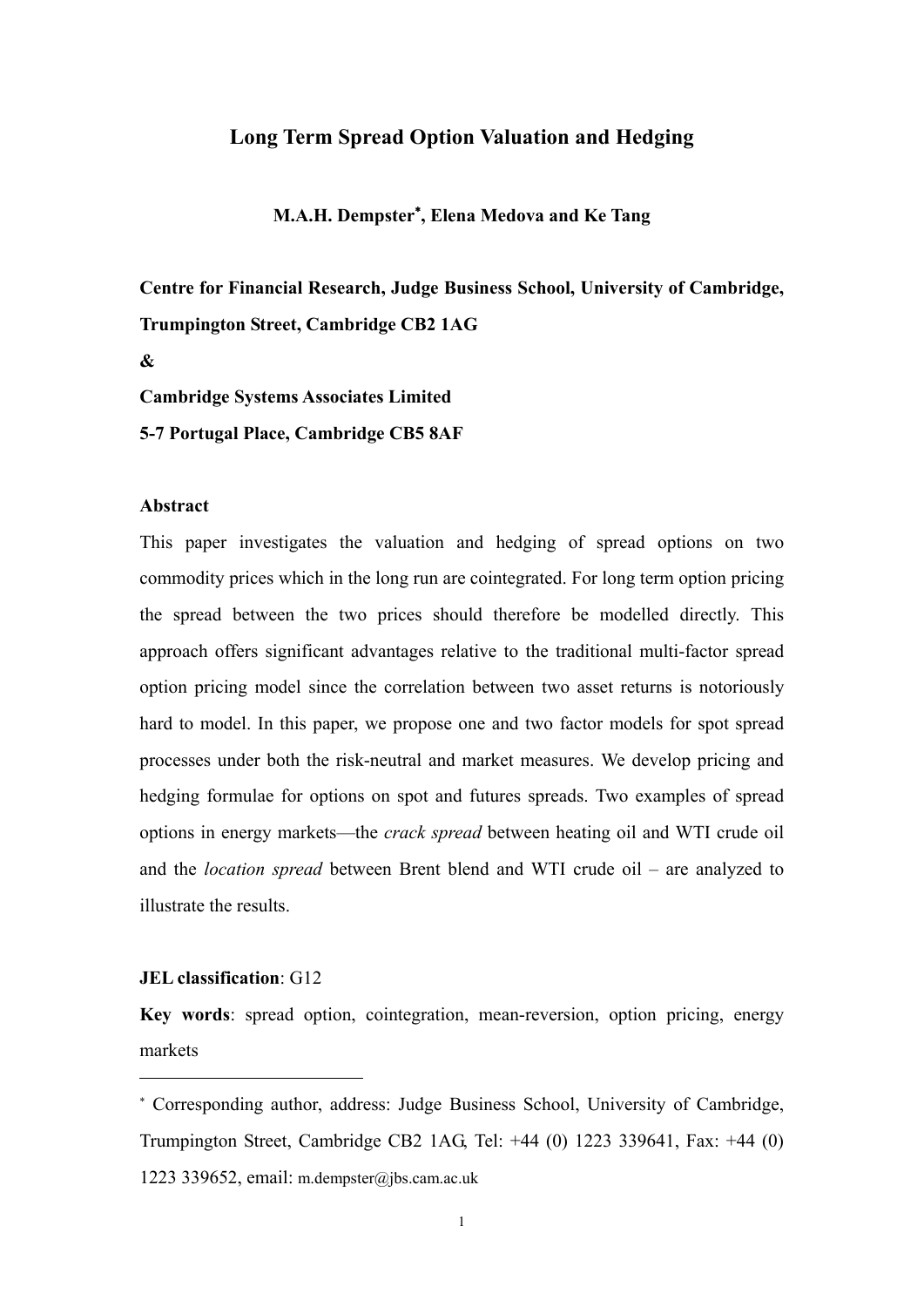#### **1. Introduction**

A *spread option* is an option written on the difference (*spread*) of two underlying asset prices  $S_1$  and  $S_2$  respectively. We consider *European* options with *payoff* the greater or lesser of  $S_2(T)$ - $S_1(T)$ -K and 0 at maturity T and *strike price* K and focus on spreads in the commodity (especially energy) markets (both for spot and futures). In these markets spread options are usually based on differences between prices of the same commodity at two different locations (*location* spreads) or times (*calendar*  spreads), between the prices of inputs and outputs (*production* spreads) or between the prices of different grades of the same commodity (*quality* spreads). The New York Mercantile Exchange (NYMEX) also offers tradable options on the heating oil/ crude oil or gasoline/crude oil spreads (*crack* spreads).

It is natural to model the spread by modelling each asset separately. Margrabe (1978) was the first to treat spread options and gave an analytical solution for strike price zero (the *exchange option*). Wilcox (1990) and Carmona and Durrleman (2003) use Bachelier's (1900) formula to analytically price spread options assuming the underlying prices follow arithmetic Brownian motions. It is more difficult to value a spread option if the two underlying prices follow geometric Brownian motions. Various numerical techniques have been proposed to price such an option. Rubinstein (1991) values the spread option in terms of a double integral. Dempster and Hong (2000) use the fast Fourier transform to evaluate this integral numerically. Carmona and Durrleman (2003) offer a good review of spread option pricing.

Many researchers have modelled a spread option by modelling the two underlying asset prices in the *risk neutral measure* as<sup>1</sup>

$$
d\mathbf{S}_1 = rS_1 dt + \sigma_1 S_1 d\mathbf{W}_1
$$
  
\n
$$
d\mathbf{S}_2 = rS_2 dt + \sigma_2 S_2 d\mathbf{W}_2
$$
  
\n
$$
Ed\mathbf{W}_1 d\mathbf{W}_2 = \rho dt.
$$
\n(1)

The *correlation* <sup>ρ</sup> plays a substantial rôle in valuing a spread option; trading a spread

<sup>&</sup>lt;sup>1</sup> Boldface is used throughout to denote random entities – here conditional on  $S_1$  and  $S_2$  having realized values  $S_1$ and  $S<sub>2</sub>$  at time t which is suppressed for simplicity of notation.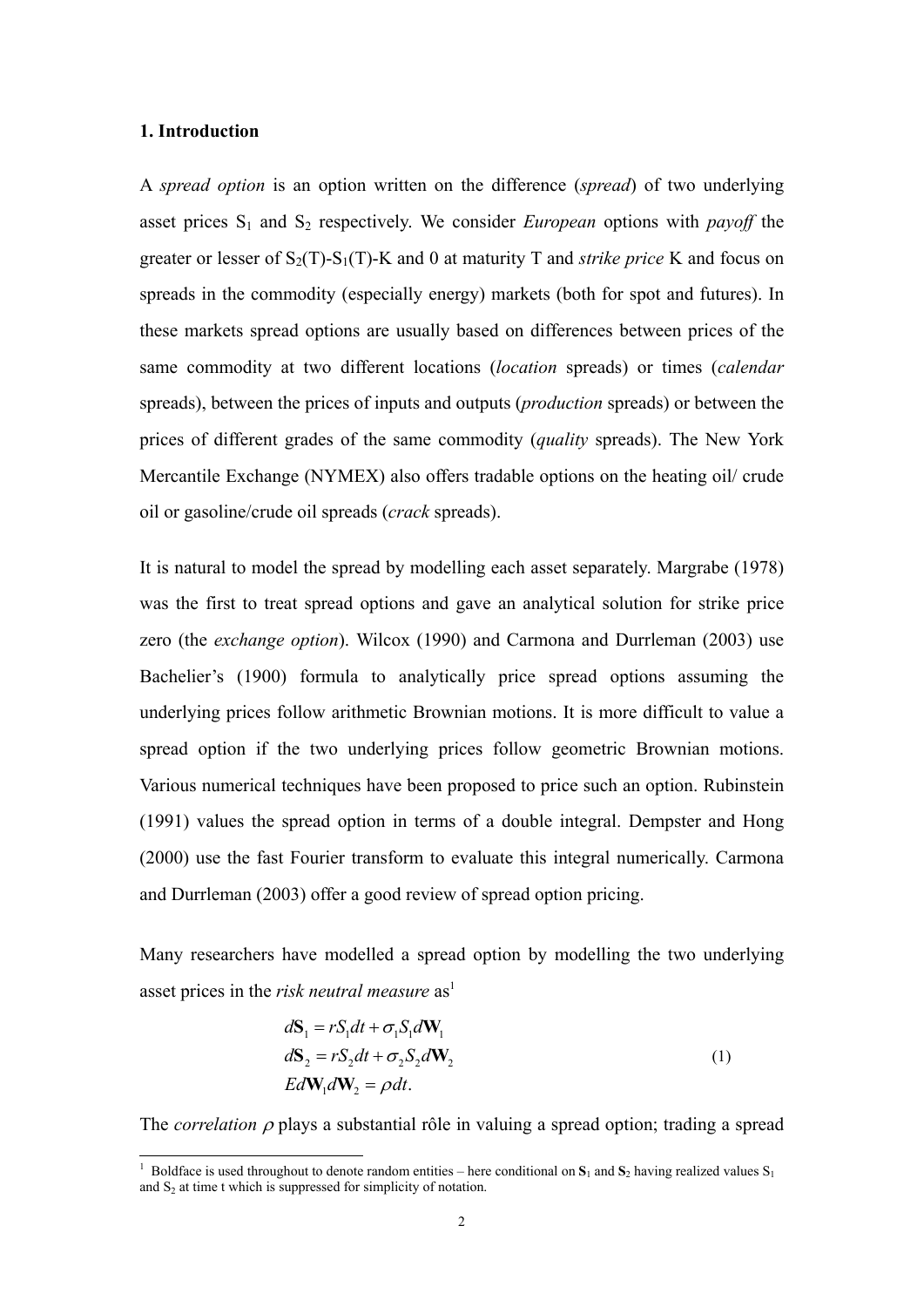option is equivalent to trading the correlation between the two asset returns. However, Kirk (1995), Mbanefo (1997) and Alexander (1999) have suggested that return correlation is very volatile in energy markets.

Thus assuming a *constant* correlation between two assets as in (1) is inappropriate for modelling. But there is another longer term relationship between two asset prices termed *cointegration* which has been little studied by asset pricing researchers. If a cointegration relationship exists between two asset prices the spread should be modelled *directly* for long term option pricing.

This is the topic of this paper which is organized as follows. Section 2 gives a brief review of price cointegration and the principal statistical tests for cointegration and for the mean reversion of spreads. Section 3 proposes one and two factor models of the underlying spread process in the risk-neutral and market measures and shows how to calibrate these models. Section 4 presents option pricing formulae for options on spot and futures spreads. Section 5 provides two examples in energy markets which illustrate the theoretical work and Section 6 concludes.

#### **2. Cointegrated prices and mean reversion of the spread**

The value of a spread option is determined by the dynamic relationship between two underlying asset prices and the *correlation* of the corresponding *returns* time series is commonly understood and widely used. *Cointegration* is a method for treating the long-run equilibrium relationships between two asset *prices* generated by market forces and behavioural rules. Engle and Granger (1987) formalized the idea of integrated variables sharing an equilibrium relation which turns out to be either stationary or to have a lower degree of integration than the original series. They used the term cointegration to signify co-movements among trending variables which could be exploited to test for the existence of equilibrium relationships within the framework of fully dynamic markets.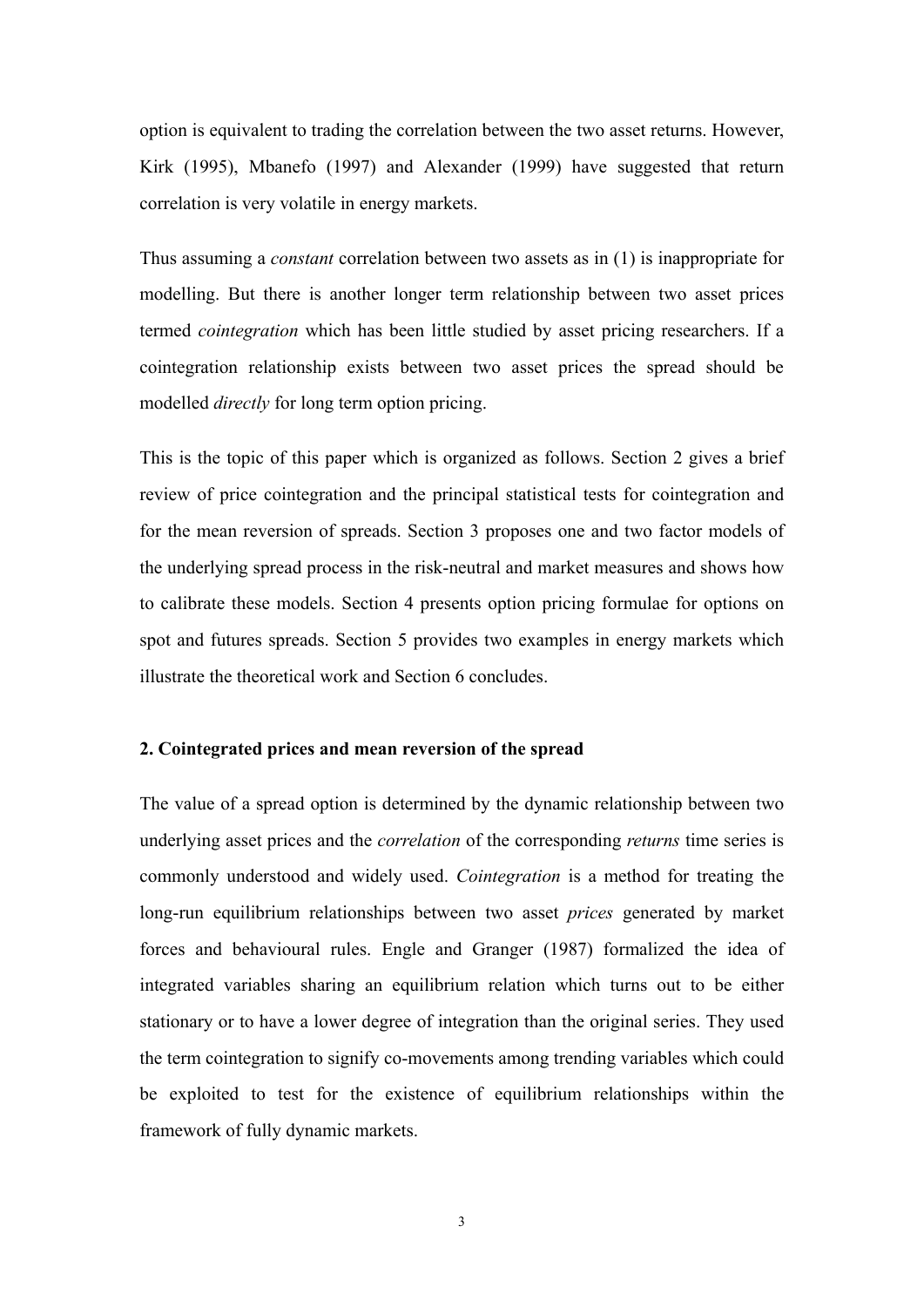The parameters in equation (1) can be calibrated using returns data but the cointegration relationship must be investigated with price data (Hamilton, 1994). In general, the return correlation is important for short term price relationships and the price cointegration for their long run counterparts. If two asset prices are cointegrated (1) is only useful for *short term* valuation even when the correlation between their returns is known exactly. Since we wish to treat long term spread option pricing we shall investigate the cointegration (long term equilibrium) relationship between asset prices. First we briefly explain the economic reasons why such a long-run equilibrium exists between prices of the same commodity at two different locations, prices of inputs and outputs and prices of different grades of the same commodity<sup>2</sup>.

The *law of one price* (or *purchasing power parity*) implies that cointegration exists for prices of the same commodity at different locations. Due to market frictions (trading costs, shipping costs, etc.) the same good may have different prices but the mispricing cannot go beyond a threshold without allowing market arbitrages (Samuelson, 1964). Input (raw material) and output (product) prices should also be cointegrated because they directly determine supply and demand for manufacturing firms. There also exists an equilibrium involving a threshold between the prices of a commodity of different grades since they are substitutes for each other.

If such long-term equilibria hold for these three pairs of prices cointegration relationships should be detected in the empirical data. Duan and Pliska (2003) model the log-price—rather than the price—cointegration between two US market indices. In *equity* markets investors are concerned with index *returns* rather than levels so this may be a good choice. However from the economic arguments it follows that the spread between two spot *commodity* prices reflects deviations from a general (possibly growth) equilibrium, e.g. the profits of producing (production spread), shipping (location spread) or switching (quality spread). Consistent with Jurek and Yang (2006) we model here *price* cointegration.

 $\frac{1}{2}$  Although the models of this paper are applicable to calendar spreads we will not treat them here.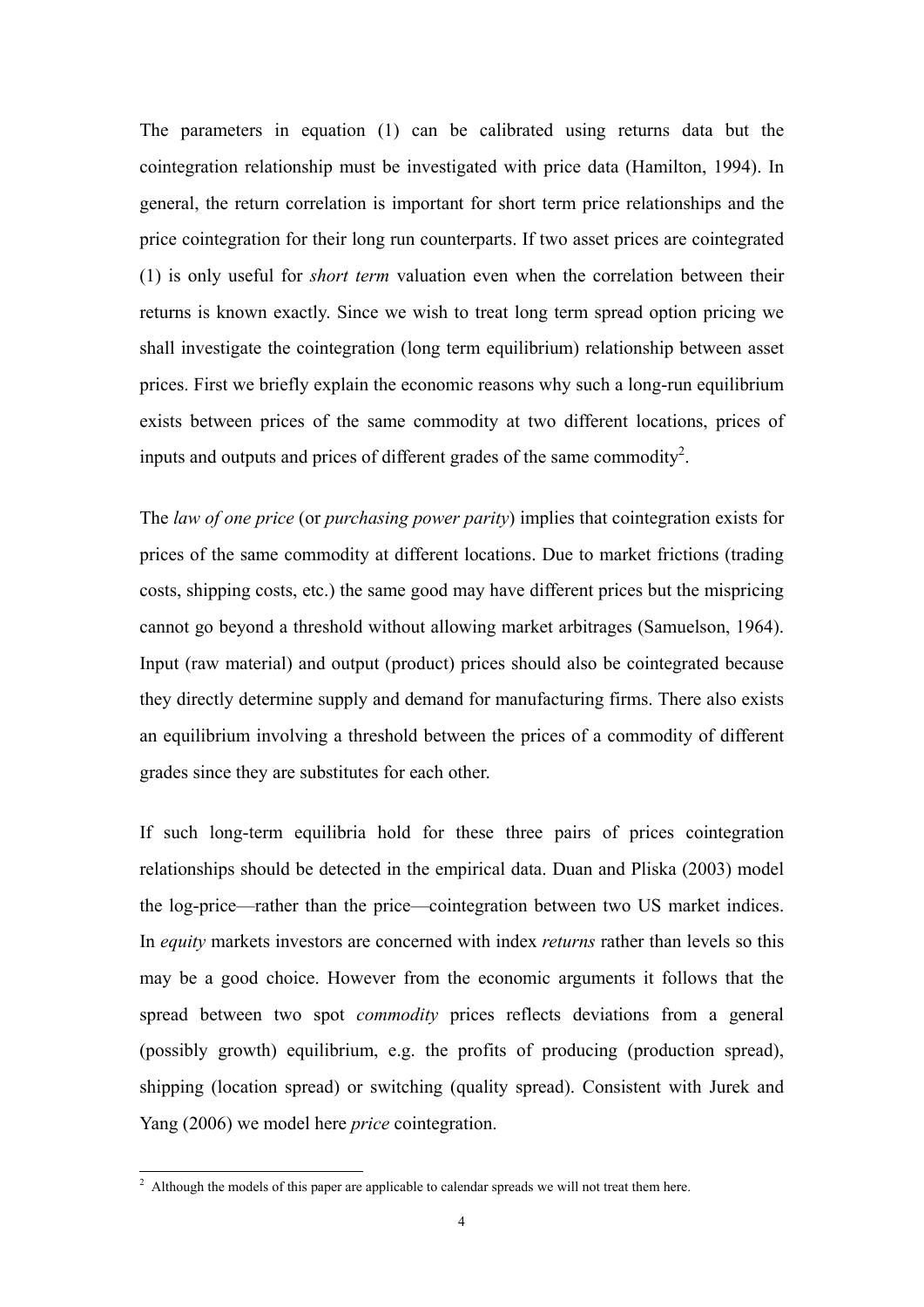In empirical analysis economists usually use equations (2) and (3) to describe the cointegration relationship:

$$
\mathbf{S}_{1t} = \mathbf{c}_t + d\mathbf{S}_{2t} + \boldsymbol{\varepsilon}_t \tag{2}
$$

$$
\boldsymbol{\varepsilon}_{t} - \varepsilon_{t-1} = \omega \varepsilon_{t-1} + \mathbf{u}_{t}, \qquad (3)
$$

where  $S_1$  and  $S_2$  are the two asset prices and **u** is a Gaussian disturbance. Engle and Granger (1987) demonstrate that a cointegration model is the same as an *error correction* model, i.e. the error term  $\varepsilon$ <sub>t</sub> in (2) must be *mean-reverting* (3). Thus a simple way to test the cointegration relationship is to test whether  $\omega$  is a significantly negative number in equation (3), i.e. whether the spread process is mean-reverting (Dicky-Fuller, 1979). Equation (2) can be seen as the dynamic equilibrium of an economic system. When  $S_1$  and  $S_2$  deviate from the long-run equilibrium relationship they revert back to it in the future.

For both location and quality spreads **S**1 and **S**2 should ideally follow the same trend, i.e. d should be equal to 1. However for production spreads such as the *spark spread* (the spread between the electricity price and the gas price) d may not be exactly 1. Usually 3/4 of a gas contract is equivalent to 1 electricity contract so that investors trade a 1 electricity / 3/4 gas spread which represents the profit of electricity plants (Carmona and Durrleman, 2003). Since gasoline and heating oil are cointegrated substitutes, the d value could be 1 for both the heating oil/crude oil spread and the heating oil/gasoline spread (Girma and Paulson, 1999). For our three spreads of interest — location, production and quality — d should be 1.

Letting  $x_t$  denote the spread between two cointegrated spot prices  $S_1$  and  $S_2$  it follows from (2) and (3) in this case that

$$
\mathbf{x}_{t} - x_{t-1} = c_t - c_{t-1} - \omega(c_{t-1} - x_{t-1}) + \mathbf{u}_t, \qquad (4)
$$

i.e., the spread of the two underlying assets is *mean-reverting*. No matter what the nature of the underlying  $S_1$  and  $S_2$  processes the spread between them can behave quite differently from their individual behaviour. This suggests modelling the spread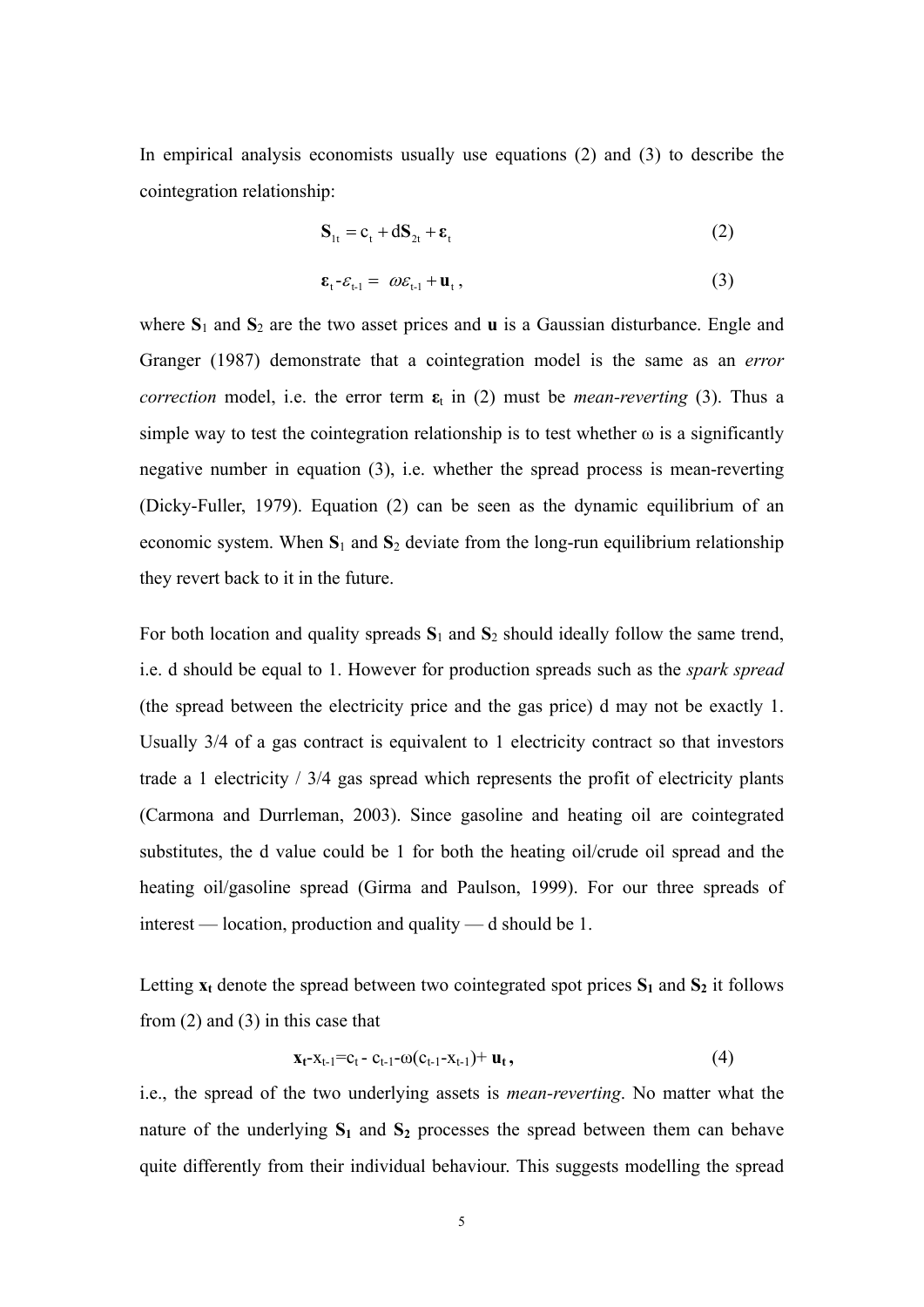*directly* using an Ornstein-Uhlenbeck process for long-term option evaluation because the cointegration relationship has substantial influence in the long run. Such an approach gives at least three advantages over alternatives as it: 1) avoids modelling the correlation between the two asset returns, 2) catches the long-run equilibrium relationship between the two asset prices and 3) yields an analytical solution for spread options. For example, Jurek and Yang (2006) employ an Ornstein-Uhlenbeck process to model the spread between *Siamese twin equities*<sup>3</sup> and present an optimal asset-allocation strategy for spread holders.

#### *2.1 Cointegration tests*

To test the cointegration of two asset prices, we first need to test whether each generates a *unit root* time series. In an efficient market asset prices singly will usually generate unit root (independent increment) time series because the current price should not provide forecasting power for future prices. If two asset price processes are unit root but the spread process is not, there exists a cointegration relationship between the prices and the spread will not deviate outside economically determined bounds.

The *augmented Dickey-Fuller* (ADF) test may be used to check for unit roots in asset price time series. The ADF statistic uses an ordinary least squares (OLS) auto regression

$$
\mathbf{S}_{t} - S_{t-1} = \delta_{0} + \delta_{1} \cdot S_{t-1} + \sum_{i=1}^{p} \delta_{i+1} (S_{t-i} - S_{t-i-1}) + \mathbf{\eta}_{t}
$$
(5)

to test for unit roots, where  $S_t$  is the asset price at time t,  $\delta_i$ , i=0,...,p, are constants and  $\eta_t$  is a Gaussian disturbance. If the coefficient  $\delta_l$  is negative and exceeds the critical value in Fuller (1976) then the null-hypothesis that the series has no unit root is rejected.

We can use an extension of (4) corresponding to (5) to test the cointegration

<sup>&</sup>lt;sup>3</sup> For details on Siamese twins see Froot and Dabora (1999).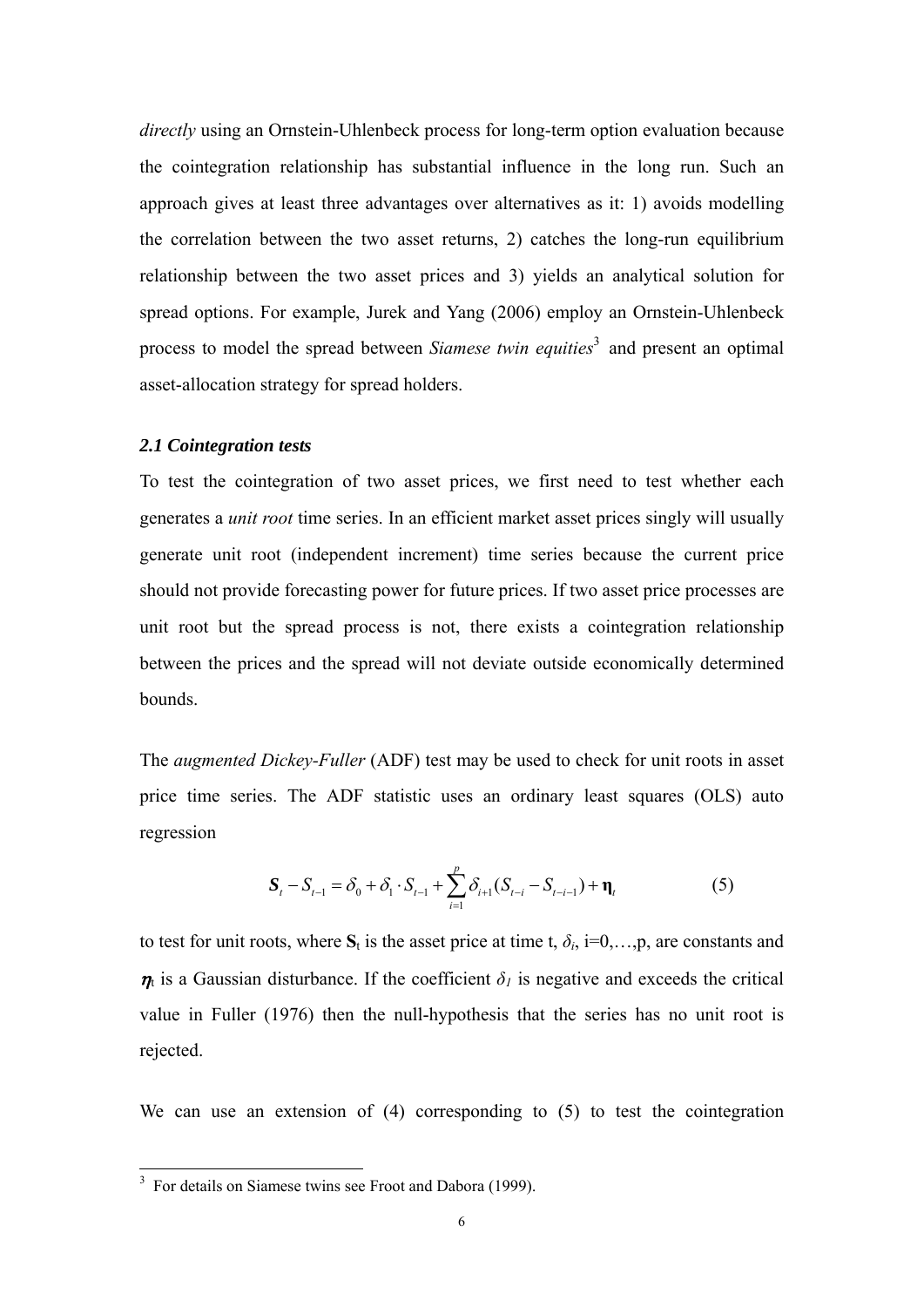relationship:

$$
\mathbf{S}_{1t} = \mathbf{c}_t + \mathbf{d} \times \mathbf{S}_{2t} + \boldsymbol{\varepsilon}_t
$$
  
\n
$$
\boldsymbol{\varepsilon}_t - \varepsilon_{t-1} = \chi_0 + \chi_1 \times \varepsilon_{t-1} + \sum_{i=1}^p \chi_{i+1} (\varepsilon_{t-i} - \varepsilon_{t-i-1}) + \mathbf{u}_t.
$$
 (6)

When  $\chi$ <sup>1</sup> is significantly negative the hypothesis that cointegration exists between the two underlying asset price processes **S**1 and **S**2 is accepted (Hamilton, 1994).

#### *2.2 Market measure mean reversion test*

In Section 3 we will see that the mean-reverting property of the spot spread can be detected by examining the mean-reversion of futures spreads with a constant time to maturity. Empirically we estimate

$$
\mathbf{F}(t + \Delta t, t + \Delta t + \tau) - F(t, t + \tau) = \alpha + \beta \cdot F(t, t + \tau) + \varepsilon_t, \tag{7}
$$

where  $F(t,t+\tau)$  is the futures spread of maturity  $t+\tau$  observed at  $t$ ,  $\Delta t$  is the sampling time interval and  $\epsilon_t$  is a random disturbance. If  $\beta$  is significantly negative then the spot spread is deemed to be mean-reverting and a cointegration relationship is taken to exist between the two underlying asset prices. This method examines the evidence for mean-reversion in the *market* measure using historical futures prices data.

#### *2.3 Risk-neutral measure mean-reversion test*

We can use (*ex ante*) market data analysis to test whether investors *expect* the future spread to revert in the risk-neutral measure. This methodology focusses on relations between spread levels and the *spread term structure slope* defined as the change across the maturities of futures spreads. A negative relationship between the spot spread level (or short-term futures spread level) and the futures spread term structure slope shows that risk neutral investors expect mean-reversion in the spot spread. Indeed, since each futures price equals the trading date expectation of the delivery date spot price in the risk-neutral measure the current term structure of the futures spread reveals where investors expect the spot spread to be in future. Detecting an inverse relationship between current spread level and future slope supports a negative relationship in the risk neutral measure between the current spread level and its future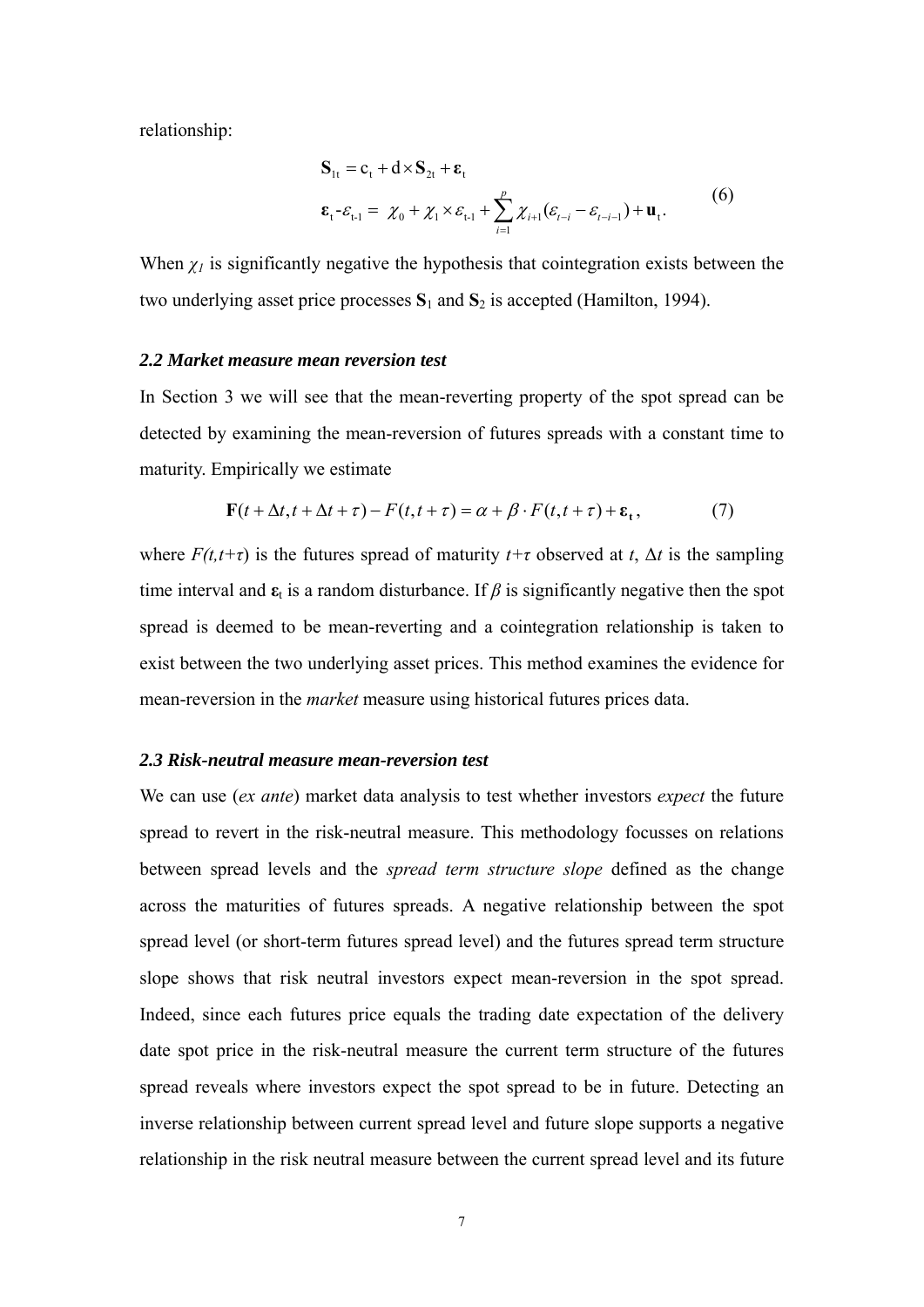movement. Bessembinder *et al* (1995) attempt to discover *ex ante* mean reversion in commodity spot prices. To discover the negative relationship in our case we estimate

$$
x_L - x_S = \zeta + \gamma x_S + \varepsilon, \tag{8}
$$

where  $x_L$  and  $x_S$  are respectively long-end and short-end spread levels in the futures spread term structure and  $\varepsilon$  is a noise term. If  $\gamma$  is significantly negative there is evidence that the spot spread is *ex ante* mean-reverting in the risk-neutral measure.

#### *2.4 Continuous time consequences*

Regression models (7) and (8) allow the empirical examination of the mean-reverting properties of the spot spread in respectively the market and risk-neutral measures. Moreover by testing whether the spread process with  $d=1$  is mean-reverting we can examine whether this ideal cointegration relationship holds in (2). If testing indicates mean-reversion then a cointegration relationship may be supposed and the spread process can be modelled directly. The underlying continuous time *spot spread* process *xt* should then follow the continuous time version of equation (4) in the *market* measure:

$$
d\mathbf{x}_t = k(\psi(t) - x_t)dt + \sigma d\mathbf{W},
$$
\n(9)

where k is the mean reversion speed,  $\psi(t)$  is a function of physical time t,  $\sigma$  is a constant volatility and **W** is a Wiener process. The solution of (9) has the property that the variance of the spread  $x_t$  will not blow up asymptotically in time and its unconditional variance is stationary.

The traditional two price spread process model does not possess these properties. By differencing the two equations in (1) we obtain the spread of the two contract prices as

$$
d(\mathbf{S}_1 - \mathbf{S}_2) = r(S_1 - S_2)dt + \sigma(S_1, S_2, \rho)d\mathbf{W},
$$
\n(10)

where

$$
\sigma(S_1, S_2, \rho) = \sqrt{\sigma_1^2 S_1^2 + \sigma_2^2 S_2^2 + 2 \sigma_1 \sigma_2 S_1 S_2 \rho}
$$

is the instantaneous volatility of the spread at time t. Thus the price spread process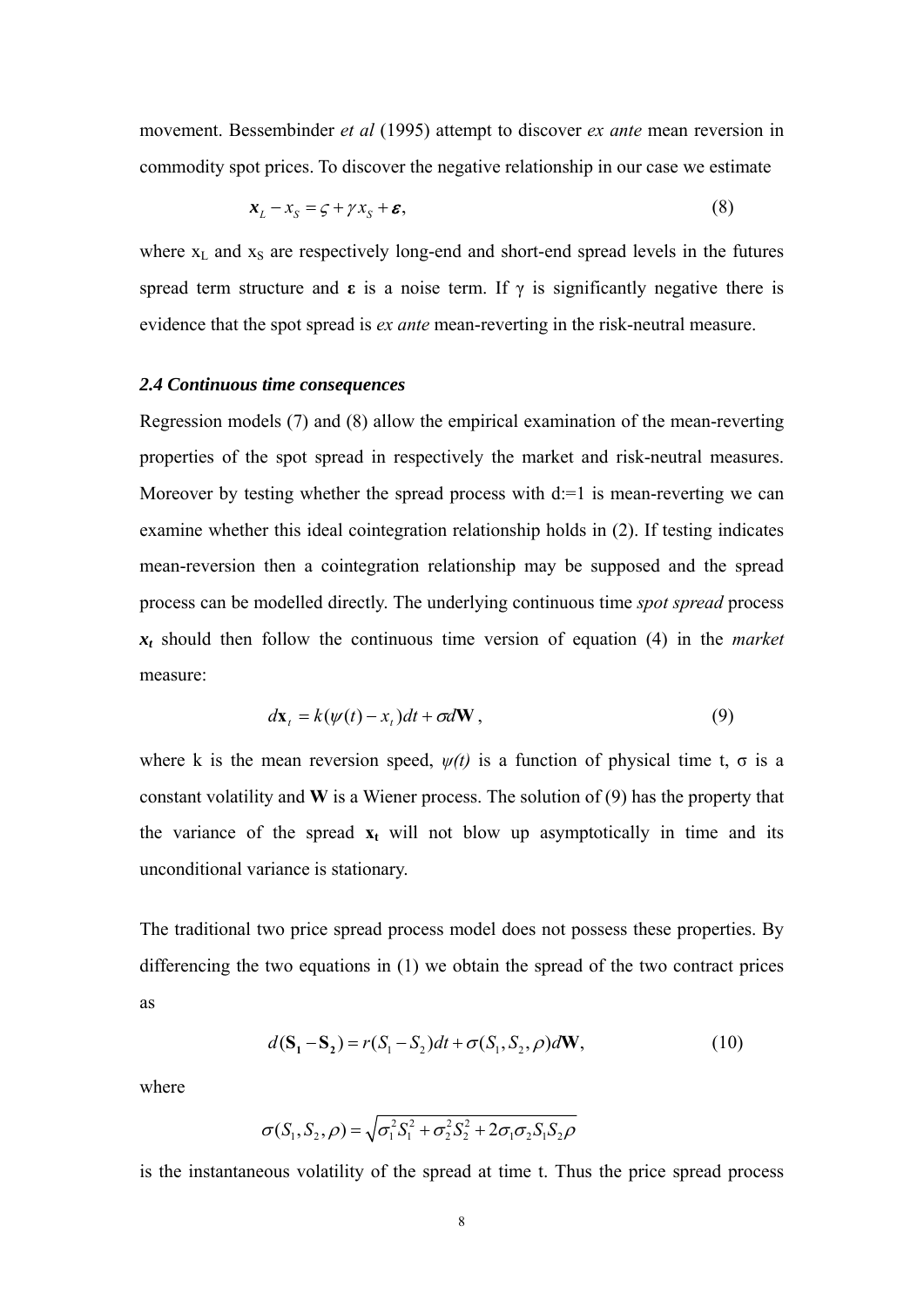does not mean-revert in the risk neutral measure and the standard deviation of the spread increases over time and blows up asymptotically. We do not see this for spreads between cointegrated commodity prices in historical market data (Villar and Joutz, 2006).

Commodity and equity spread processes are different however. In the risk neutral measure any tradable equity portfolio without dividend payments - including spreads should grow at the risk-free rate. Thus non-dividend paying stock spreads will not be mean-reverting in this measure. However in the case of physical commodities, especially those commodities which cannot be stored, the risk-neutral drift must encompass some form of stochastic *convenience yield*. We see this empirically in the mean-reverting properties of some commodity prices (Schwartz, 1997). Because of convenience yields spread processes for commodities can be quite different from those for equities.

#### **3. Modelling the Spread Process**

We have seen that we can model the spread process directly using an Ornstein-Uhlenbeck process if a cointegration relationship exists between the two underlying asset prices. If we wish to price contingent claims on the spread we must re-specify (9) in the risk neutral measure. We now present direct models of the spot and future spread processes with one and two factors.

#### *3.1 One factor model*

First consider a one-factor model of the spot spread in the risk neutral measure specified by

$$
d\mathbf{x}_{t} = k(\theta - x_{t})dt + \sigma d\mathbf{W},
$$
\n(11)

where *θ* is a constant which represents the long-run *mean* of the spread process. For simplicity we assume that  $\theta$  does not depend on time.

Solving (11) given the starting time  $\nu$  and spread position  $x_{\nu}$  we obtain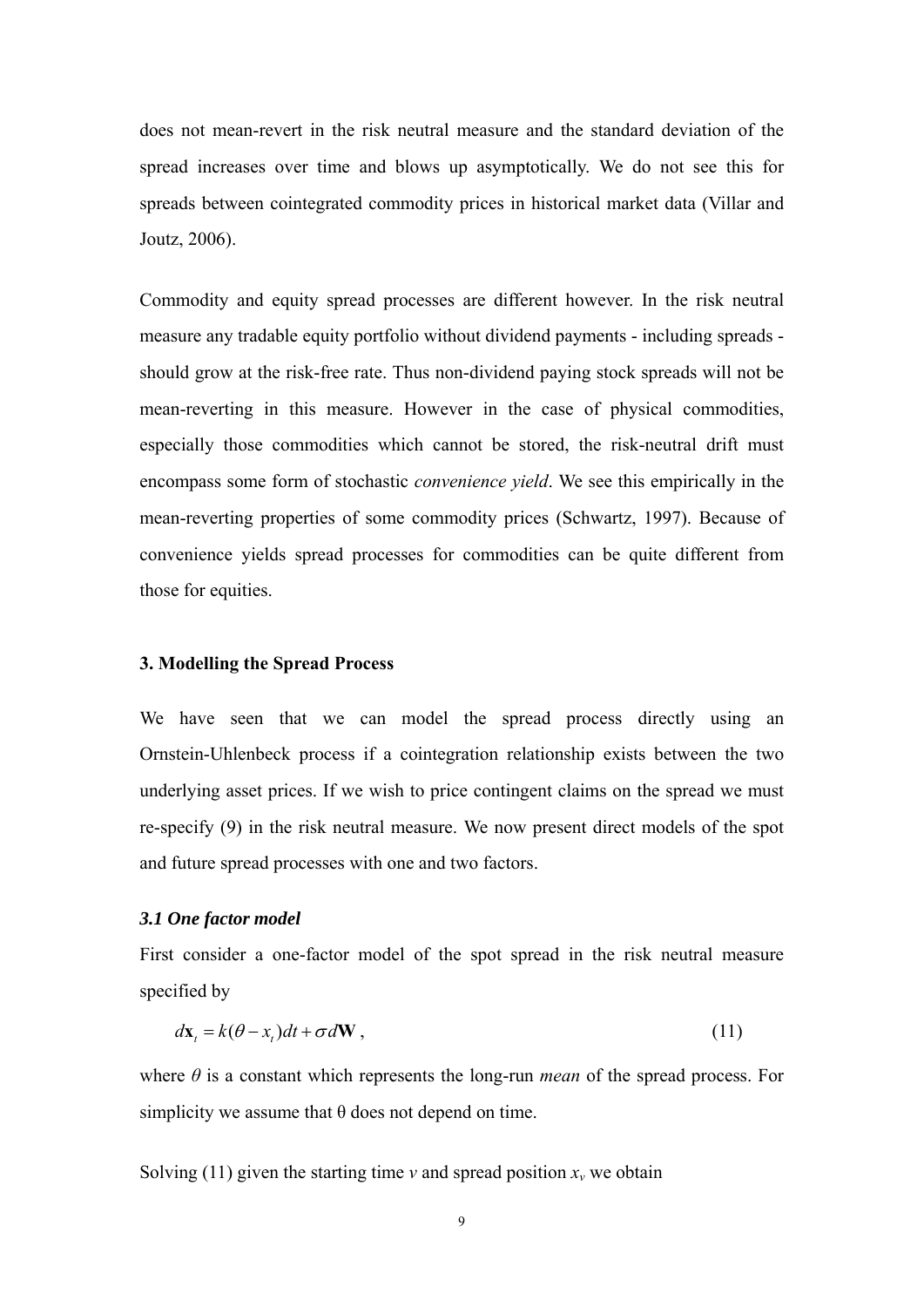$$
\mathbf{x}_{s} = x_{v}e^{-k(s-v)} + \theta[1 - e^{-k(s-v)}] + e^{-ks}\int_{v}^{s} \sigma e^{kt} d\mathbf{W}
$$
 (12)

which follows a normal distribution at time *s* with mean

$$
a_s = x_v e^{-k(s-v)} + \theta [1 - e^{-k(s-v)}]
$$
\n(13)

and standard deviation  $b_s = \sqrt{\frac{1-c}{c_0^2-c_1^2-c_0^2}}$ *k*  $b_s = \sqrt{\frac{1-e^{-2k(s-v)}}{2k}}$  $s - \sqrt{2}$  $=\sqrt{\frac{1-e^{-2k(s-v)}}{2}}\sigma$  (14)

Thus  $b_s \rightarrow \frac{b}{\sqrt{2k}}$  $\rightarrow \frac{\sigma}{\sqrt{2}}$  as  $s \rightarrow \infty$  so that the spread standard deviation tends to a constant

asymptotically.

Define F(t,T,*x*t) as the *futures spread* ( the spread of two futures prices) of maturity T observed in the market at time t when the *spot spread* is  $x_t$ . In the risk neutral measure the spot spread process **x** must satisfy the *no arbitrage condition*

$$
E[\mathbf{x}_{T}|x_{t}] = F(t,T,x_{t}), \qquad (15)
$$

i.e. in the absence of arbitrage the conditional expectation with respect to the spot spread  $x_t$  of the out-turn spot spread at T in the risk-neutral measure is the futures spread observed at time t<T. This must hold because it is costless to enter a futures spread (long one future and short the other).

From (12) and the no arbitrage constraint (15) we have

$$
F(t, T; x_t) = x_t e^{-k(T-t)} + \theta [1 - e^{-k(T-t)}]
$$
\n(16)

From Ito's lemma it follows that the futures spread  $\mathbf{F}(t,T;x_t)$  with fixed maturity *date* T satisfies

$$
d\mathbf{F}(t, T; \mathbf{x}_t) = \frac{\partial F}{\partial x} \, dx_t + \frac{\partial F}{\partial t} \, dt = e^{-k(T-t)} \sigma d\mathbf{W} \,, \tag{17}
$$

i.e. the futures spread is a *martingale* and its volatility decays exponentially in time to maturity (T-t).

#### *3.2 Two factor model*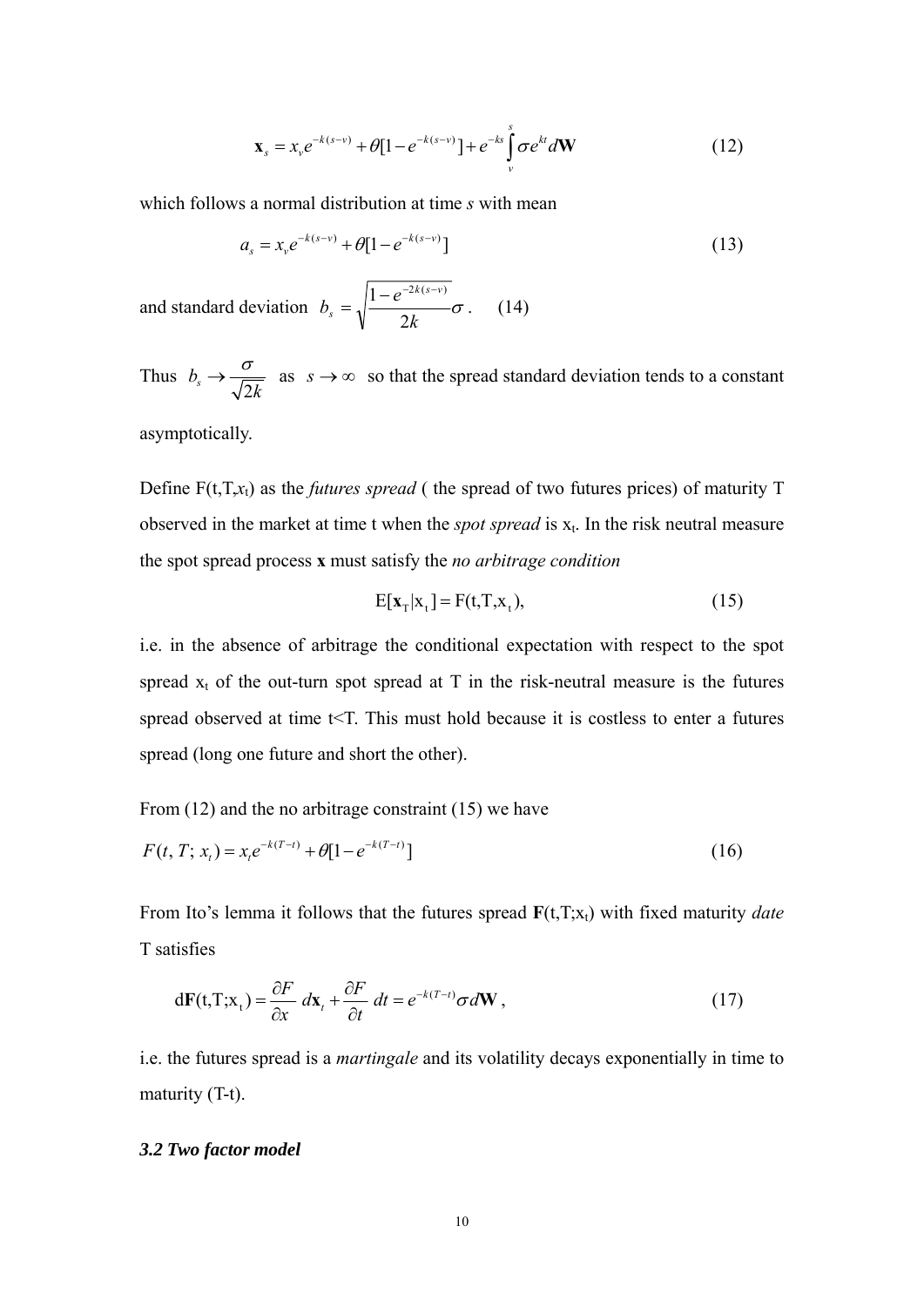The mean reverting spot spread in (11) mainly reflects the short to medium term properties of the futures spread (Gabillon, 1995) with the volatility of the futures spread decaying exponentially with time to maturity. This is a term structure which is not flexible enough to match the volatility term structure observed in the market. The spot spread usually has an estimated strong mean-reversion speed so that the one factor model's estimated volatilities of future spreads with maturities longer than 2 or 3 years are quite close to zero while the observed spreads normally have quite noticeable volatility. Thus another factor **y** is needed to reflect the long-end movement of the futures spread term structure which relates to movements of fundamentals such as storage or shipping cost changes between the two commodities. For simplicity and consistent with market equilibrium we will assume that the long-run mean of the **y** process is zero in the risk neutral measure.

In the risk neutral measure the underlying *spot spread* process *x* and the long-run factor *y* follow

$$
d\mathbf{x}_t = k(\theta + y_t - x_t)dt + \sigma d\mathbf{W}
$$
  
\n
$$
dy_t = -k_2 y_t dt + \sigma_2 d\mathbf{W}_2
$$
  
\n
$$
E d\mathbf{W} d\mathbf{W}_2 = \rho dt,
$$
\n(18)

where the latent factor  $y$  is a 0 mean-reverting process (if  $k_2$  is positive) representing the *long end* of the spread term structure. We can interpret the dynamics of the spot spread specified by (18) as reverting to a *stochastic* long run mean  $\theta + y_t$ . Since the volatility of the long end spread is usually much smaller than that of the short end  $\sigma_2$ should be quite small. Since fundamentals (e.g. storage costs) have slower speeds of adjustment, we can expect  $k_2$  to be much smaller than k. Obviously the long-end movement of the spread should not be *a priori* constrained to be mean-reverting and it could be Wiener process like in some circumstances. Given  $\sigma_2$ , the smaller the  $k_2$ value the closer the **y** process is to a Wiener process. Gabillon (1995) considered a similar model to (17) for oil futures contract prices.

Appendix 1 shows that the solution of (18) in the risk neutral measure is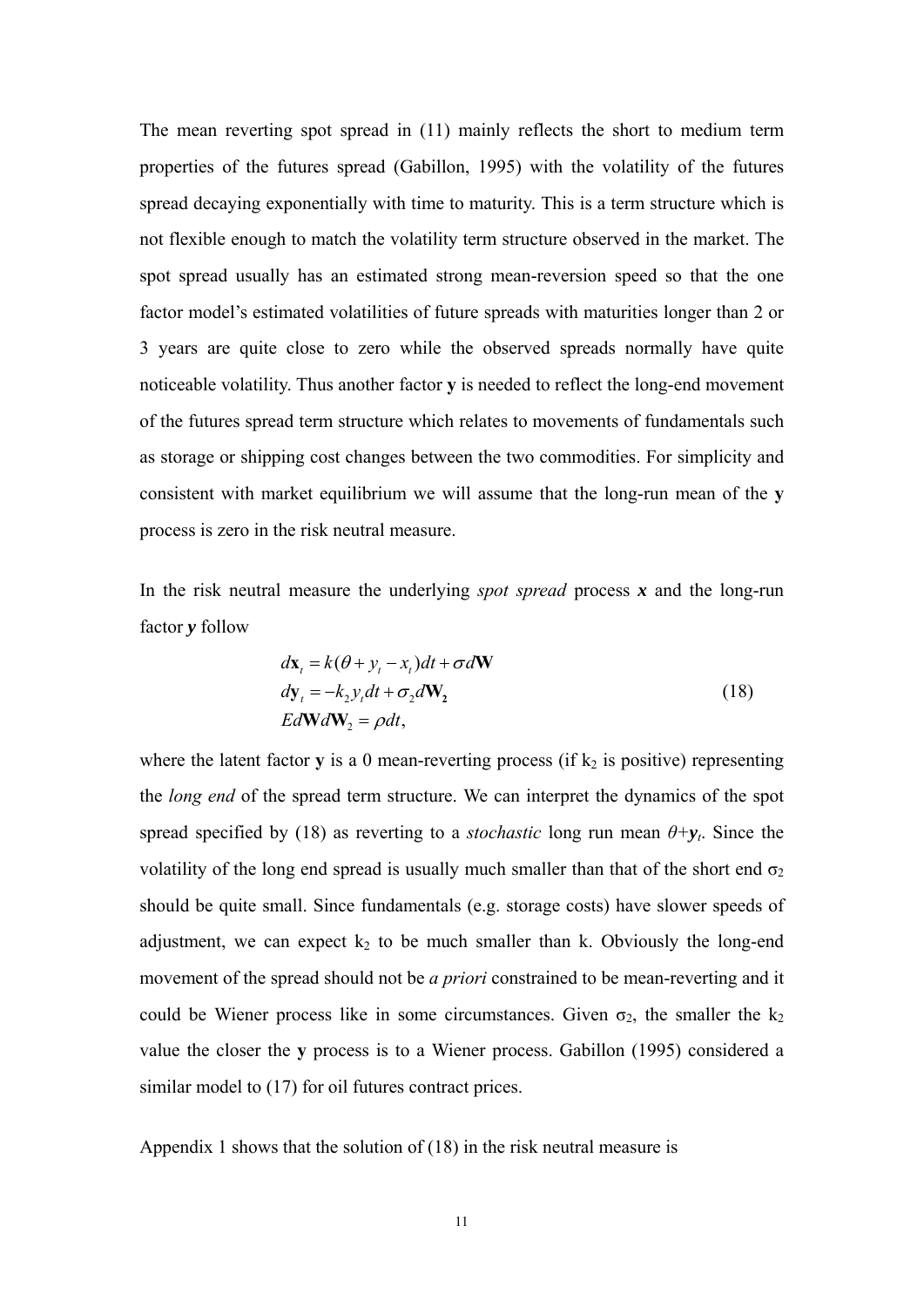$$
\mathbf{x}_{s} = x_{v}e^{-k(s-v)} + \theta[1 - e^{-k(s-v)}] + \frac{y_{v}k}{k - k_{2}}[e^{-k_{2}(s-v)} - e^{-k(s-v)}] + \frac{k\sigma_{2}}{k - k_{2}}\int_{v}^{s}[e^{-k_{2}(s-u)} - e^{-k(s-u)}]dW_{2}(u) + \int_{v}^{s}e^{-k(s-t)}\sigma d\mathbf{W}(t).
$$
\n(19)

Define:

$$
A_1 := \frac{\sigma^2}{2k} [1 - e^{-2k(s-v)}]
$$
  
\n
$$
A_2 := (\frac{1}{2k_2} [1 - e^{-2k_2(s-v)}] + \frac{1}{2k} [1 - e^{-2k(s-v)}] - \frac{2}{(k+k_2)} [1 - e^{-(k_2+k)(s-v)}] \cdot \frac{k^2 \sigma_2^2}{(k-k_2)^2}
$$
 (20)  
\n
$$
A_3 := \frac{k \sigma_2 \sigma}{k - k_2} (\frac{1}{k+k_2} [1 - e^{-(k+k_2)(s-v)}] - \frac{1}{2k} [1 - e^{-2k(s-v)}]).
$$

Then the standard deviation of **x** at time *s* is

$$
b_s = \sqrt{A_1 + A_2 + 2\rho A_3} \tag{21}
$$

and var $(x)$  is

$$
\frac{\sigma^2}{2k} + \frac{\sigma_2^2}{2k_2(1 + k_2/k)} + \frac{\rho \sigma \sigma_2}{2(k + k_2)}
$$
(22)

asymptotically if  $k_2$  is not zero. This is again because both the **x** and **y** processes are mean-reverting. If  $k_2$  is zero,  $A_2$  becomes

$$
A'_{2} = \{(s-v) + \frac{1}{2k} \left[1 - e^{-2k(s-v)}\right] - \frac{2}{k} \left[1 - e^{-k(s-v)}\right] \} \sigma_{2}^{2}. \tag{23}
$$

In this case the standard deviation of the spread will grow with time s and blows up asymptotically. However, since  $\sigma_2$  is usually quite small, the speed of growth of the standard deviation is also quite small whether or not  $k_2$  is zero. This is consistent with the notion mentioned in Mbanefo (1997) that the spread standard deviation grows much more slowly than its underlying two legs. In summary the mean-reverting two factor model covers two cases of long-end movements: 1) a stationary **y** factor and 2) a Brownian motion **y** factor.

From the no arbitrage constraint (15) and (19), we have

$$
F(t,T;x_t) = x_t e^{-k(T-t)} + \theta [1 - e^{-k(T-t)}] + \frac{y_t k}{k - k_2} [e^{-k_2(T-t)} - e^{-k(T-t)}].
$$
\n(24)

From Ito's lemma it follows that the *risk neutral* futures spread F(t,T) process with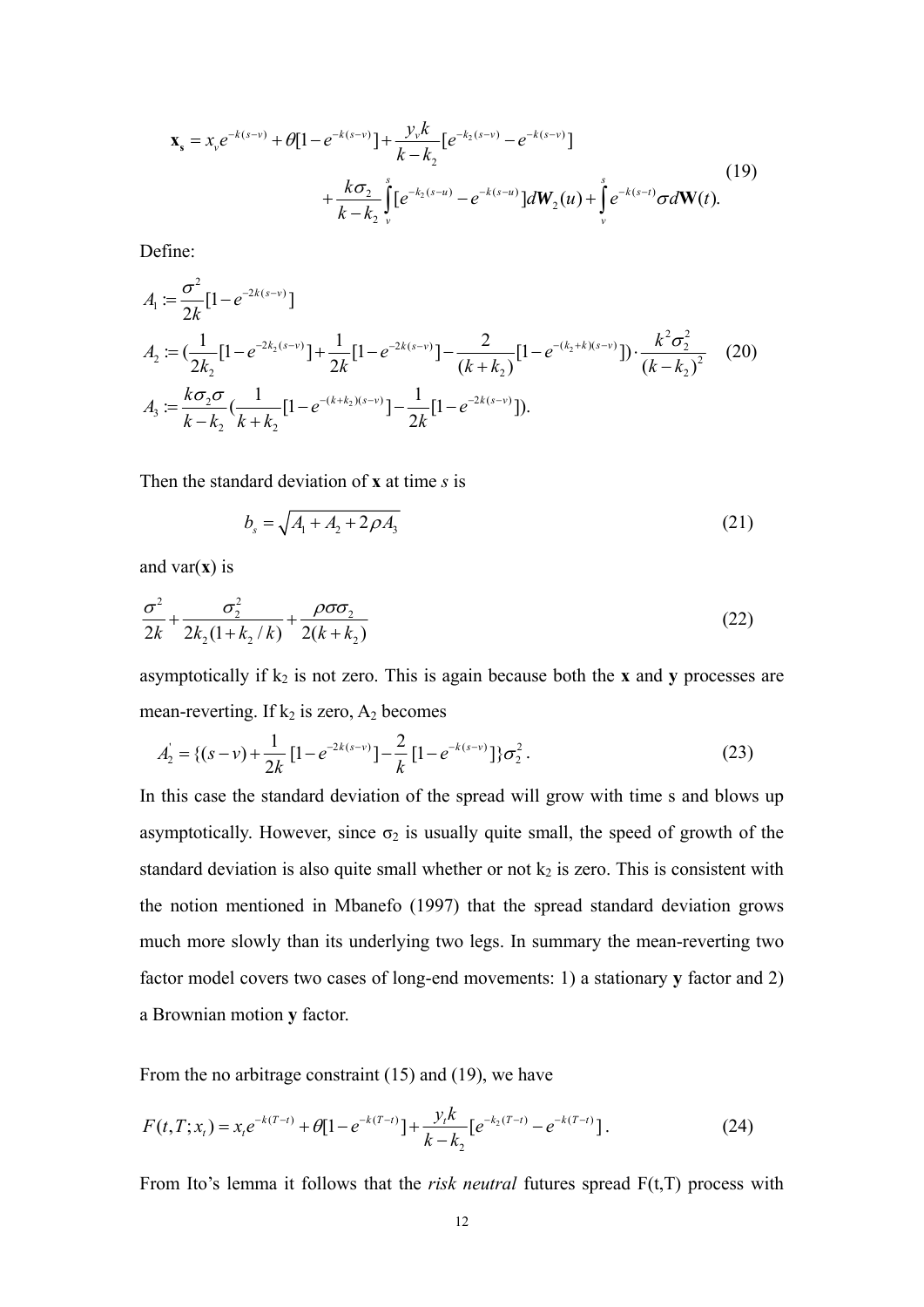fixed maturity date T satisfies

$$
d\mathbf{F}(t,T) = e^{-k(T-t)}\sigma d\mathbf{W} + \frac{k}{k-k_2} \left[ e^{-k_2(T-t)} - e^{-k(T-t)} \right] \sigma_2 d\mathbf{W}_2 \tag{25}
$$

and is thus a martingale. Its volatility is composed of two parts: the first relating to the one factor model and the second to the long run factor **y**. As a result, if  $k_2$  is much smaller than k the volatility of the long-term futures spread will tend to decay only slowly to zero over time.

#### *3.3 Spread process in the market measure*

We will need a risk-adjusted version in order to calibrate the model presented above to market data. If we specify a risk premium process for *x* and *y* then the drift parts of our models can incorporate these risk premia in the market measure (Duffie, 1988). Previous studies assume constant risk premia when modelling Ornstein-Uhlenbeck processes (see, e.g. Hull & White (1990) and Schwartz (1997)) and so will we. Thus, the single-factor model for the spot spread process in the *market* measure follows

$$
d\mathbf{x}_{t} = [k(\theta - x_{t}) + \lambda]dt + \sigma d\mathbf{W}, \qquad (26)
$$

where  $\lambda$  is the *risk premium*. The two-factor model in the market measure follows

$$
d\mathbf{x}_{t} = [k(\theta + y_{t} - x_{t}) + \lambda]dt + \sigma d\mathbf{W}
$$
  
\n
$$
dy_{t} = (-k_{2}y_{t} + \lambda_{2})dt + \sigma_{2}d\mathbf{W}_{2}
$$
  
\n
$$
Ed\mathbf{W}d\mathbf{W}_{2} = \rho dt,
$$
\n(27)

where  $\lambda$  and  $\lambda_2$  are the risk premia of the **x** and **y** processes respectively.

Again using Ito's lemma on the risk adjusted versions of (16) and (24) with (26) and (27) we obtain the futures spread process in the *market* measure for both models. For the one factor model the futures spread with a fixed maturity date T follows

$$
d\mathbf{F}(t,T) = \lambda e^{-k(T-t)}dt + e^{-k(T-t)}\sigma d\mathbf{W}.
$$
\n(28)

For the two factor model (28) becomes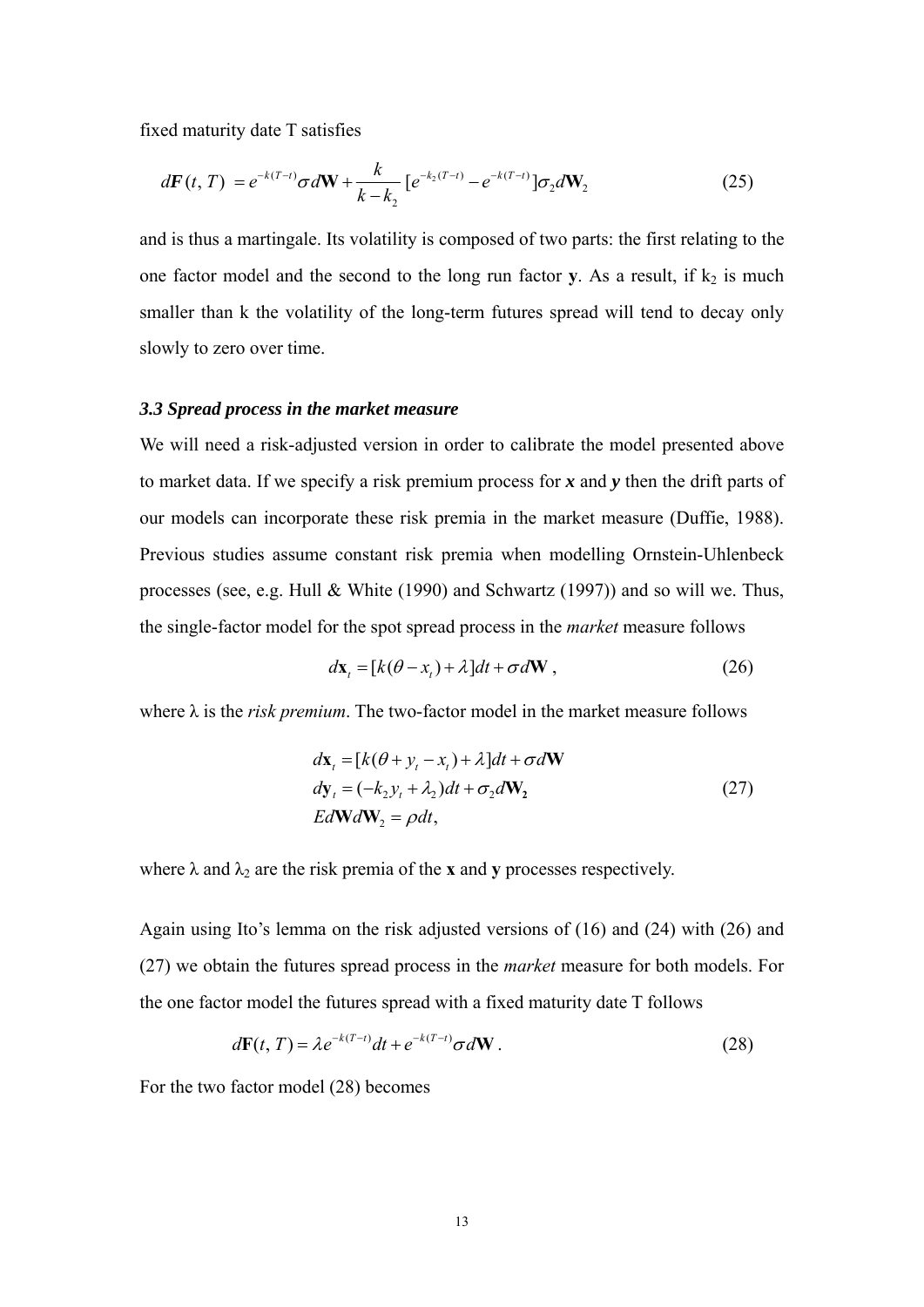$$
d\mathbf{F}(t,T) = \lambda e^{-k(T-t)}dt + \frac{k\lambda_2}{k - k_2} \left[ e^{-k_2(T-t)} - e^{-k(T-t)} \right]dt + e^{-k(T-t)}\sigma d\mathbf{W}
$$
  
+ 
$$
\frac{k}{k - k_2} \left[ e^{-k_2(T-t)} - e^{-k(T-t)} \right] \sigma_2 d\mathbf{W}_2.
$$
 (29)

From (28) and (29) the futures spreads with fixed maturity *date* are *not* mean-reverting in the market measure.

Although the models presented above are for *spot* spreads, it is not easy to observe directly the spot prices of a commodity and investors typically use the nearest maturity futures price to represent the spot price (Clewlow and Strickland, 1999). But since the futures spread with fixed maturity date is not mean-reverting for our models this makes it difficult to estimate the mean-reversion parameter of the spot spread. However we will now show that the futures spread with *constant time to maturity*  $\tau = T - t$  is mean-reverting in our models which can be used to determine the mean-reversion speed of the spot spread.

Using Ito's Lemma we find (see Appendix 2) that the process for the futures spread with a constant time to maturity can be specified in the market measure as follows. One factor model:

$$
d\mathbf{F}(t, t+\tau) = k[\theta + \frac{\lambda e^{-k\tau}}{k} - F(t, t+\tau)]dt + e^{-k\tau}\sigma d\mathbf{W}.
$$
 (30)

Two factor model:

$$
d\mathbf{F}(t, t+\tau) = k[\theta + y_t e^{-k\tau} + \frac{\lambda e^{-k\tau}}{k} + \phi \lambda_2 - F(t, t+\tau)]dt + \sigma_3 d\mathbf{W},
$$
\n(31)

where 
$$
\phi := \frac{e^{-k_2 \tau} - e^{-k\tau}}{k - k_2}
$$
 and  $\sigma_3 := \sqrt{e^{-2k\tau} \sigma^2 + k^2 \theta^2 \sigma_2^2 + 2\rho k \theta e^{-k\tau} \sigma \sigma_2}$  are constants.

From (30) and (31) a future spread with constant time to maturity is mean-reverting in both the one and two factor models with the *same* mean-reversion speeds as the spot process. Note that when  $\tau \rightarrow 0$ , (30) and (31) converge to (28) and (29) respectively.

#### *3.4 Calibration*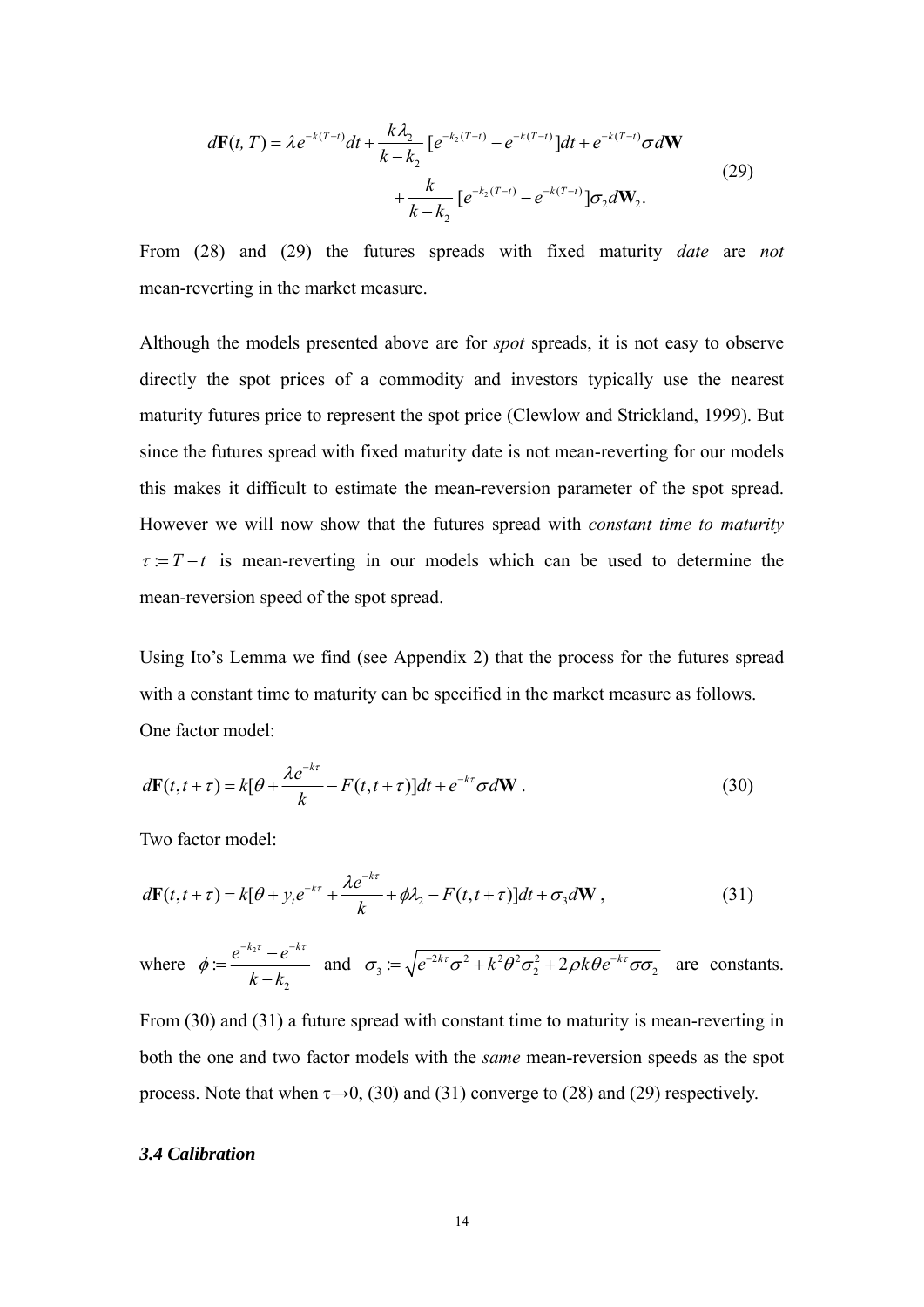In energy markets contract maturities are usually ordered by monthly date. For example, crude oil futures contracts traded on the NYMEX are ordered by 30 consecutive future months and then by quarter up to 7 years. In order to check the mean-reverting property of the spot spread we can use the 1month (time to maturity) future spread with a monthly observation interval for data.

We use *maximum-likelihood estimation* (MLE) on the panel data of futures spread curves in the spirit of Chen and Scott (1993) and Pearson and Sun (1994). This method is commonly used in fixed income yield curve modelling (e.g. Duffie and Singleton, 1997; Dai, Singleton and Yang, 2006). Recently this technique has also been used in the estimation of convenience yield curve models (Casassus and Collin-Dufresne, 2005). Since the state variables are not directly observed in our data set, the Chen and Scott approach specifies these latent variables by solving expressions for some securities which are arbitrarily assumed to be priced without error in the market. The remaining securities are assumed to be priced with measurement errors. To illustrate the method let  $F(t,T_1)$  to  $F(t,T_5)$  represent 5 futures spreads available to determine the model parameters. For the one factor model we suppose the first futures spread at time t is observed without pricing error but  $F(t,T_2)$ to  $F(t,T_5)$  are priced with errors. Thus the model estimation equations are

$$
F(t, T_1) = C_1 + D_1 x_t
$$
  
\n
$$
F(t, T_2) = C_2 + D_2 x_t + \mathbf{u}_{2t}
$$
  
\n
$$
F(t, T_3) = C_3 + D_3 x_t + \mathbf{u}_{3t}
$$
  
\n
$$
F(t, T_4) = C_4 + D_4 x_t + \mathbf{u}_{4t}
$$
  
\n
$$
F(t, T_5) = C_5 + D_5 x_t + \mathbf{u}_{5t},
$$
\n(32)

where  $C_i := \theta[1 - e^{-k(T_i - t)}], D_i := e^{-k(T_i - t)}$  and  $\mathbf{u}_{2t}$  to  $\mathbf{u}_{5t}$  are joint normally distributed pricing errors. The *log-likelihood* function for all futures spreads at time t is given by  $L_t := -\ln D_1 + \ln L_t^s + \ln L_t^e$ , (33)

where  $\ln L_t^s$  is the log likelihood of the state variable x (taken as the one month future spread  $F(t,T_1)$ ) at time t and  $\ln L_t^e$  is the log likelihood of the other securities  $F(t,T_2)$  to  $F(t,T_5)$  with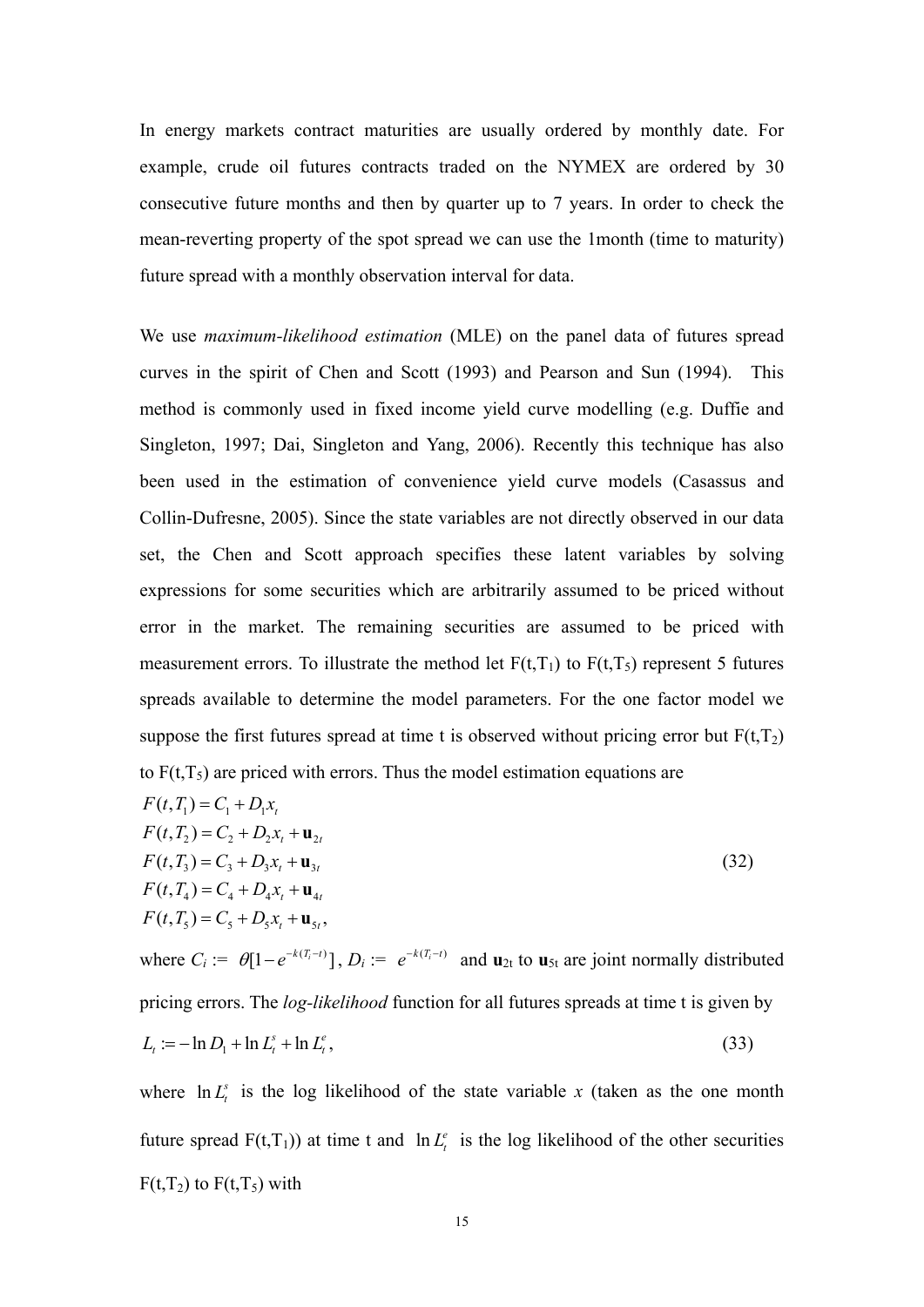$$
\ln L_t^s := -\frac{1}{2}\ln(2\pi) - \frac{1}{2}\ln(V_s) - \frac{1}{2}\frac{(x_t - x_m)^2}{V_s}
$$
\n
$$
V_s := \frac{1 - e^{-2k\Delta t}}{2k}\sigma^2
$$
\n
$$
x_m := x_{t-1}e^{-k\Delta t} + (\theta + \frac{\lambda}{k})(1 - e^{-k\Delta t})
$$
\n
$$
L_t^e := -\frac{4}{2}\ln(2\pi) - \frac{1}{2}\ln(|\Omega|) - \frac{1}{2}u_t^{\prime}\Omega^{-1}u_t
$$
\n(34)

and  $\Delta t$  denotes the (1 month) observation interval. In (33) D<sub>1</sub> is the coefficient  $e^{-k(T_i-t)}$  in the affine transformation (16) from x<sub>t</sub> to F(t,T<sub>i</sub>) and thus the Jacobian of this transformation is  $1/D_1$ . Since the first one month futures spread is priced without error its log-likelihood is determined by the log-likelihood of the state variable  $\ln L_t^s$ adjusted by the Jacobian multiplier  $1/D_1$ . In (34)  $V_s$  is the variance of the state variable conditional on  $x_{t-1}$ ,  $x_m$  is the mean of  $x_t$  conditional on  $x_{t-1}$  and  $\Omega$  is the covariance matrix for  $\mathbf{u}_t$ . The *total* log likelihood is  $\sum L_i$  $\sum_{t} L_{t}$ , which is maximized to determine the parameters of the one factor model.

For the two factor model the corresponding expressions are

$$
F(t, T_1) = C_1 + D_1 x_t + E_1 y_t
$$
  
\n
$$
F(t, T_2) = C_2 + D_2 x_t + E_2 y_t
$$
  
\n
$$
F(t, T_3) = C_3 + D_3 x_t + E_3 y_t + u_{3t}
$$
  
\n
$$
F(t, T_4) = C_4 + D_4 x_t + E_4 y_t + u_{4t}
$$
  
\n
$$
F(t, T_5) = C_5 + D_5 x_t + E_5 y_t + u_{5t}
$$
 (35)

where  $C_i := \theta[1 - e^{-k(T_i - t)}]$ ,  $D_i := e^{-k(T_i - t)}$  and  $E_i := \frac{k}{1 - t} [e^{-k_2(T_i - t)} - e^{-k(T_i - t)}]$ 2  $\frac{k}{\sqrt{t}} [ e^{-k_2(T_i-t)} - e^{-k(T_i-t)} ]$  $\frac{\kappa}{k-k_2} [e^{-k_2(T_i-t)} - e^{-k(T_i-t)}]$ .

Defining  $J = \begin{bmatrix} D_1 & D_1 \\ D_1 & D_1 \end{bmatrix}$ 2  $E_2$ :  $D_1$  *E J*  $=\begin{bmatrix} D_1 & E_1 \ D_2 & E_2 \end{bmatrix}$  the log-likelihood for the two factor model is  $L_{\iota} := -\ln|J| + \ln L_{\iota}^{s} + \ln L_{\iota}^{e},$  (36)

where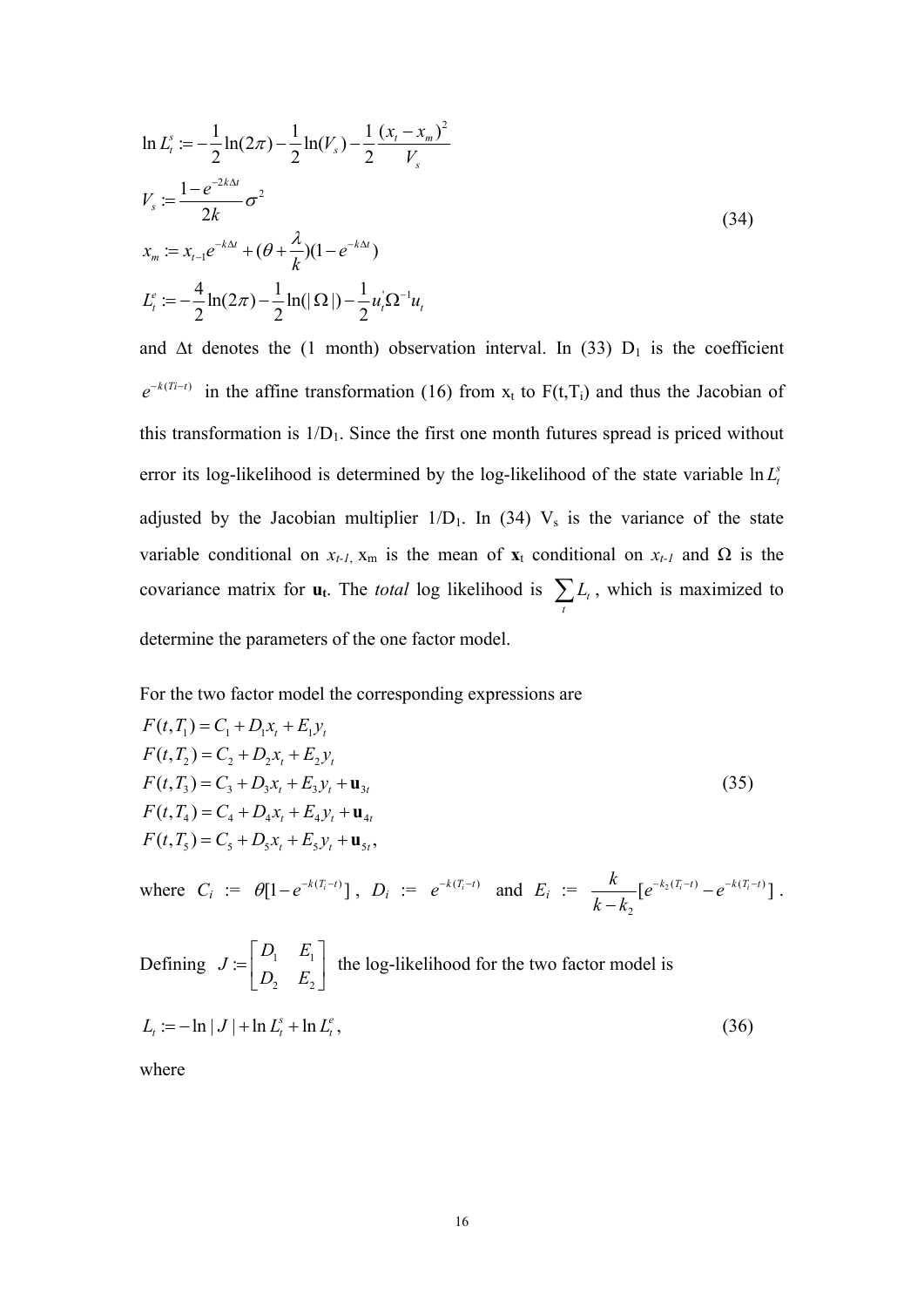$$
\ln L_{i}^{s} := -\ln(2\pi) - \frac{1}{2}\ln(V_{x}) - \frac{1}{2}\ln(V_{y}) - \frac{1}{2}\frac{(x_{i} - x_{m})^{2}}{V_{x}} - \frac{1}{2}\frac{(y_{i} - y_{m})^{2}}{V_{y}}
$$
\n
$$
V_{x} := \frac{1 - e^{-2k\Delta t}}{2k} \sigma^{2} + \{\frac{1}{2k_{2}}[1 - e^{-2k_{2}\Delta t}] + \frac{1}{2k}[1 - e^{-2k\Delta t}] - \frac{2}{k + k_{2}}[1 - e^{-(k + k_{2})\Delta t}\}\frac{k^{2} \sigma_{2}^{2}}{(k - k_{2})^{2}} + \frac{2\rho k \sigma_{2} \sigma}{k - k_{2}}[\frac{1}{k + k_{2}}(1 - e^{-(k + k_{2})\Delta t}) - \frac{1}{2k}(1 - e^{-2k\Delta t})]
$$
\n
$$
V_{y} := \sigma_{2}^{2}(\frac{1 - e^{-2k_{2}\Delta t}}{2k_{2}})
$$
\n
$$
x_{m} := x_{t-1}e^{-k\Delta t} + y_{t-1}\frac{k}{k - k_{2}}(e^{-k_{2}\Delta t} - e^{-k\Delta t}) + \frac{\lambda_{2}}{k_{2}}(1 - e^{-k\Delta t}) - \frac{\lambda_{2}k}{k_{2}(k - k_{2})}(e^{-k_{2}\Delta t} - e^{-k\Delta t}) + (\theta + \frac{\lambda}{k})(1 - e^{-k\Delta t})
$$
\n
$$
y_{m} := e^{-k_{2}\Delta t}y_{t-1} + \frac{\lambda_{2}}{k_{2}}(1 - e^{-k_{2}\Delta t})
$$
\n
$$
L_{t}^{e} := -\frac{3}{2}\ln(2\pi) - \frac{1}{2}\ln(|\Omega|) - \frac{1}{2}u_{i}^{2}\Omega^{-1}u_{i}.
$$
\n(37)

In preliminary study we found that the estimated correlation  $\rho$  between the long end and the short end was insignificant. This makes economic sense in that the long end movements are slow and driven by fundamentals while the short-term movements which are random, fast and driven by market trading activities. That innovations in the long and short runs should be uncorrelated has been used to analyze the long-run and short-run components of stock prices (Fama and French, 1988). Routledge, Seppi and Spatt (2000) assert that the long run movements of commodity futures prices should have zero correlation with the short-run movements because the physical inventory can regenerate or renew in 'stock out' periods (Corollary 1.2, p.1304). Thus if the times to maturity of the futures data are long enough these correlation estimates should be zero. But due to data availability these estimates may not be estimated as insignificantly different from zero and then the first risk factor does not absorb enough of the short-term price movements (Schwartz and Smith, 2000). In our two factor model we will assume the correlation ρ to be zero.

#### **4. Spread option pricing and hedging**

If the underlying asset price follows a Gaussian process the European *call* and *put*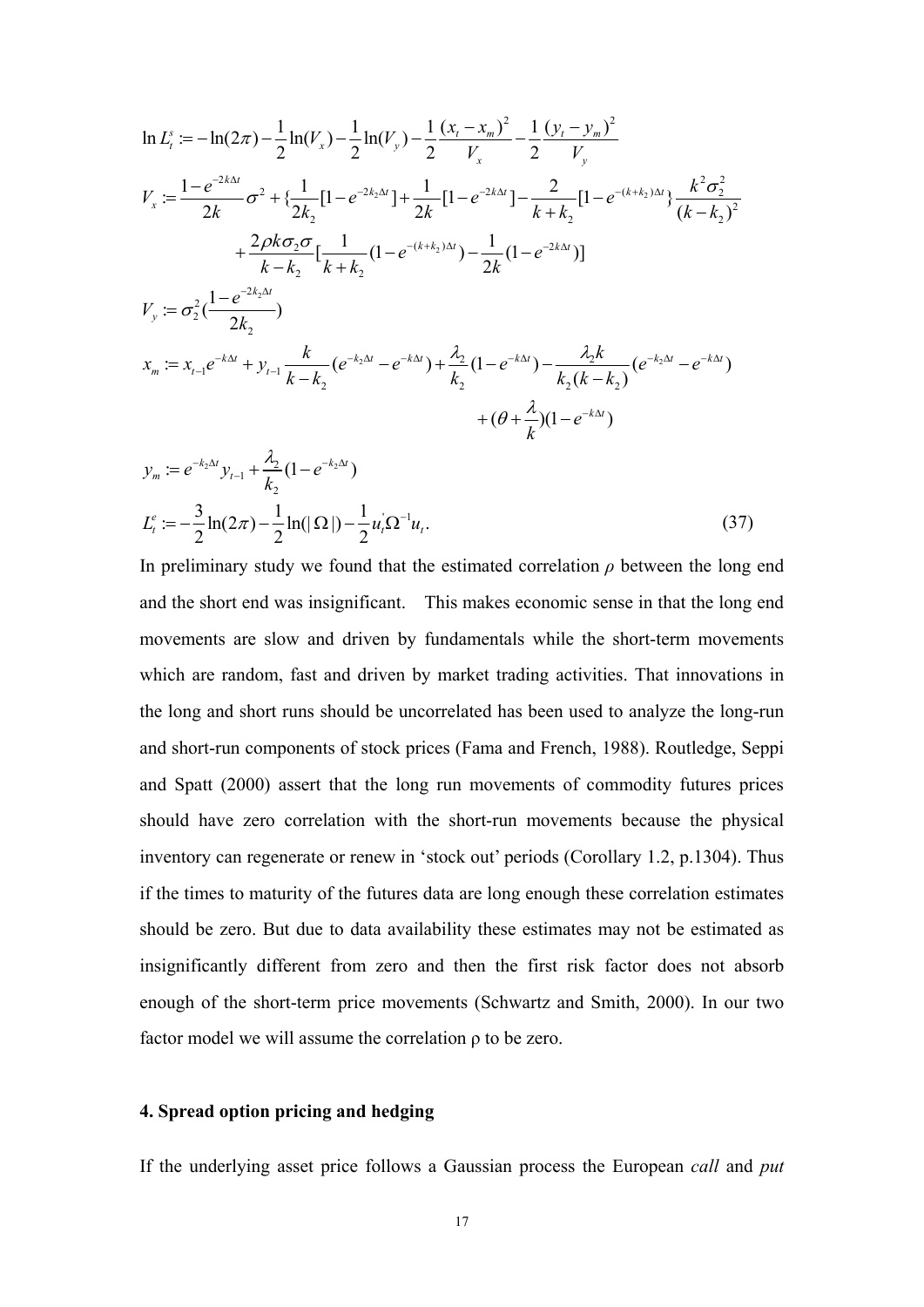prices with maturity T on this asset can be calculated respectively as

$$
c = B \frac{b_s}{\sqrt{2\pi}} \exp[-\frac{(a_s - K)^2}{2b_s^2}] + B(a_s - K)\Phi(\frac{a_s - K}{b_s})
$$
\n(38)

$$
p = B \frac{b_s}{\sqrt{2\pi}} \exp[-\frac{(a_s - K)^2}{2b_s^2}] - B(a_s - K)\Phi(-\frac{a_s - K}{b_s}),
$$
\n(39)

where B is the price of a discount bond,  $a_s$  and  $b_s$  are respectively the mean and standard deviation of the underlying at maturity, and K is the strike price of the option (see Appendix 3). We have seen that the spread distribution at time T follows a normal distribution in both one factor and two factor models so that equations (38) and (39) can be used to price the spread option.

#### *4.1 Pricing within futures price maturities*

#### *Options on the spot spread*

Since the future spread is the expectation of the future spot spread in the risk-neutral measure the mean of the underlying asset at option maturity T can be obtained at current time t as

$$
a_s = F(t, T). \tag{40}
$$

Equations (14) and (21) show  $b_s$  for the one and two factor models respectively as constants given an initial time t and a fixed maturity date T. As spread option values with maturity T depend on  $F(t,T)$  through (40) investors can utilize futures of the same maturity date to hedge.

The *deltas* of calls and puts on the spread are given respectively by

$$
\Delta_c = \frac{\partial c}{\partial a_s} = B\Phi(\frac{a_s - K}{b_s})\tag{41}
$$

$$
\Delta_p = \frac{\partial p}{\partial a_s} = -B\Phi(-\frac{a_s - K}{b_s}).\tag{42}
$$

Since a spread can be seen as long one asset and short the other simultaneously the delta hedge yields an *equal volume hedge*, i.e. long and short the same value of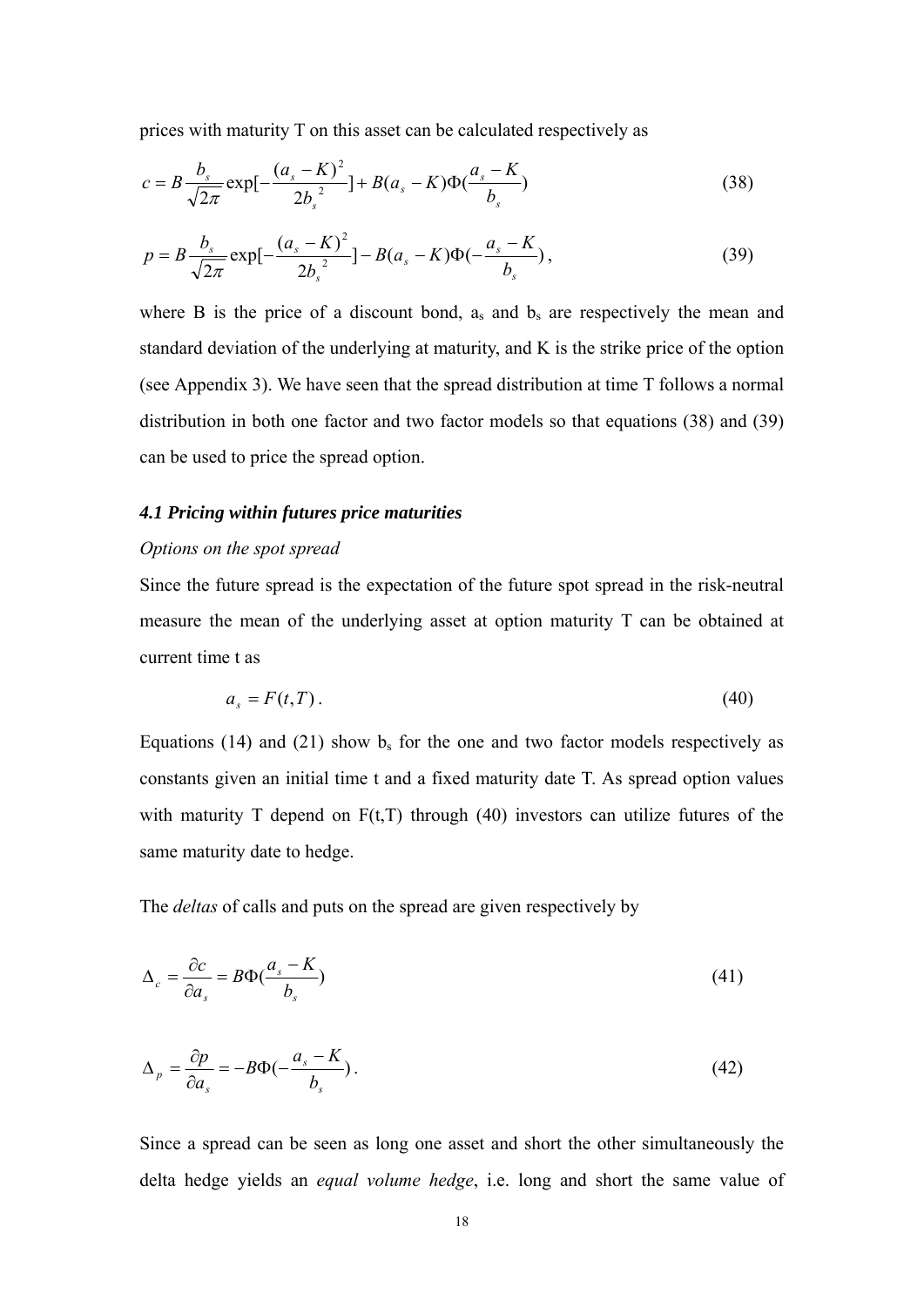commodity futures contracts. No matter how many factors are deemed to drive the futures price, only the corresponding maturity futures contracts are utilized to hedge the spread option providing they are available in the market.

#### *Option on the futures spread*

Define the option maturity as R, the futures maturity as T>R and the current time as t. The futures spread is a martingale so that its mean in the risk neutral measure is

$$
a_s = E_Q[F(R, T)] = F(t, T). \tag{43}
$$

Its standard deviation in the one factor model is

$$
b_{s} = \sqrt{\frac{e^{-2k(T-R)} - e^{-2k(T-t)}}{2k}} \sigma
$$
\n(44)

and in the two factor model is

$$
b_s = \sqrt{A_1^F + A_2^F + 2\rho A_3^F} \,, \tag{45}
$$

where

$$
A_1^F = \frac{\sigma^2}{2k} [e^{-2k(T-R)} - e^{-2k(T-t)}]
$$
  
\n
$$
A_2^F = \frac{k^2 \sigma_2^2}{(k - k_2)^2} \left\{ \frac{1}{2k_2} [e^{-2k_2(T-R)} - e^{-2k_2(T-t)}] + \frac{1}{2k} [e^{-2k(T-R)} - e^{-2k(T-t)}] - \frac{2}{(k + k_2)} [e^{-(k_2 + k)(T-R)} - e^{-(k_2 + k)(T-t)}] \right\}
$$
\n
$$
A_3^F = \frac{k \sigma \sigma_2}{k - k_2} \left\{ \frac{1}{k + k_2} [e^{-(k + k_2)(T-R)} - e^{-(k + k_2)(T-t)}] - \frac{1}{2k} [e^{-2k(T-R)} - e^{-2k(T-t)}] \right\}.
$$
\n(46)

Since R and T are known using (38) and (39)  $b_s$  is a constant in both models and (38) and (39) can be used to price call and put options on the spread at t. Again investors can use futures contacts with maturity T to hedge these options positions with equal volume hedges given by (41) and (42) respectively. The hedge-ratio difference between hedging a spot and a futures spread option arises from the difference in the *bs*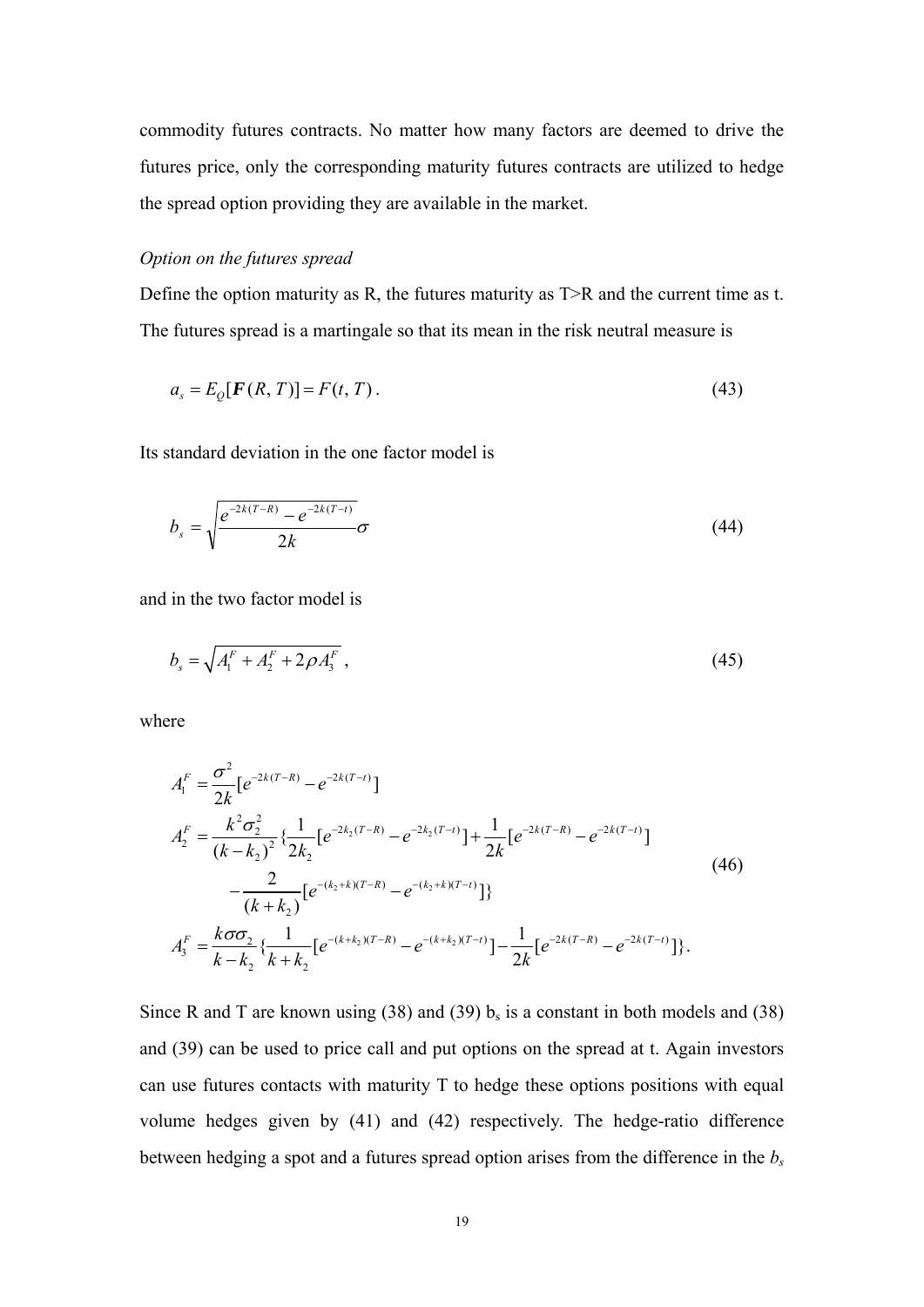values (compare  $(14)$  and  $(21)$  with  $(44)$  and  $(45)$ ).

If an option (on the spot spread) has a maturity longer than the corresponding futures traded in the markets (which is common for many real options), investors cannot use these methods to price and hedge the option. We study this situation next.

#### *4.2 Pricing beyond futures price maturities*

Suppose at time t we know the value of the state variable  $x_t$  in the one factor model or  $x_t$  and  $y_t$  in the two factor model, then we can forecast the *mean spread* at time T>t using these state variables.

For the one factor model

$$
a_s = x_t e^{-k(T-t)} + \theta [1 - e^{-k(T-t)}]
$$
\n(47)

and for the two factor model

$$
a_s = x_t e^{-k(T-t)} + \theta [1 - e^{-k(T-t)}] + \frac{y_t k}{k - k_2} [e^{-k_2(T-t)} - e^{-k(T-t)}].
$$
\n(48)

The standard deviations  $b_s$  will be the same as those in previous section.

If no futures contracts of long enough maturity are available, investors must use several short term futures to hedge the long term option, i.e. they need to hedge the individual factors underlying the futures contracts. There is quite a large literature on how to use short-term futures to hedge long-term ones, e.g. Brennan and Crew (1997), Neuberger (1998) and Hilliard (1999).

For the one factor model the *call delta* on the latent *spot spread* is

$$
\Delta_x = \frac{\partial c}{\partial a_s} \frac{\partial a_s}{\partial x} = \Delta_c e^{-k(T-t)},\tag{49}
$$

where c is the price of a call option,  $\Delta_c$  is given by (41) and T is the option maturity. If the futures spread  $F(t,T_1)$  is utilized to hedge this option position the *hedge ratio* is

$$
\Delta_F = \frac{\partial c}{\partial x} \frac{\partial x}{\partial F} = \Delta_c e^{-k(T-t)} e^{k(T_1-t)} = \Delta_c e^{-k(T-T_1)}.
$$
\n(50)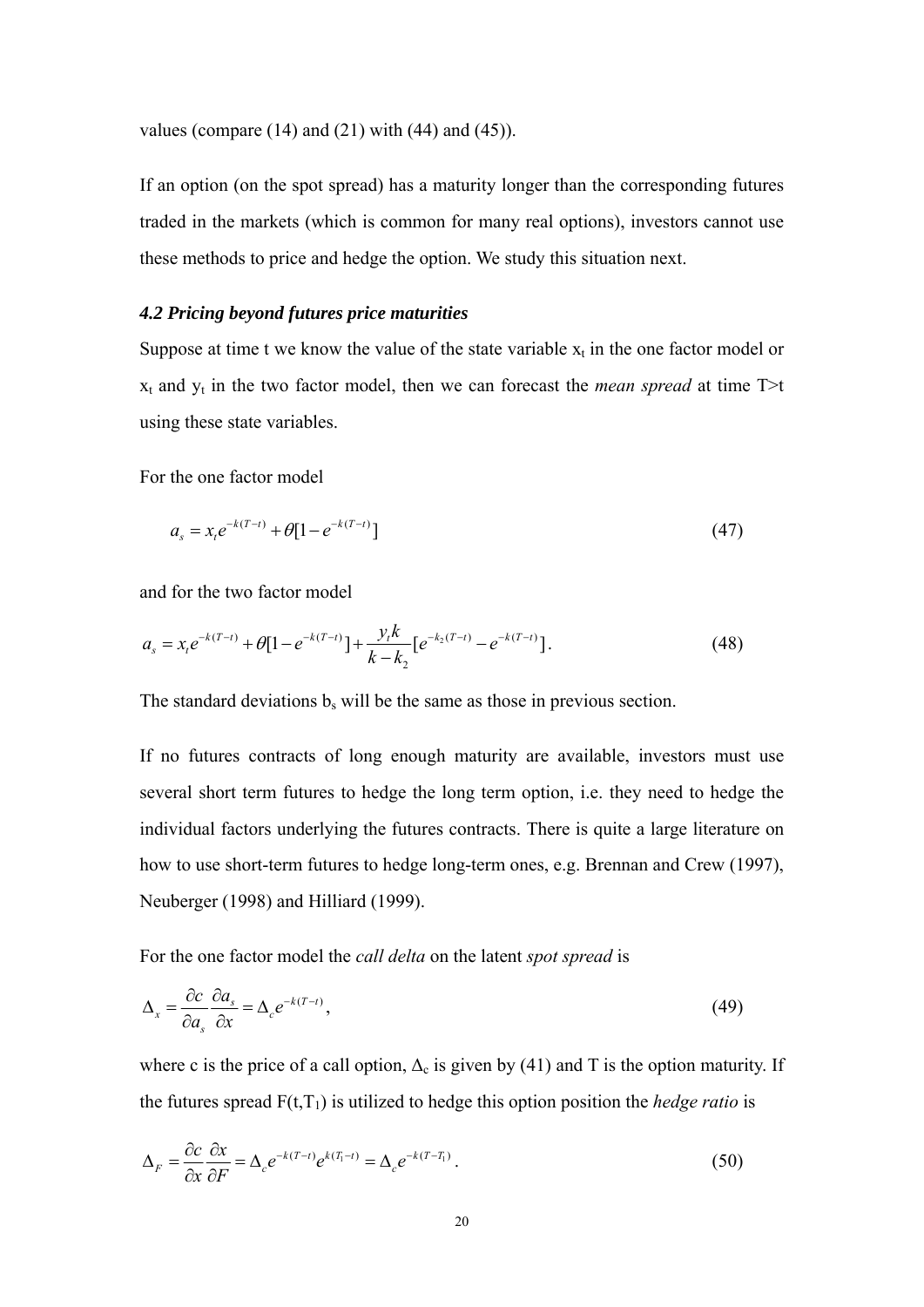Similarly the delta for puts on the spot spread is

$$
\Delta_F = \frac{\partial p}{\partial x} \frac{\partial x}{\partial F} = \Delta_p e^{-k(T-t)} e^{k(T_1-t)} = \Delta_p e^{-k(T-T_1)},
$$
\n(51)

where  $\Delta_p$  is given by (42).

Applying the two factor model, investors must use two shorter term futures  $-F(t,T_1)$ and  $F(t,T_2)$  – to hedge long term options. Ideally  $T_1$  should be short (e.g. 1 month) and  $T_2$  the longest futures maturity available in the market. The call deltas on the latent two factors x and y are respectively

$$
\Delta_x = \frac{\partial c}{\partial a_s} \frac{\partial a_s}{\partial x} = \Delta_c e^{-k(T-t)}
$$
\n(52)

and

$$
\Delta_y = \frac{\partial c}{\partial a_s} \frac{\partial a_s}{\partial y} = \Delta_c \times \frac{k}{k - k_2} \left[ e^{-k_2(T - t)} - e^{-k(T - t)} \right].
$$
\n(53)

Suppose the futures spreads  $F(t,T_1)$  and  $F(t,T_2)$  are utilized to hedge the option position. Then to obtain the *delta neutral* hedge ratios  $n_1$  and  $n_2$  one must solve

$$
\Delta_{x} + n_{1} e^{-k(T_{1}-t)} + n_{2} e^{-k(T_{2}-t)} = 0
$$
\n
$$
\Delta_{y} + n_{1} \frac{k}{k - k_{2}} \left[ e^{-k_{2}(T_{1}-t)} - e^{-k(T_{1}-t)} \right] + n_{2} \frac{k}{k - k_{2}} \left[ e^{-k_{2}(T_{2}-t)} - e^{-k(T_{2}-t)} \right] = 0.
$$
\n(54)

Since this paper focusses on 'long' term option valuation and hedging we should discuss the option maturities appropriate for the use of our valuation models. The answer is related to the mean-reversion speed k. The *decay half life* ln2/k of the mean-reverting spread process can be used to represent its mean-reversion strength. We propose that if an option time to maturity is longer than this half decay time, our methodology (both one factor and two factor models) is appropriate to evaluate the spread option. Also, we expect that the traditional spread option model (1) will over-value these longer term options because of the variance blow-up phenomenon previously discussed. Mbanefo (1997) noted that long-term spread options (longer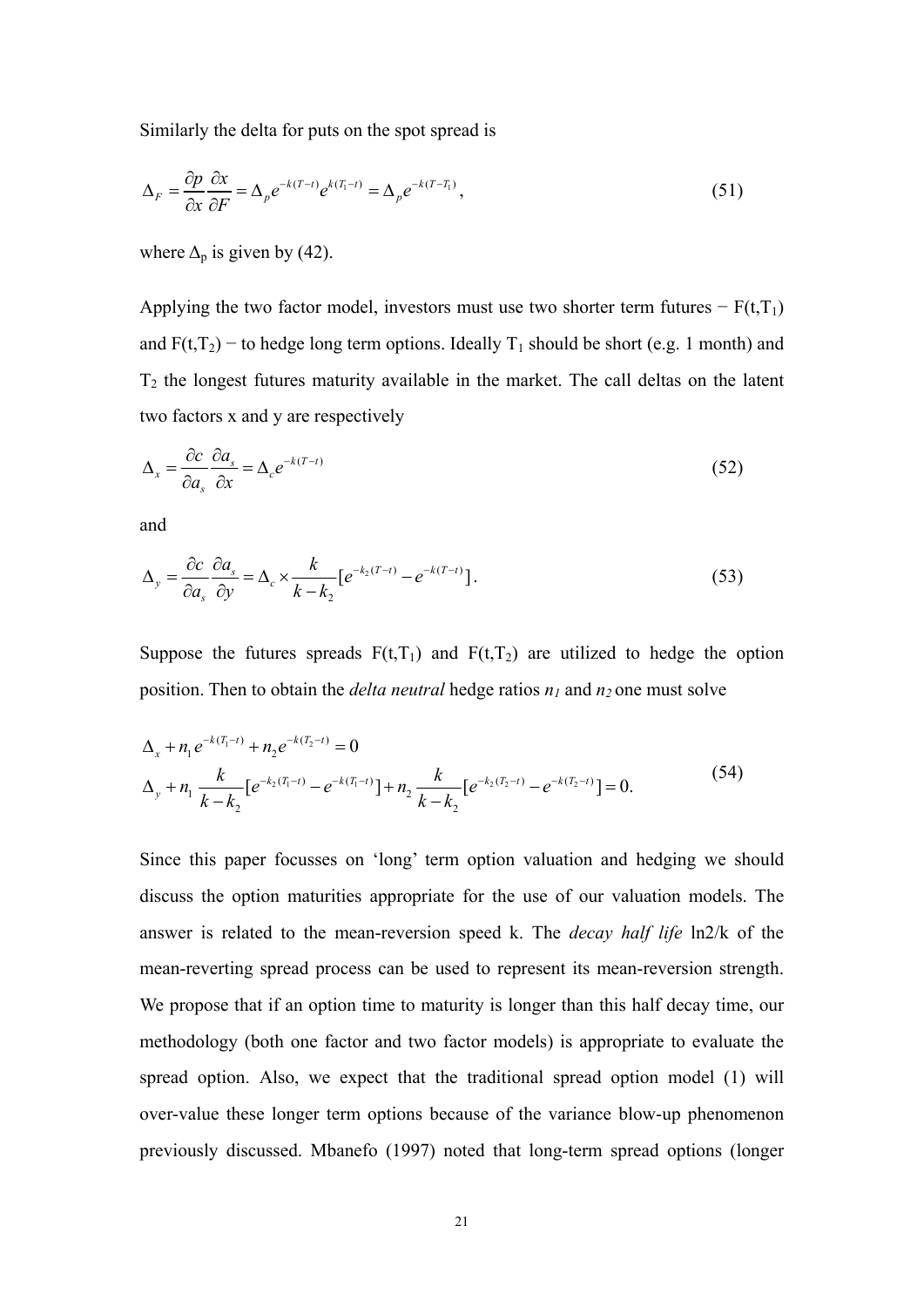than 90 days) will be overvalued if mean-reversion of the spreads is not considered.

We note that jumps and stochastic volatility are not important in determining theoretical or empirical *long term* spread option prices (Bates, 1996; Pan, 2003) which allows models of this paper to remain parsimonious.

#### **5. Examples**

#### *5.1 Crack spread: Heating oil/ WTI crude oil (CSHC)4*

The crack spread between heating oil and WTI crude oil (heating oil crack spread) represents the profit from refining heating oil from crude oil, i.e. the price of heating oil minus the price of crude oil. We have seen in Section 2 that a relative deviation between the (equilibrium) input and output price relationship could exist for short periods of time, but a prolonged large deviation will lead to the production of more end products until the output and input prices are nearer the long-term equilibrium relationship. Thus we expect the heating oil crack spread to be mean-reverting.

#### *Data*

The data for modelling crack spreads consist of NYMEX daily futures prices of WTI crude oil (CL) and heating oil (HO) from January 1984 to January 2005. The time to maturity of these futures ranges from 1 month to more than 2 years. In order to test for unit roots, a single monthly data point is collected on the first day of each month by taking the price of the futures contract with one month time to maturity. For example, if the trading day is 1 February 2000 then the futures contract taken for the time series is the 1 March 2000 contract.

We also create a long-end crack spread with time to maturity 1 year. The methodology is exactly the same as with the 1 month time series, but due to data unavailability we only use data from January 1989 to January 2005 to construct the long-end crack spread.

 4 Abbreviations used in this section are NYMEX trading codes.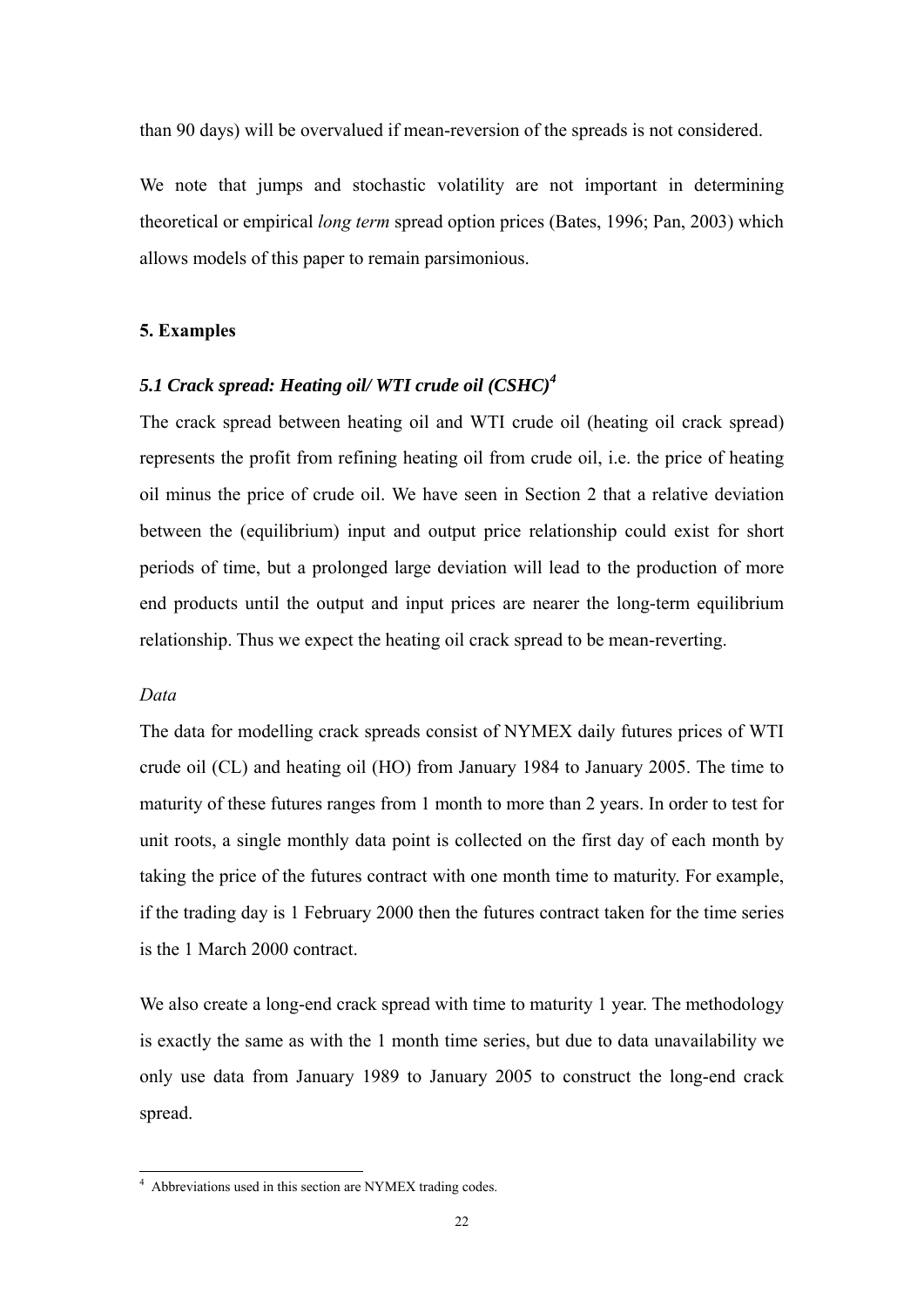To calibrate the one-factor and two-factor spread models using (32) and (35), we calculate the monthly futures spreads with 5 futures contracts from January 1989 to January 2005. The time step  $\Delta t$  is chosen to be 1 month and the contracts chosen are 1 month, 6 month, 9 month, 12 month and 15 month time to maturity futures spreads.

#### *Unit root and cointegration tests*

First, we conduct the ADF test on the heating oil and crude oil prices using the longer time series. As noted in Section 3.4 we can test the mean-reversion of the spot spread by examining the 1 month futures spreads. Figure 1 shows the 1 month futures prices of crude oil and heating oil.

#### **Insert Figure 1 about here**

Table 1 shows the results of the ADF test of Section 2.1 on 1 month futures of crude oil and heating oil arising from estimating (5). In order to reject the hypothesis that a time series has a unit root the coefficient  $\delta$ <sup>*I*</sup> must be significantly negative.

#### **Insert Table 1 about here**

From Table 1, we cannot reject the hypothesis that both crude oil and heating oil are unit-root time series (*cf.* Girma and Paulson (1999) and Alexander (1999)).

Next we test the spread time series directly by estimating (5) to find a very strong mean-reverting speed significant at the 1% level which suggests that cointegration does exist in the data. In other words, the mean-reversion of the spread does not appear to be caused by the separate mean-reversion of the heating and crude oil prices but by the long-run equilibrium (cointegration) between them which must be considered in long-run derivatives pricing of the crack spread. This agrees with Girma and Paulson (1999).

Historical spreads only offer us their market-measure characteristics but a regression relating the short term and long term spreads can give us the risk neutral spreads. We estimate the regression equation (8) using the 1 year crack spread as the long-end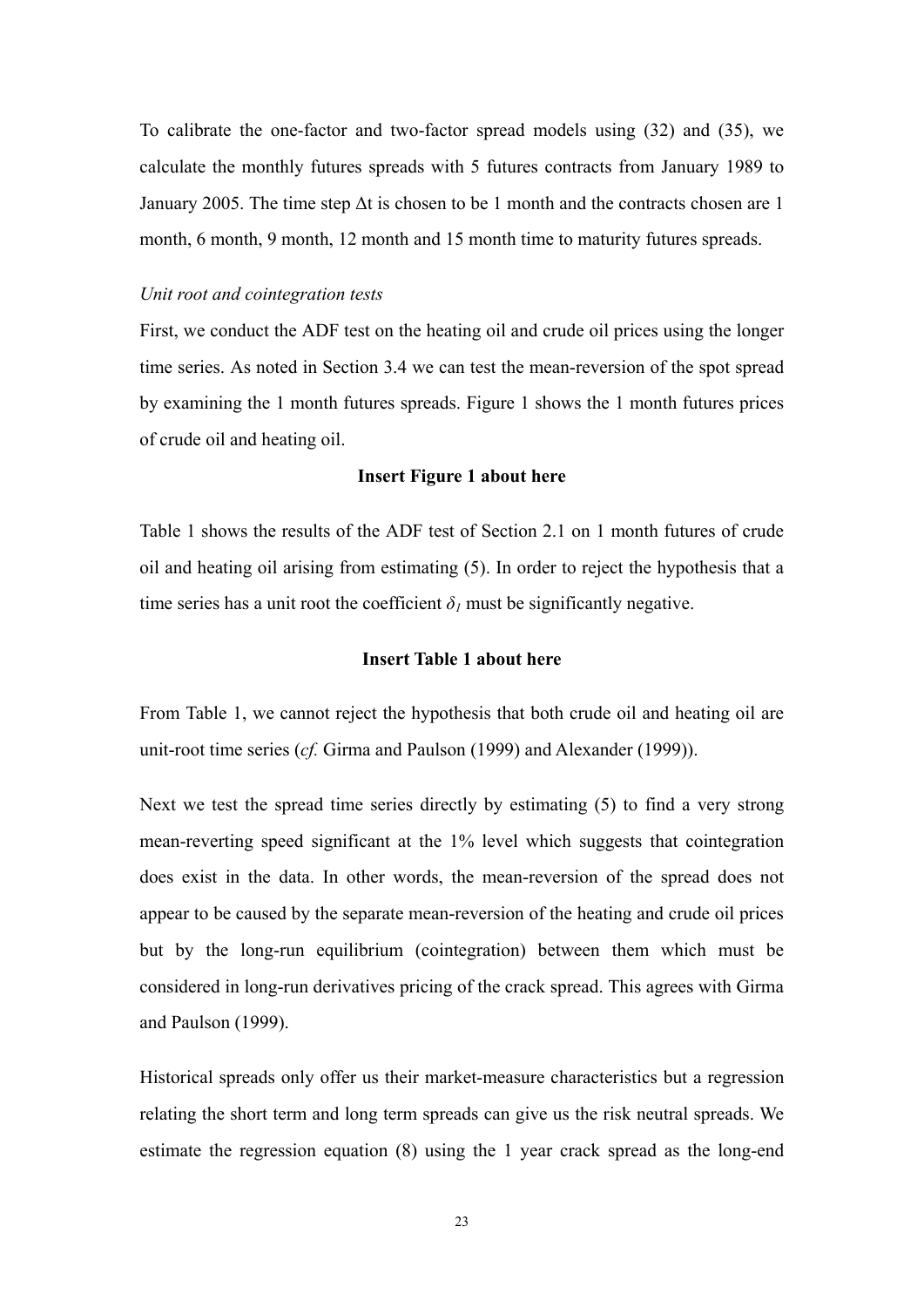futures spread and the 1 month crack spread as the short-end futures spread.

The results are given in Table 2 and the 1 year and 1 month crack spreads depicted in Figure 2.

#### **Insert Table 2 about here**

In Table 2 the estimate of  $\gamma$  is significantly less than zero. Since this test investigates the mean-reverting property of spreads in the risk-neutral measure, we conclude that an Ornstein-Uhlenbeck process is appropriate to model the spot process. Thus both the *ex ante* and *ex post* tests give evidence that the spot crack spread is mean-reverting in both the market and risk neutral measures.

#### **Insert Figure 2 about here**

#### *Model calibration*

In order to calibrate the (one-factor and two-factor) models we use the full data set and employ equations (32) and (35). From preliminary study we noticed that the heating oil price shows a seasonal pattern which is inherited in the crack spread. To eliminate the influence of seasonality, we used an equally weighted portfolio of 1 month and 6 month futures (opposite seasons) to determine the x factor and a similar portfolio of 9 month and 15 month futures to determine the y factor.

We then performed a MLE optimization to calibrate the one factor model. Table 3 lists the results. One can see that the standard deviations of the θ, σ and k estimates are quite small, i.e.  $\theta$ , k and  $\sigma$  can be determined quite precisely, unlike the  $\lambda$  estimate. However we do not need the market prices of risk  $\lambda$  as input to option pricing. The asymptotic estimate of the standard deviation of the spread (when s goes to infinity in (14) is \$2.03. Figure 3 shows the one month spread and the latent spot spread, which are very close to each other.

#### **Insert Table 3 about here**

#### **Insert Figure 3 about here**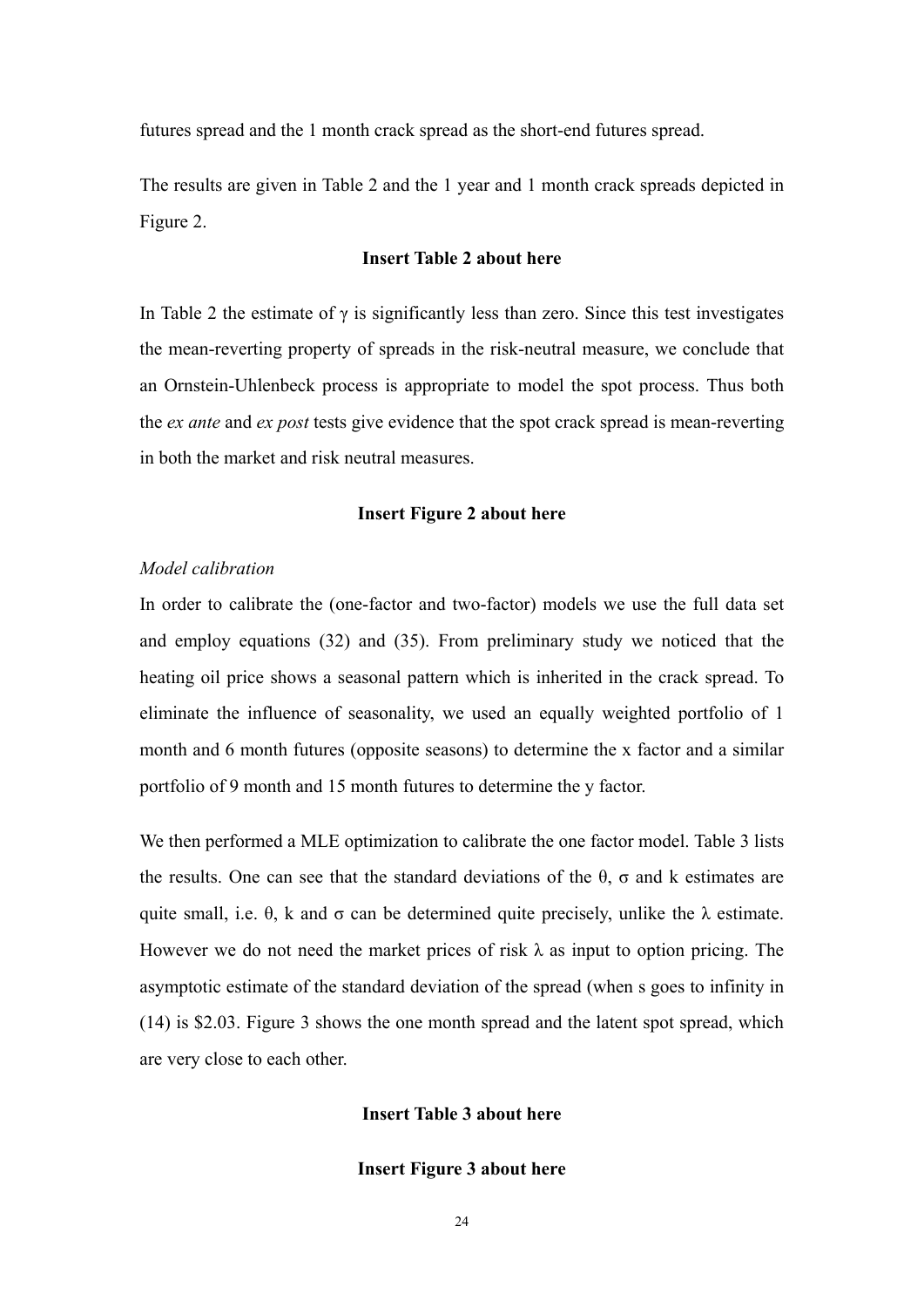#### **Insert Table 4 about here**

Similar to the situation in the one factor model, the market prices of risk  $\lambda$  and  $\lambda_2$ cannot be precisely estimated in the two factor model, but estimates of all the other parameters (σ, σ<sub>2</sub>, k, k<sub>2</sub> and θ) can. The asymptotic estimate of the standard deviation of the spread is \$2.65, which is higher than that for the one factor model. This is easy to understand, since the one factor model only counts the short-term variance of the spread, while the two factor model takes account of both the long end (fundamentals) and the short end (trading activities). Also, assuming zero correlation between the two factors, we can examine the ratio of the long-end and the short-end variance  $- A_1$ : $A_2$ in  $(20)$  – as time goes to infinity, which is about 1:1 in this example. Thus the asymptotic variance of the crack spread is nearly equally contributed by short-end (first factor) and long-end (second factor) movements. Since this ratio is quite high the second factor is obviously important in derivatives pricing and should not be omitted. Since the one factor model is nested in the two factor model by taking  $\sigma_2$ ,  $\lambda_2$ and  $y<sub>v</sub>$  (the starting value of the y factor) to be zero, we can compare the differences in log-likelihood scores for each data set to see whether the additional parameters of the two-factor model provide a statistically significant improvement in that model's ability to explain the observed data. The relevant test statistic for this comparison is the chi-squared *likelihood ratio* test (Hamilton, 1994) with 3 degrees of freedom and the 99<sup>th</sup> percentile of this distribution is 11.34. Given that the log-likelihood scores increase by about 21, the improvements provided by the two factor model are quite significant.

#### **Insert Figure 4 about here**

Figure 4 shows the time evolution of the long and short factors with correlation coefficient 0.0056, which is not significant and thus consistent with the assumption that the correlation between the two factors is zero.

#### *Option valuation on the spot spread*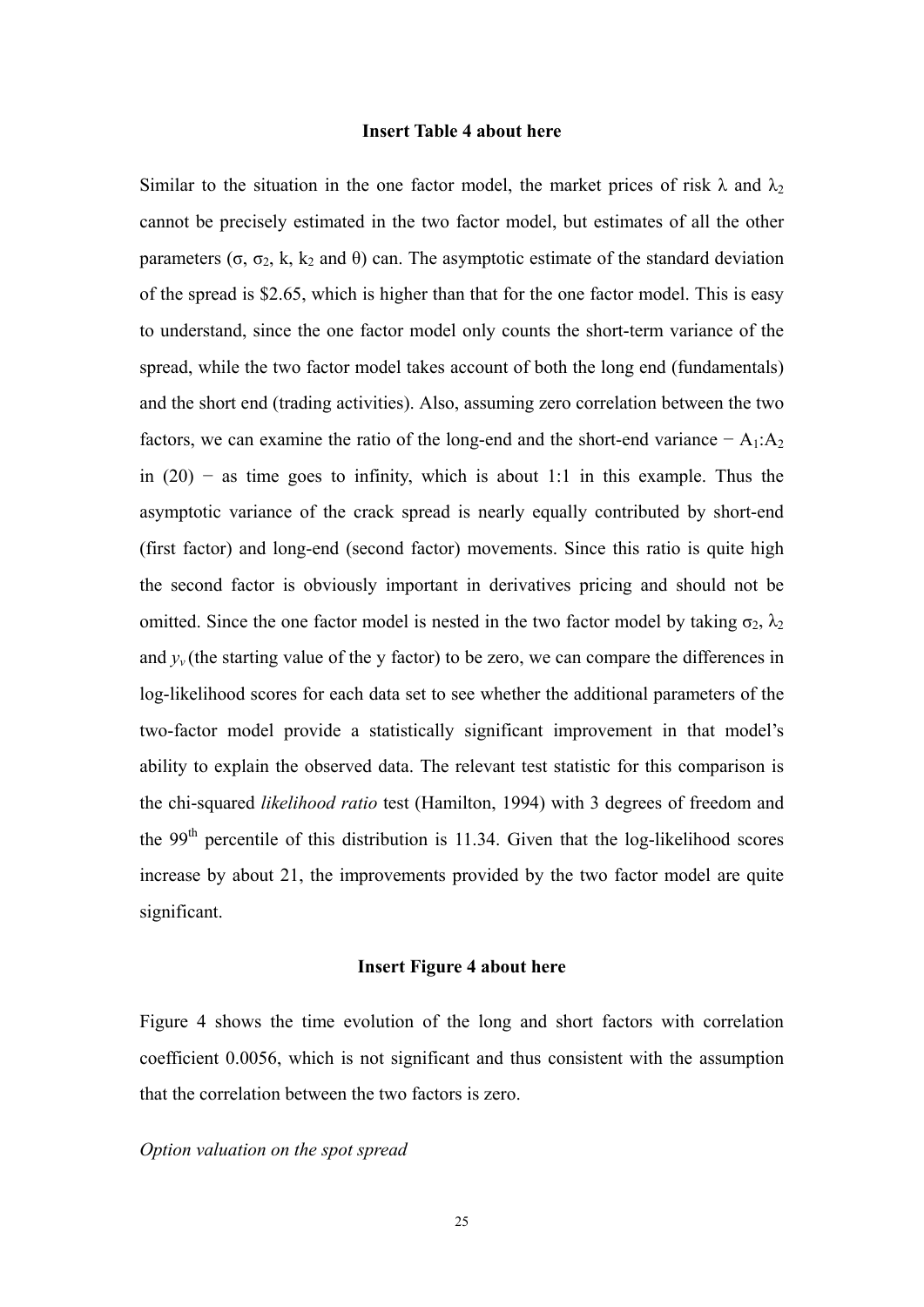The decay half life is about half a year for the one factor model so that when valuing an option longer than half a year the methodology (using one factor or two factor models) in this paper is appropriate.

On 3 January 2005 the HO06N (heating oil future with maturity July 2006) contract had a value 44.2 (\$/Barrel); on the same day the CL06N (crude oil future with maturity July 2006) traded at 39.78 (\$/Barrel). By using the parameters in Tables 3 and 4, Table 5 gives the European option values on the *spot* crack spread with maturity July 2006 on this date. For comparison we also calculate option values from a model which ignores the cointegration effect. We can use the Black (1976) driftless GBM model to simulate both crude and heating oil futures price paths, and thus calculate the spread option value<sup>5</sup>. The average correlation coefficient (over a 20 year period) is 0.89 between heating and crude oil. We use call option values to compare the different models; it is then easy to obtain the put values by put-call parity.

#### **Insert Table 5 about here**

#### **Insert Table 6 about here**

From Table 5 we can see that the option value from the one factor model is typically smaller than that from the two-factor model and the latter is much smaller than that from the Black model. Since the Black model does not consider mean-reversion (the cointegration) of the spread, its spread distribution at maturity is wider than that of a cointegrated model and thus yields a larger option value. Put simply, a non-cointegrated model ignores the long-run equilibrium between crude and heating oil prices and thus over-prices the option. Since the two factor model accounts for long-term spread movement, it should yield a wider spread distribution at maturity and thus has a larger option value than the one factor model. In Table 6, both the one factor and two factor models yield an equal volume hedge but the Black model does not. As is well known, the less disperse the underlying terminal distribution, the more

<sup>&</sup>lt;sup>5</sup> Since there is no analytical solution when the strike is not zero one convenient way to calculate the option value is by Monte Carlo path simulation.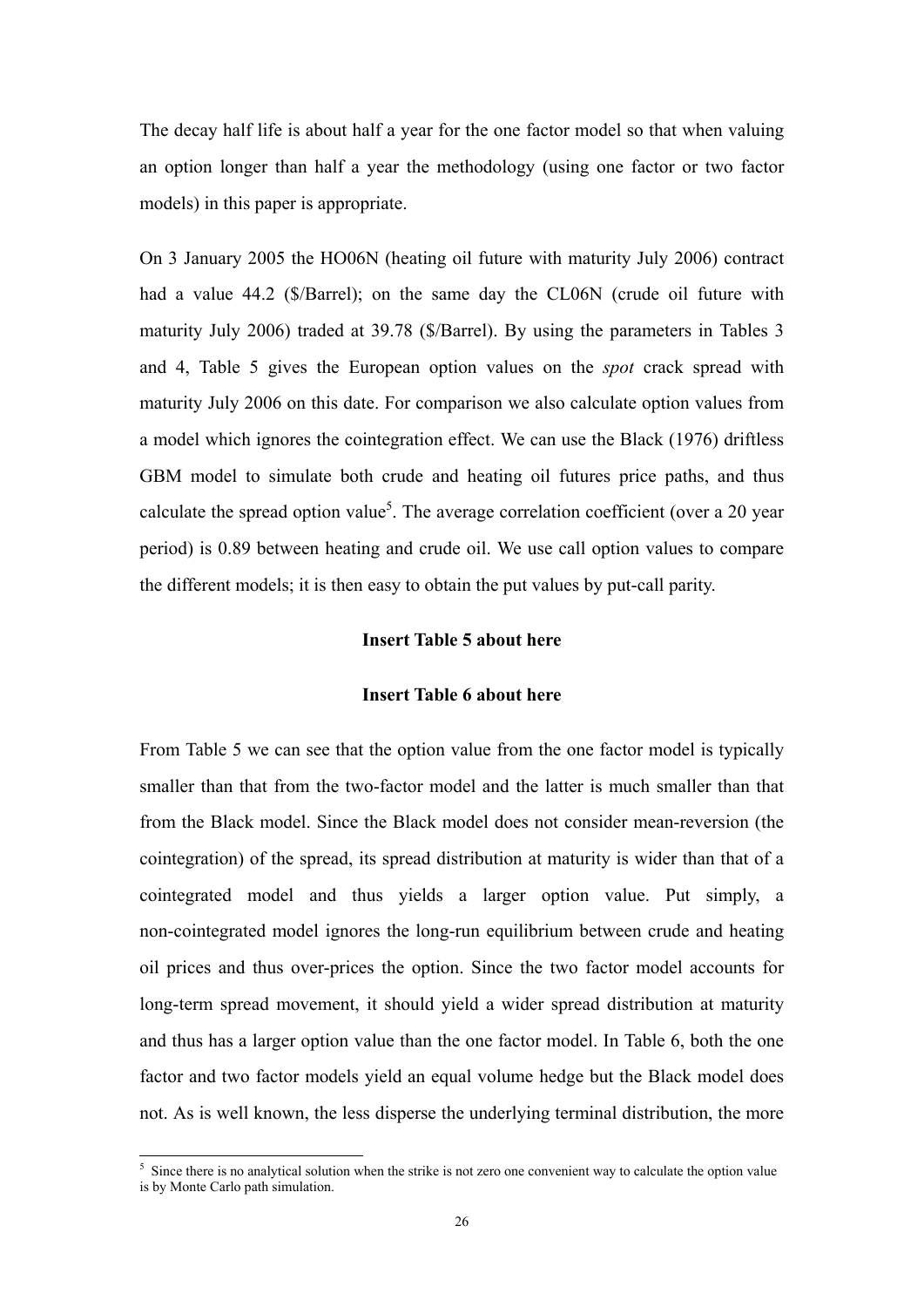sensitive the option deltas are to the strike prices<sup>6</sup>. Thus the one-factor model yields the most sensitive deltas and the Black model has the least sensitive deltas among the three models.

#### *5.2 Location spread: Brent / WTI crude oil (LSBW)*

We define the LSBW location spread as the price of WTI crude oil (CL) minus the price of the Brent blend crude oil (ITCO). WTI is delivered in the USA and Brent in the UK.

#### *Data*

<u>.</u>

NYMEX daily futures prices of WTI crude oil were described in the previous example. The daily Brent futures prices are from January 1993 to January 2005. The time to maturity of the Brent futures contracts range from 1 month to about 3 years. As in the previous example, monthly data is used to test for the unit root in Brent oil prices. We also create a monthly long-end LSBW spread with time to maturity of 1 year ranging from January 1993 to January 2005. In order to calibrate the one-factor and two-factor models, we calculate the monthly futures spread with 5 maturities from January 1993 to January 2005 at monthly intervals, i.e. the time step  $\Delta t$  in (30) and (31) is 1 month. The 5 contracts involved are 1 month, 3 month, 6 month, 9 month and 12 month futures spreads.

#### *Unit root and cointegration tests*

As from the previous example we know that the WTI crude oil price follows a unit root process, in this example we need only conduct the ADF test on Brent crude oil prices. Figure 5 shows the 1 month futures prices of WTI crude oil and Brent blend. We again take the 1 month futures prices as representative of the spot price.

#### **Insert Figure 5 about here**

<sup>&</sup>lt;sup>6</sup> The *sensitivity* is defined as the ratio of the change of the deltas in the change of the strike prices.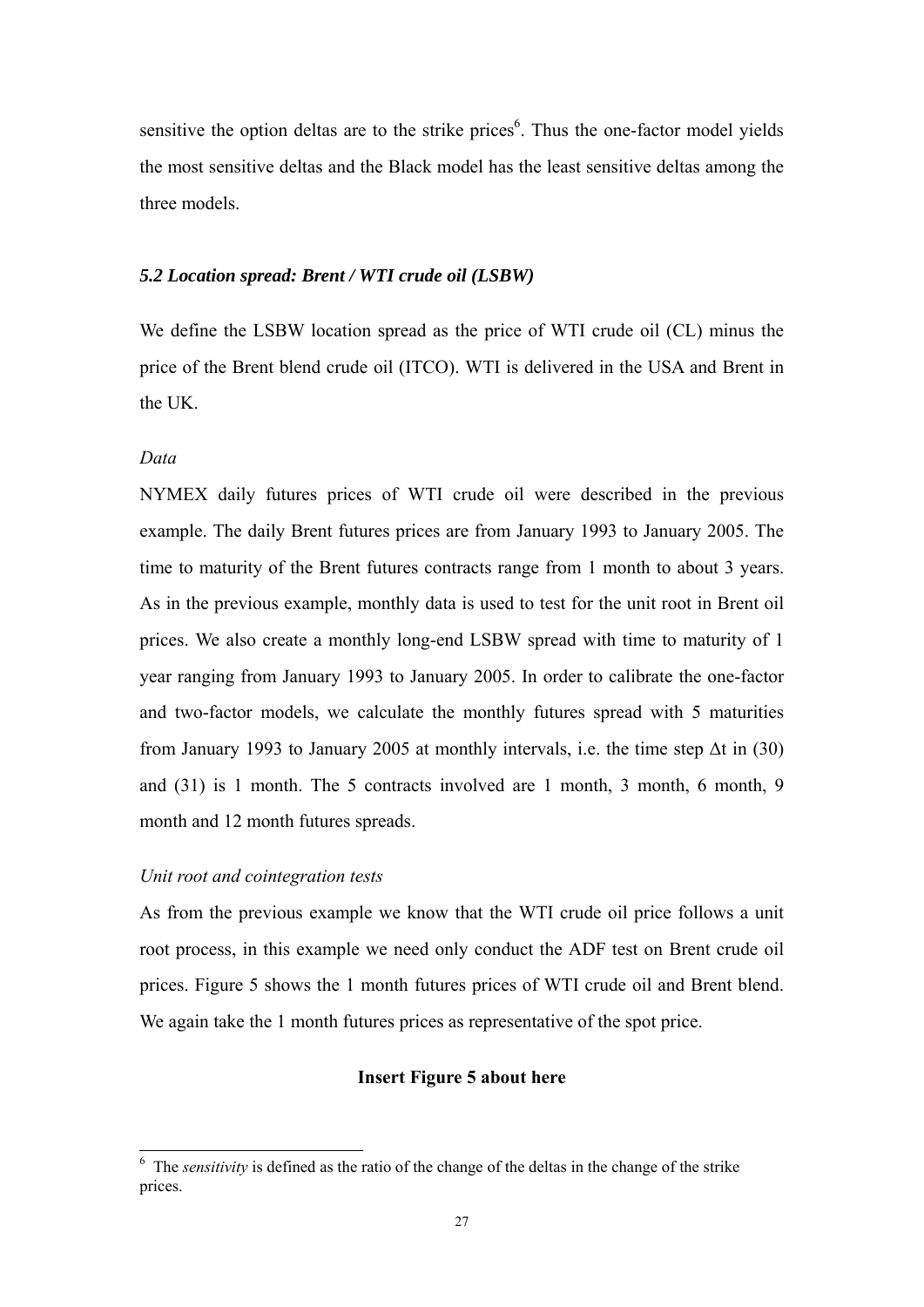Table 7 shows the results of ADF test estimating (5) on the 1 month futures of Brent blend. Similar to WTI crude oil, the Brent blend price is also a unit root process (since  $\delta_1$  is positive), but the LSBW location spread appears to be a mean-reverting process. This again suggests the existence of a long-run equilibrium in the data. To estimate future expectations of the spread, we estimate the regression equation (8). As in the previous example, we use the 1 year and 1 month LSBW futures spreads. The results are listed in Table 8. The 1 year and 1 month LSBW spread evolution is depicted in Figure 6.

#### **Insert Table 7 about here**

#### **Insert Figure 6 about here**

#### **Insert Table 8 about here**

From Table 8 we see that the estimate of  $\gamma$  is strongly negative, so that the market appears to expect the spot LSBW spread to be mean-reverting in the risk-neutral measure. Hence both the *ex ante* and *ex post* analyses support that the spot LSBW spread is mean-reverting so that mean-reversion should be accounted for in option pricing.

#### *Model Calibration*

We did not find evidence of seasonality in the LSBW spread. Hence we use the 1 month futures spread to back out the latent spot spread factor for the one factor model. For the two factor model we use the 1 month futures spread to estimate the short term x factor and an equally weighted portfolio consisting of the 9 month and 12 month futures spreads to estimate the long term y factor.

Tables 9 and 10 list the calibration results for the one factor and two factor models. We see that the asymptotic standard deviation of the spread are estimated to be \$1.60 and \$3.90 respectively for the one and two factor models. The ratio of long-end to the short-end variance  $(A_1:A_2 \text{ in } (9))$  is 5:1 in the two factor model, i.e. the long end (second factor) movement of the spread accounts for much more variance than (first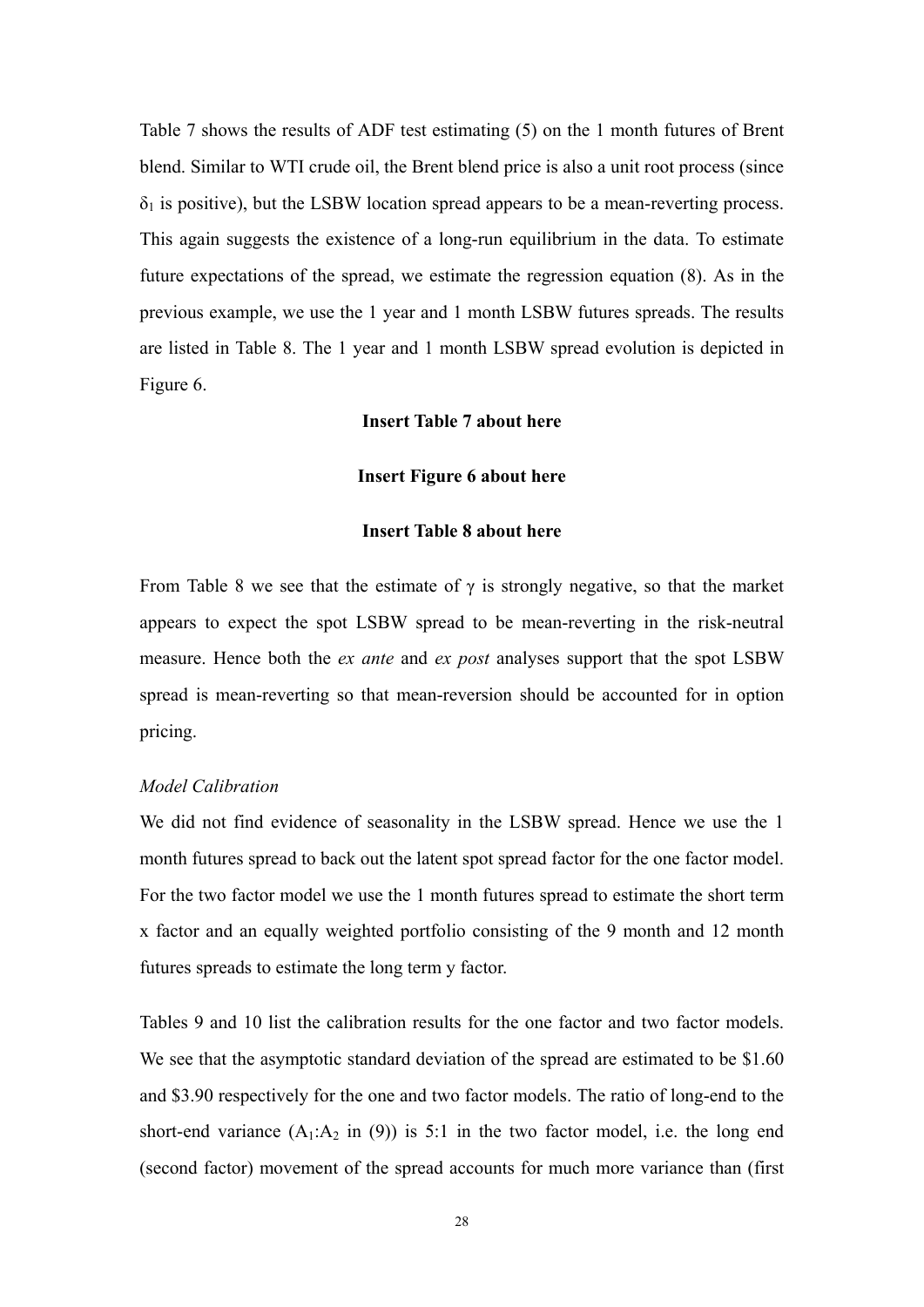factor) short end variation. Similar to the previous example the estimate of the asymptotic standard deviation from the two factor model is higher than that from the one factor model. From the Chi-squared (likelihood ratio) test the two factor model is very significantly better than the one factor model in explaining the observed LSBW spread data. The latent spot spread factor and the two factors (x and y) are shown in Figures 7 and 8 respectively. The correlation between the two factors is 0.04 which is again consistent with our zero correlation assumption.

#### **Insert Table 9 about here**

**Insert Table 10 about here** 

**Insert Figure 7 about here** 

#### **Insert Figure 8 about here**

#### *Option valuation on the spot spread*

The decay half life is about six months from the one factor model. Thus to model an option longer than six months the methods (one factor or two factor models) in this paper should be used.

On the day of 1 December 2003 the ITCO06Z (Brent blend crude oil future with maturity December 2006) contract had a value 24.62 (\$/Barrel); on the same day the CL06Z (WTI crude oil future with maturity December 2006) traded at 25.69 (\$/Barrel). By using the estimated parameters in Tables 9 and 10, Table 11 shows the European option value on the spot spread with maturity December 2006. Since the option is on the spot spread the hedging futures maturities should be the same as the option maturity − December 2006. The Brent and WTI crude oil contract prices both follow unit root processes so we may simulate both prices to calculate the non-cointegrated Black model's spread option value. Note that the average correlation between the Brent blend and WTI crude oils is 0.96.

#### **Insert Table 11 about here**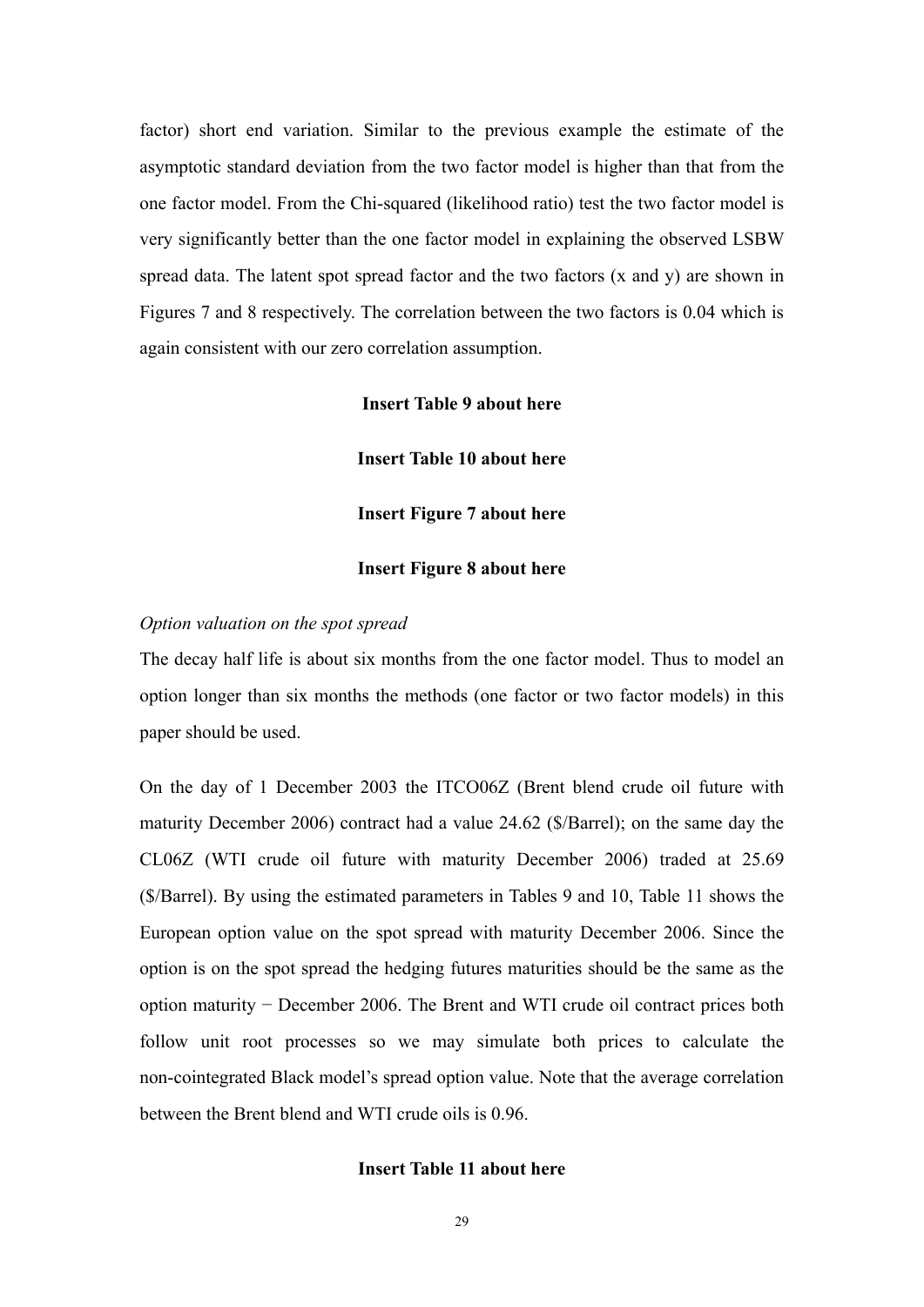Table 11 shows that, similar to the previous example, the option value of the one factor model is typically smaller than that of the two-factor model and the latter is much smaller than the Black model. As before by ignoring cointegration the Black model tends to over-value the long term option. We obtain a similar pattern of deltas as in the previous example (see Table 12) and the explanation for this remains the same.

#### **Insert Table 12 about here**

#### **6. Conclusion**

In this paper we have developed spread option pricing models in which the two price legs of the spread are cointegrated. Since the cointegration relationship is important for the long-run relationship between the two prices spread option evaluation should take account of this relationship if the option maturity is long. Assuming a cointegration relationship between the two underlying assets, we model the spread process *directly* using the Ornstein-Uhlenbeck process, i.e. we model directly the dynamic deviation from the long-run equilibrium which cannot be specified correctly by modelling the two underlying assets separately. We first specify risk-neutral processes for the spread and then determine the market processes by assuming constant risk-premia. We also propose two methods (*ex ante* and *ex post*) to test for mean-reversion of the spread process. Finally we give analytical solutions for the spread option price and deltas. In order to illustrate the theory, we study two examples — options on crack and location spreads respectively. Both market spread processes are found to be mean-reverting, which implies that their two price legs are cointegrated. From likelihood ratio tests the two factor model is found to be significantly better than the one factor model in explaining the crack and location spread data. The option values and Greeks from our cointegration models are quite different from those of standard models but are consistent with the practical observations of Mbanefo (1997). We are currently working on Lévy process versions of our models which may be more appropriate to commodity markets such as gas or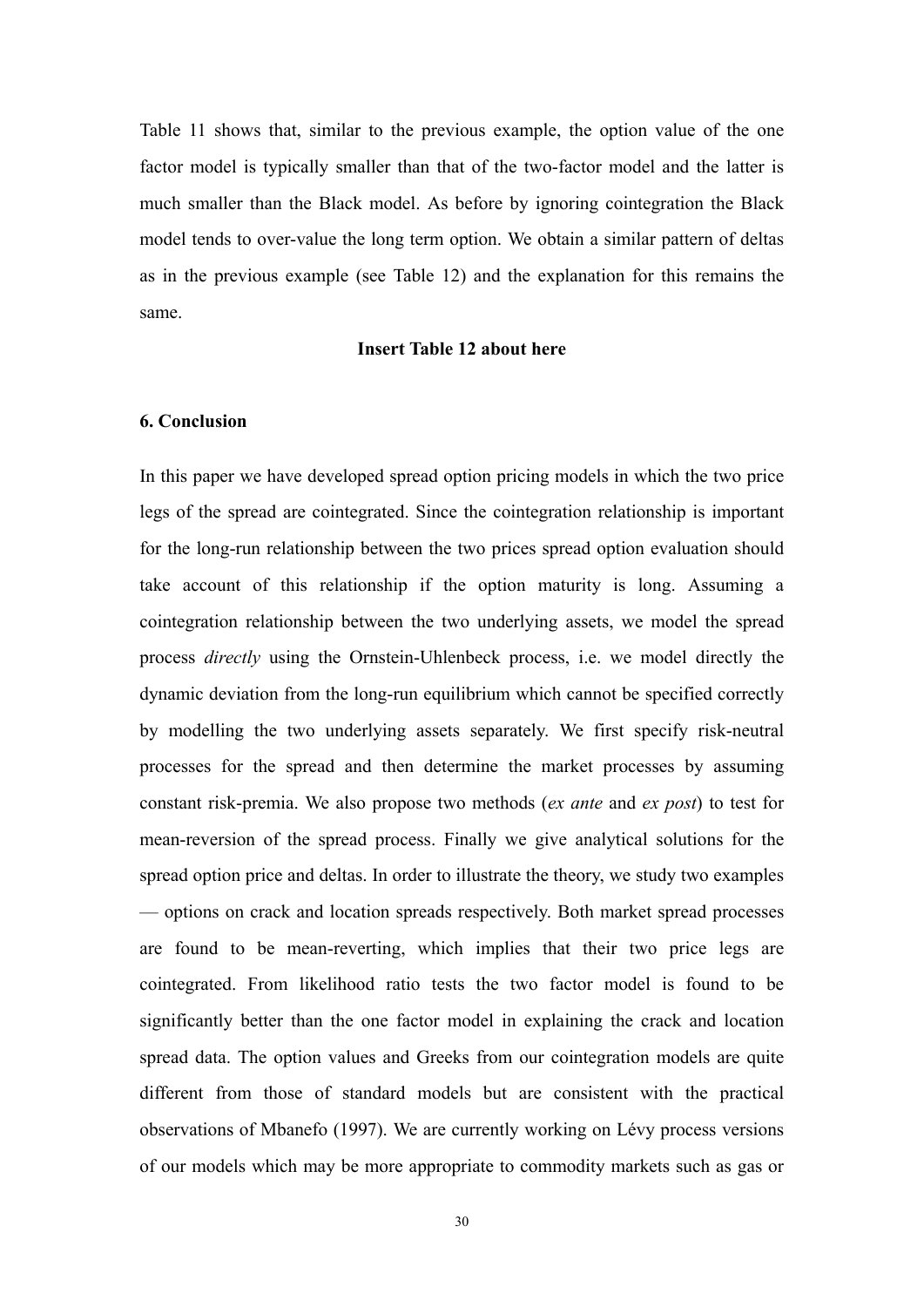electricity and for shorter term option maturities generally.

#### **References**

- Alexander, C., 1999. Correlation and Cointegration in Energy Markets, in: Kaminsky, V. (Ed.), Managing Energy Price Risk, Second Edition. Risk Publications, London, pp. 573--606.
- Amin, K., Ng, V., Pirrong, S., 1995. Valuing Energy Derivatives, in: Managing Energy Price Risk. Risk Publications, London, pp.259--271.
- Bates, D., 1996. Jump and Stochastic Volatility: Exchange Rate Processes Implicit in Deutsche Mark Options. Review of Financial Studies 9, 69--107.
- Bessembinder, H., Coughenour, J., Seguin, P., Smoller, M., 1995. Mean-Reversion in Equilibrium Asset Prices: Evidence from the Futures Term Structure. Journal of Finance 50, 361--375.
- Black, F., 1976. The Pricing of Commodity Contracts. Journal of Financial Economics 3, 167--179.
- Black, F., Scholes, M., 1973. The Pricing of Options and Corporate Liabilities. Journal of Political Economy 81, 637--659.
- Brennan, M., 1979. The Pricing of Contingent Claims in Discrete Time Models. Journal of Finance 34, 53--68.
- Brennan, M., Crew N., 1997. Hedging Long Maturity Commodity Commitments with Short-Dated Futures Contracts, in: Dempster, M.A.H., Pliska, S.R. (Eds.), Mathematics of Derivative Securities. Cambridge University Press, Cambridge, pp. 165--189.
- Carmona, R., Durrleman, V., 2003. Pricing and Hedging Spread Options. SIAM Review 45, 627--685.
- Casassus, J., Collin-Dufresne, P., 2005. Stochastic Convenience Yield Implied from Commodity Futures and Interest Rates. Journal of Finance 60, 2283--2331.
- Chen, R., Scott, L., 1993. Maximum Likelihood Estimation for a Multifactor Equilibrium Model of the Term Structure of Interest Rates. Journal of Fixed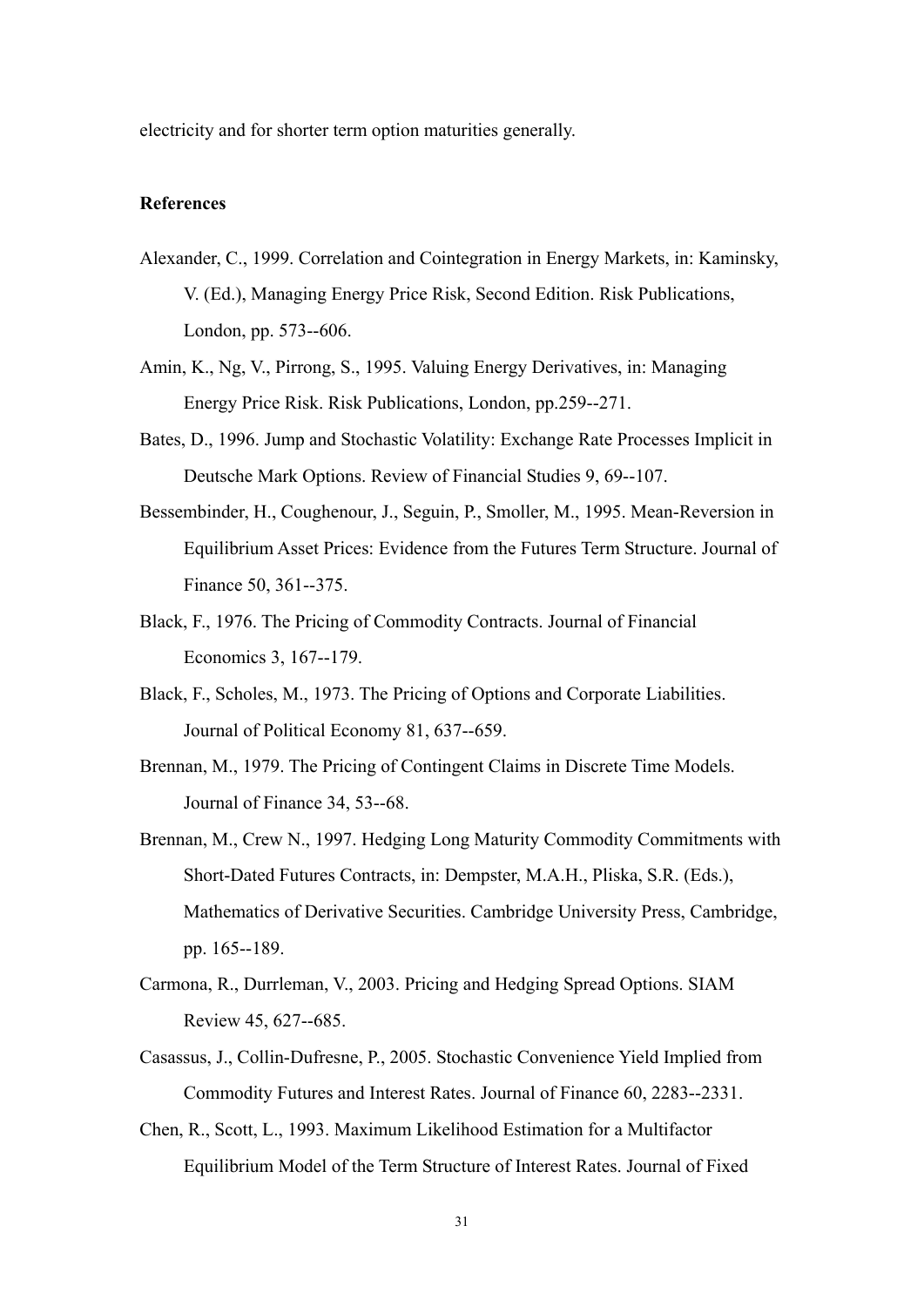Income 3, 14--31.

- Clewlow, L., Strickland, C., 1999. Valuing Energy Options in a One Factor Model Fitted to Forward Prices. Working Paper, University of Technology, Sydney, Australia.
- Dai, Q., Singleton, K., Yang, W., 2006. Regime Shifts in a Dynamic Term Structure Model of US Treasury Bond Yields. Working Paper, Stanford University.
- Dempster, M., Hong, S., 2000. Pricing Spread Options with the Fast Fourier Transform, in: Geman, H., Madan, D., Pliska, S.R., Vorst, T. (Eds.), Mathematical Finance, Bachelier Congress. Springer-Verlag, Berlin, pp.203--220.
- Dicky, D., Fuller, W., 1979. Distribution of the Estimates for Autoregressive Time Series with a Unit Root. Journal of the American Statistical Association 74, 427--429.
- Duan, J., Pliska, S., 2004. Option Valuation with Cointegrated Asset Prices. Journal of Dynamics and Economic Control 28, 727--754.
- Duffie, D., 1988. Security Markets: Stochastic Models. Academic, Boston, MA.
- Duffie, D., Singleton, K., 1997. An Econometric Model of the Term Structure of Interest Rate Swap Yields. Journal of Finance 52, 1287--1321.
- Engle, R., Granger, C., 1987. Cointegration and Error Correction: Representation, Estimation and Testing. Econometrics 55, 251--76.
- Fama, E., French, K., 1988. Permanent and Temporary Components of Stock Prices. Journal of Political Economy 96, 246--273.
- Froot, K., Dabora, E., 1999. How are Stock Prices Affected by the Location of Trade. Journal of Financial Economics 53, 189--216.
- Fuller, W., 1976. Introduction to Statistical Time Series. John Wiley & Sons, New York.
- Gabillon, J., 1995. Analyzing the Forward Curve, in: Managing Energy Price Risk. Risk Publications, London, pp. 29--38.
- Gibson, R., Schwartz, E., 1990. Stochastic Convenience Yield and the Pricing of Oil Contingent Claims. Journal of Finance 45, 959--976.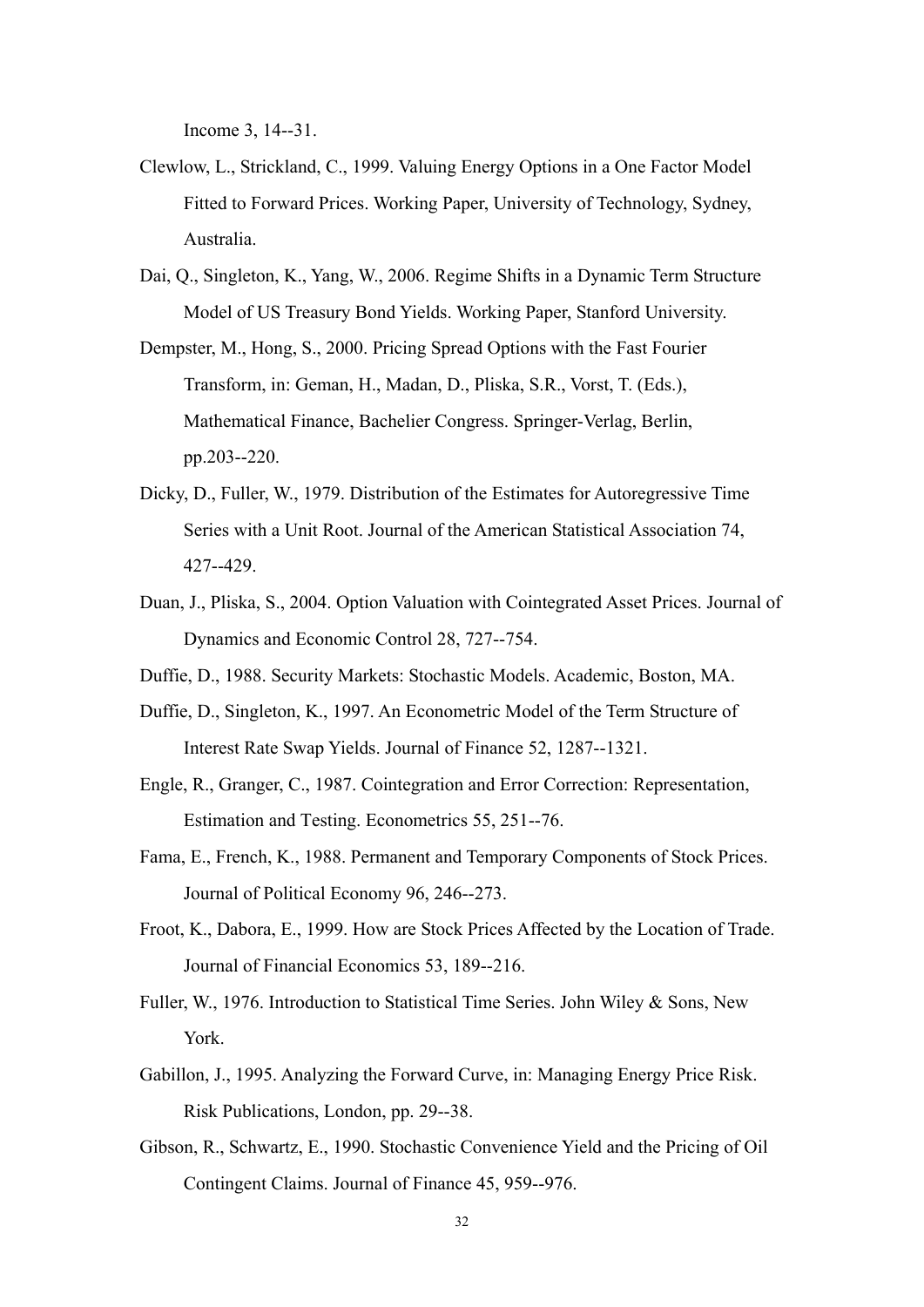Girma, P., Paulson, A., 1999. Risk Arbitrage Opportunities in Petroleum Futures Spreads. Journal of Futures Markets 19, 931--955.

Hamilton, J., 1994. Time Series Analysis. Princeton University Press.

- Hilliard, J., 1999. Analytics Underlying the Metallgesellschaft Hedge: Short Term Futures in a Multiperiod Environment. Review of Finance and Accounting 12, 195--219.
- Hilliard, J., Reis, J., 1998. Valuation of Commodity Futures and Options under Stochastic Convenience Yields, Interest Rates, and Jump Diffusions in the Spot. Journal of Financial and Quantitative Analysis 33, 61--86.
- Hull, J., White, A., 1990. Pricing Interest-Rate Derivative Securities. Review of Financial Studies 3, 573--592.
- Johansen, S., 1995. Likelihood-based Inference in Cointegrated Vector Auto-regressive Models. Oxford University Press, Oxford.
- Jurek, J., Yang, H., 2006. Profiting from Mean-Reversion: Optimal Strategies in the Presence of Horizon and Divergence Risk. Working Paper, Harvard Business School<sup>.</sup>
- Kirk, E., 1995. Correlation in the Energy Markets, in: Managing Energy Price Risk. Risk Publications, London, pp. 71--78.
- Margrabe, W., 1978. The Value of an Option to Exchange One Asset for Another. Journal of Finance 33, 177--186.
- Mbanefo, A., 1997. Co-movement Term Structure and the Valuation of Energy Spread Options, in: Dempster, M.A.H., Pliska, S.R. (eds.), Mathematics of Derivative Securities. Cambridge University Press, Cambridge, pp. 99--102.
- Merton, R., 1976. Option Pricing when Underlying Stock Returns Are Discontinuous. Journal of Financial Economics 3, 125--144.
- Neuberger, A., 1998. Hedging Long-term Exposures with Multiple Short-term Futures Contracts. Review of Financial Studies 12, 429--459.
- Pan, J., 2002. The Jump-risk Premia Implicit in Options: Evidence from An Integrated Time-series Study. Journal of Financial Economics 63, 3--50.

Pearson, N., Sun, N., 1994. Exploiting the Conditional Density in Estimating the Term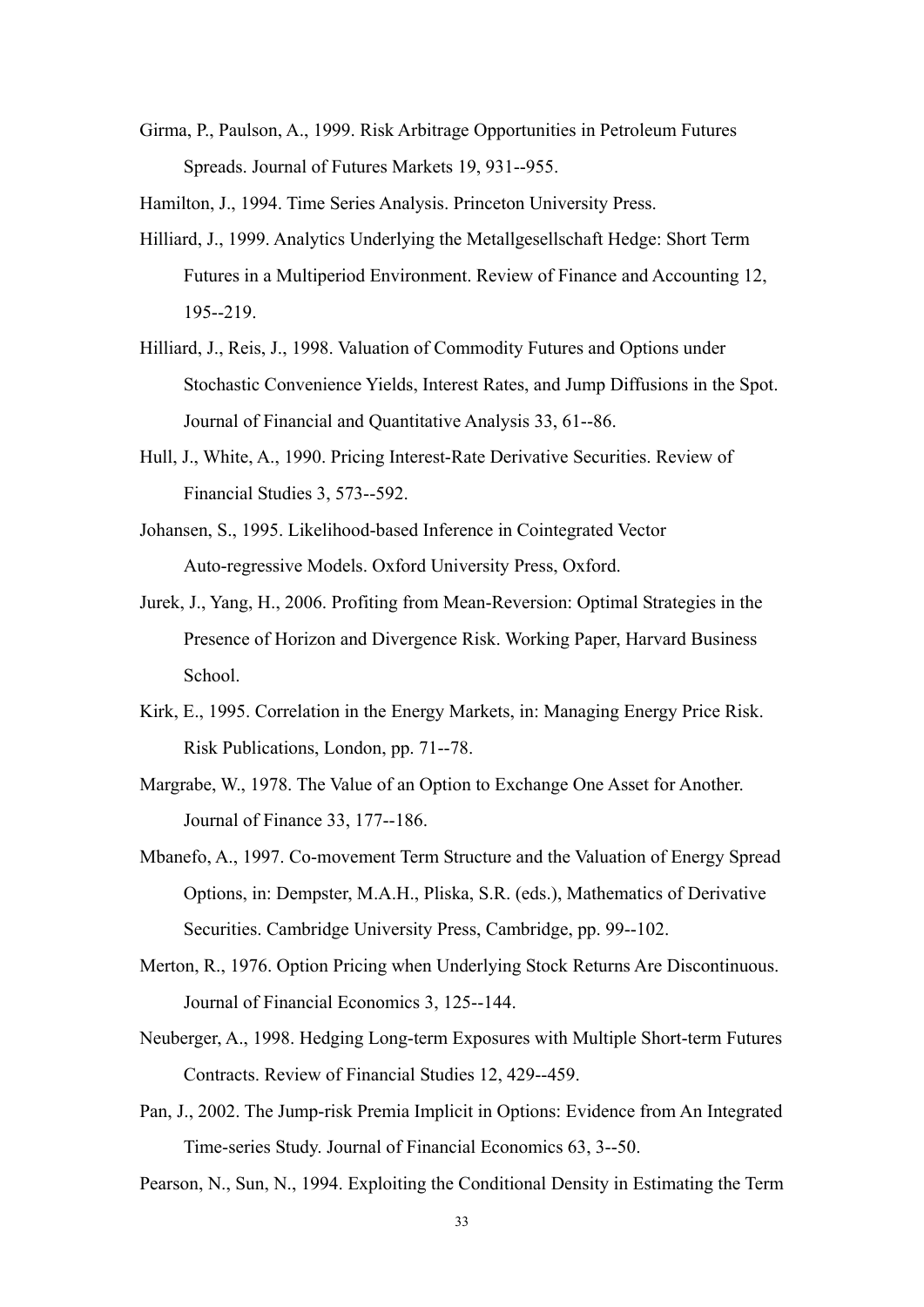Structure: An Application to the Cox, Ingersoll and Ross Model. Journal of Finance 49, 1279--1304.

- Routledge, B., Seppi, D., Spatt, C., 2000. Equilibrium Forward Curves for Commodities. Journal of Finance 55, 1297--1338.
- Rubinstein, M., 1991. Somewhere Over the Rainbow, RISK 4, 63--66.
- Samuelson, P., 1964. Theoretical Notes on Trade Problems. Review of Economics and Statistics 46, 145--154.
- Schwartz, E., 1997. The Stochastic Behaviour of Commodity Prices: Implications for Valuation and Hedging. Journal of Finance 52, 923--973.
- Schwartz, E., Smith, J., 2000. Short-term Variations and Long-term Dynamics in Commodity Prices. Management Science 46, 893--911.
- Shimko, D., 1994. Options on Futures Spreads: Hedging, Speculation, and Valuation. Journal of Futures Markets 14, 183--213.
- Villar, J., Joutz, F., 2006. The Relationship between Crude Oil and Natural Gas Prices. Working Paper, Department of Economics, The George Washington University.
- Wilcox, D., 1990. Energy Futures and Options: Spread Options in Energy Markets. Goldman Sachs & Co., New York.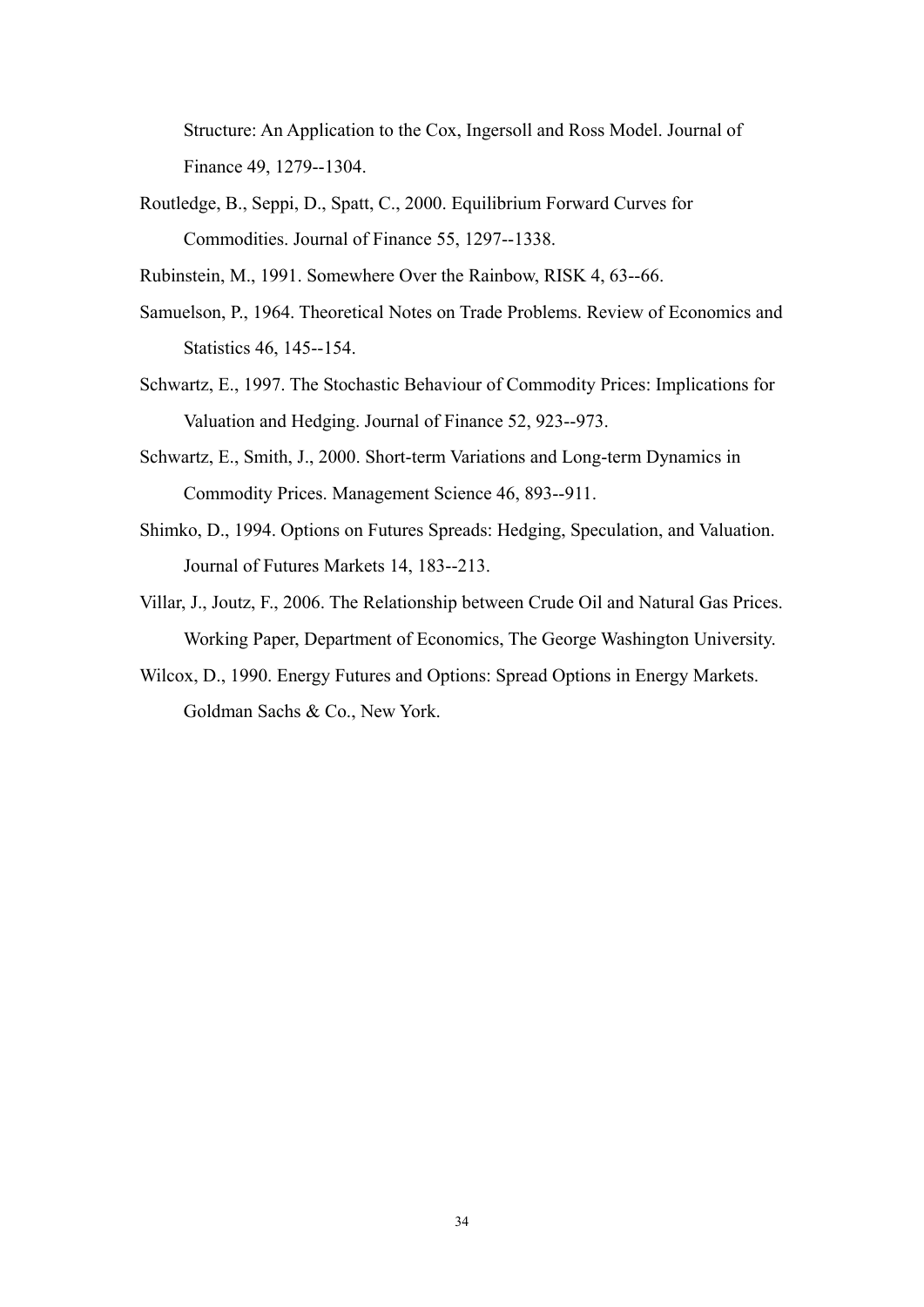### **APPENDIX 1 Solution of the Two Factor Model**

Let  $z_{1t} := e^{kt} x_t$ . Then

$$
dz_1 = e^{kt} d\mathbf{x}_t + k e^{kt} x_t dt
$$
  
=  $e^{kt} k(\theta + y_t - x_t) dt + e^{kt} \sigma d\mathbf{W} + k e^{kt} x_t dt$   
=  $(\theta + y_t) e^{kt} k dt + e^{kt} \sigma d\mathbf{W}$ . (1.1)

Thus, given the starting time  $v$  and starting position  $x_v$ , at time  $s$ 

$$
e^{ks}\mathbf{x}_s - e^{kv}x_v = \int_{v}^{s} (\theta + y)e^{kt}kdt + \int_{v}^{s} e^{kt}\sigma d\mathbf{W}(t)
$$
 (1.2)

$$
\mathbf{x}_{s} = x_{v}e^{-k(s-v)} + \theta[1 - e^{-k(s-v)}] + e^{-ks}\int_{v}^{s} ye^{kt}kdt + e^{-ks}\int_{v}^{s} e^{kt}\sigma d\mathbf{W}(t).
$$
 (1.3)

Let  $z_{2t} := \exp(k_2 t) y$ . Then

$$
dz_2 = e^{k_2 t} dy + k_2 e^{k_2 t} y dt
$$
  
=  $e^{k_2 t} (-k_2 y) dt + e^{k_2 t} \sigma_2 dW_2 + k_2 e^{k_2 t} y dt$   
=  $e^{k_2 t} \sigma_2 dW_2$ . (1.4)

Thus, given the starting time  $v$  and starting position  $x_v$ , at time  $t$ 

$$
e^{k_2 t} \mathbf{y}_t - e^{k_2 v} y_v = \int_{v}^{t} e^{k_2 u} \sigma_2 d\mathbf{W}_2(u)
$$
 (1.5)

$$
\mathbf{y}_{t} = y_{v} e^{-k_{2}(t-v)} + e^{-k_{2}t} \int_{v}^{t} e^{k_{2}u} \sigma_{2} d\mathbf{W}_{2}(u)
$$
 (1.6)

Hence

$$
\mathbf{x}_{s} = x_{v}e^{-k(s-v)} + \theta[1 - e^{-k(s-v)}] + e^{-ks} \int_{v}^{s} y_{t}e^{kt}kdt + e^{-ks} \int_{v}^{s} e^{kt} \sigma d\mathbf{W}(t)
$$
  
\n
$$
= x_{v}e^{-k(s-v)} + \theta[1 - e^{-k(s-v)}] + ke^{-ks} \int_{v}^{s} y_{v}e^{-k_{2}(t-v)}e^{kt}dt +
$$
  
\n
$$
e^{-ks} \int_{v}^{s} e^{kt}ke^{-k_{2}t} \int_{v}^{t} e^{k_{2}u} \sigma_{2}d\mathbf{W}_{2}(u)dt + e^{-ks} \int_{v}^{s} e^{kt} \sigma d\mathbf{W}(t).
$$
\n(1.7)

By changing the integration order of the double integral in (1.7) we obtain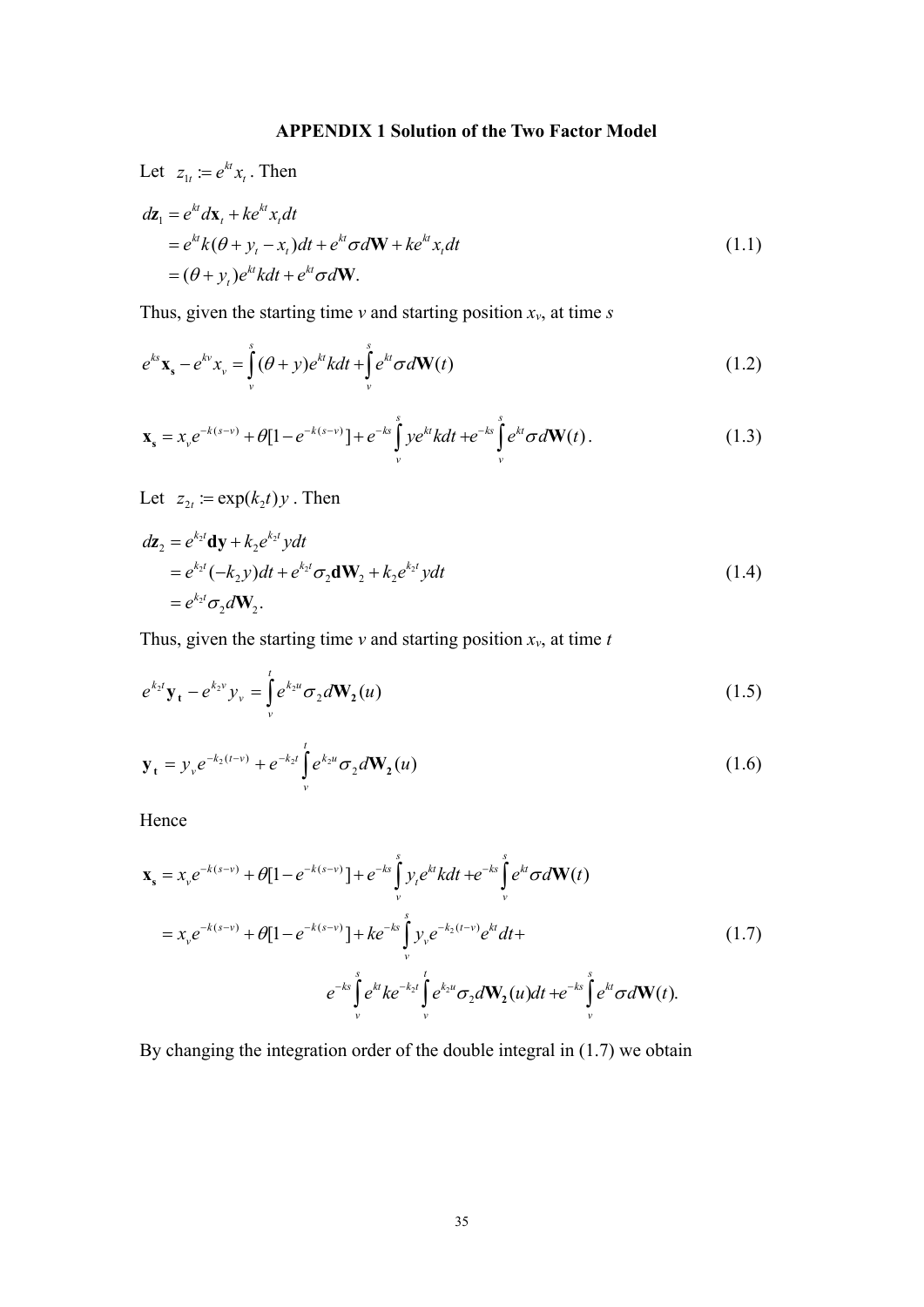$$
\mathbf{x}_{s} = x_{v}e^{-k(s-v)} + \theta[1 - e^{-k(s-v)}] + \frac{y_{v}k}{k - k_{2}}[e^{-k_{2}(s-v)} - e^{-k(s-v)}] + \frac{k\sigma_{2}}{k - k_{2}}\int_{v}^{s}[e^{-k_{2}(s-u)} - e^{-k(s-u)}]d\mathbf{W}_{2}(u) + \int_{v}^{s}e^{-k(s-t)}\sigma d\mathbf{W}(t).
$$
\n(1.8)

Define:

$$
A_1 := \frac{\sigma^2}{2k} [1 - e^{-2k(s-v)}]
$$
  
\n
$$
A_2 := (\frac{1}{2k_2} [1 - e^{-2k_2(s-v)}] + \frac{1}{2k} [1 - e^{-2k(s-v)}] - \frac{2}{(k+k_2)} [1 - e^{-(k_2+k)(s-v)}] \cdot \frac{k^2 \sigma_2^2}{(k-k_2)^2}
$$
 (1.9)  
\n
$$
A_3 := \frac{k \sigma_2 \sigma}{k - k_2} (\frac{1}{k + k_2} [1 - e^{-(k+k_2)(s-v)}] - \frac{1}{2k} [1 - e^{-2k(s-v)}]).
$$

Then the variance of  $\mathbf{x}_s$  at time *s* is  $A_1 + A_2 + 2\rho A_3$  and asymptotically var( $\mathbf{x}_s$ )

becomes 
$$
\frac{\sigma^2}{2k} + \frac{\sigma_2^2}{2k_2(1 + k_2/k)} + \frac{\rho \sigma \sigma_2}{2(k + k_2)},
$$
 (1.10)

a constant for  $k_2 \neq 0$ . This is because **x** and **y** are both mean-reverting processes.

Since  $E [x_s | x_v] = F(v,s)$  holds in the risk neutral measure we have

$$
F(v,s) = x_v e^{-k(s-v)} + \theta [1 - e^{-k(s-v)}] + \frac{y_v k}{k - k_2} [e^{-k_2(s-v)} - e^{-k(s-v)}].
$$
\n(1.11)

The risk neutral process for the futures spread  $F(t,T)$  follows

$$
d\mathbf{F}(t,T) = \frac{\partial F(t,T)}{\partial x_t} dx_t + \frac{\partial F(t,T)}{\partial y_t} dy_t + \frac{\partial F(t,T)}{\partial t} dt
$$
  
=  $e^{-k(T-t)} \sigma d\mathbf{W} + \frac{k}{k-k_2} [e^{-k_2(T-t)} - e^{-k(T-t)}] \sigma_2 d\mathbf{W}_2.$  (1.12)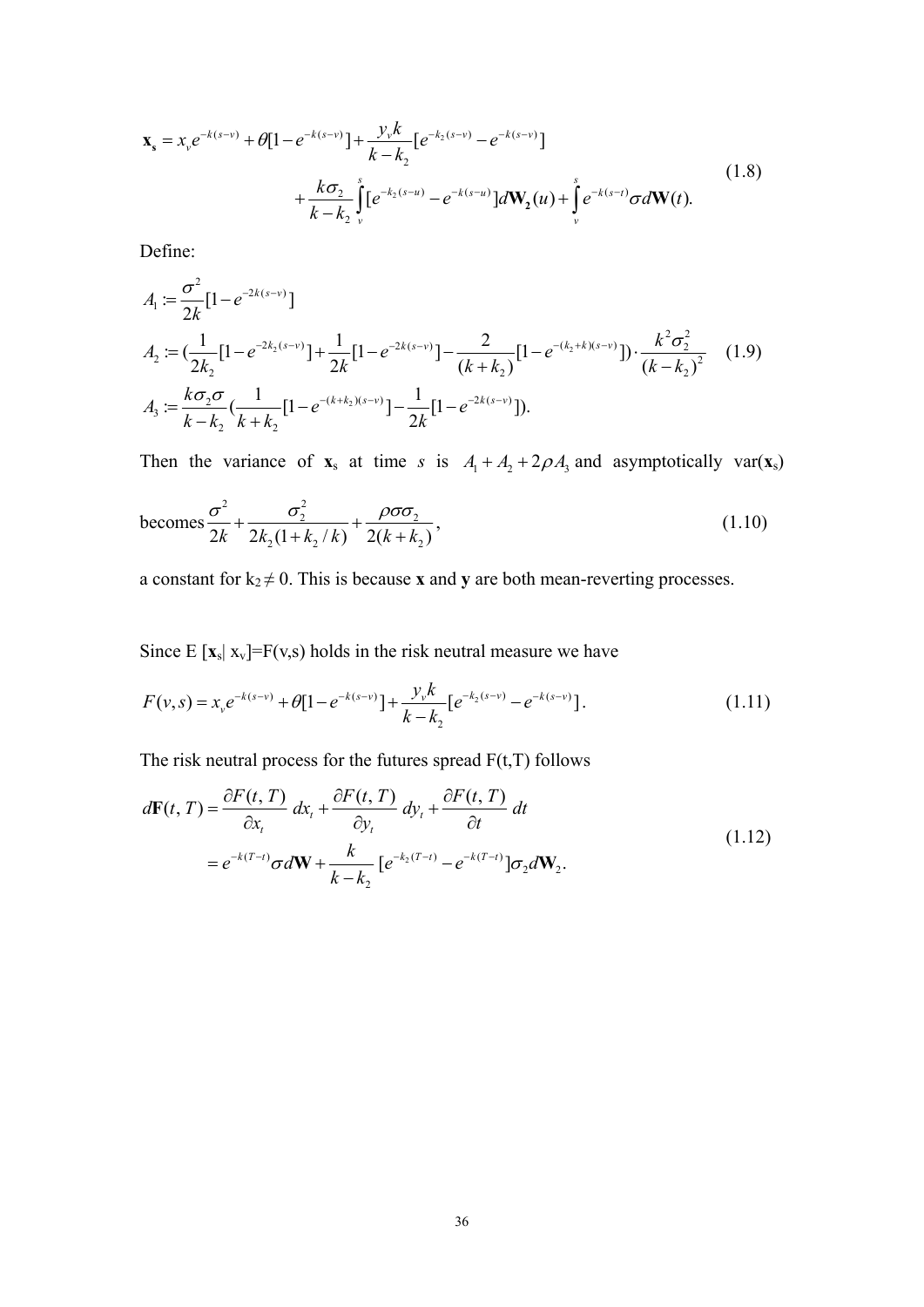#### **APPENDIX 2 Futures Spread with Constant Time to Maturity**

Define  $\tau$  as the constant time to maturity and consider the futures spread process in the market measure. First, we treat the one factor model and express the spread as a function of t and τ.

From (16), it follows easily that

$$
F(t, t + \tau; x_t) = x_t e^{-k\tau} + e^{-k(t+\tau)} \left( \int_t^{t+\tau} k\theta e^{ku} du \right).
$$
 (2.1)

Applying Ito's lemma yields

$$
d\mathbf{F}(t,t+\tau) = e^{-k\tau} d\mathbf{x}_t - [ke^{-k(t+\tau)} \int\limits_t^{t+\tau} k\theta e^{ku} du] dt + e^{-k(t+\tau)} [k\theta e^{k(t+\tau)} - k\theta e^{kt}] dt.
$$

(2.2)

Substituting for the integral from (2.1) we obtain

$$
d\mathbf{F}(t, t+\tau) = e^{-k\tau} [k(\theta - x_t) + \lambda] dt + e^{-k\tau} \sigma d\mathbf{W} - [kF(t, t+\tau) - kx_t e^{-k\tau}] dt
$$
  
+ 
$$
e^{-k(t+\tau)} [k\theta e^{k(t+\tau)} - k\theta e^{kt}] dt
$$

$$
= k[\theta + \frac{\lambda e^{-k\tau}}{k} - F(t, t + \tau)]dt + e^{-k\tau}\sigma d\mathbf{W}.
$$
 (2.3)

When  $\tau \rightarrow 0$ , (2.3) yields the corresponding expression for the *spot* spread process (26).

For the two-factor model, similarly we have

$$
F(t, t + \tau) = x_t e^{-k\tau} + e^{-k(t+\tau)} \int_{t}^{t+\tau} \theta e^{ku} k du + \frac{y_t k}{k - k_2} [e^{-k_2 \tau} - e^{-k\tau}].
$$
 (2.4)

Defining  $\phi = \frac{e^{-\kappa_2}}{2}$ 2 :  $e^{-k_2 \tau} - e^{-k}$  $k - k$  $\phi = \frac{e^{-\kappa_2 \tau} - e^{-\kappa \tau}}{1 - \tau}$  $=\frac{e^{-k_2\tau}-e^{-k\tau}}{k-k_2}$ 

$$
d\mathbf{F}(t, t + \tau) = e^{-k\tau} d\mathbf{x}_t + k\phi d\mathbf{y}_t - k^2 e^{-k(t+\tau)} \Big[ \int_t^{t+\tau} \theta e^{ku} du \Big] dt
$$
  
+  $ke^{-k(t+\tau)} [\theta e^{k(t+\tau)} - \theta e^{kt}] dt.$  (2.5)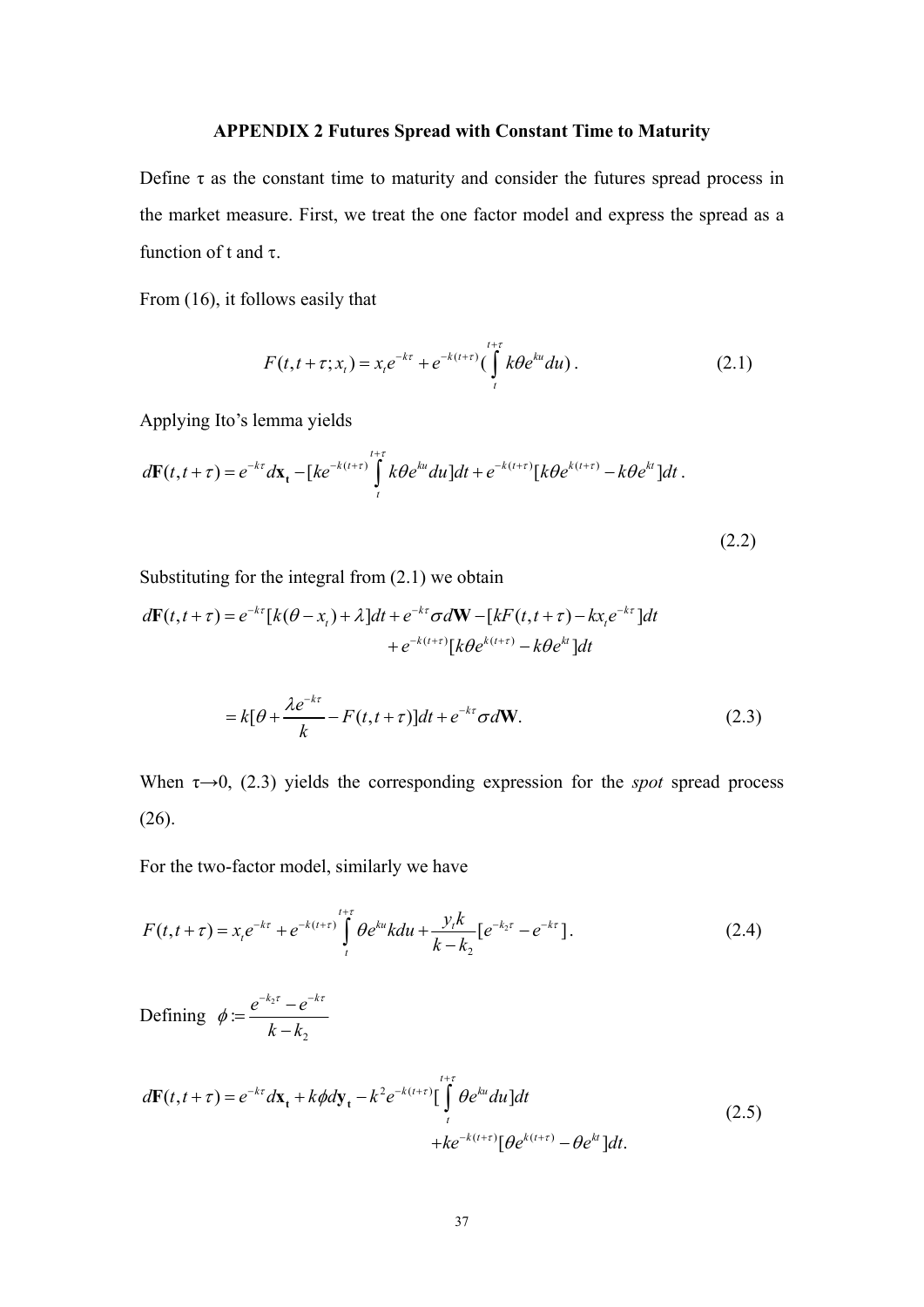Substituting for the integral from (2.4) we obtain

$$
d\mathbf{F}(t, t + \tau) = e^{-k\tau} [k(\theta + y_t - x_t) + \lambda] dt + e^{-k\tau} \sigma d\mathbf{W} + k\phi(-k\mathbf{y} + \lambda_2) dt
$$
  
+  $k\phi \sigma d\mathbf{W} - [kF(t, t + \tau) - kx_t e^{-k\tau} - \phi k^2 y] dt + k[\theta - \theta e^{-k\tau}] dt$   
=  $k[\theta + y_t e^{-k\tau} + \frac{\lambda e^{-k\tau}}{k} + \phi \lambda_2 - F(t, t + \tau)] dt + e^{-k\tau} \sigma d\mathbf{W} + k\phi \sigma_2 d\mathbf{W}_2.$  (2.6)

Defining  $\sigma_3 = \sqrt{e^{-2kt} \sigma^2 + k^2 \phi^2 \sigma_2^2 + 2 \rho k \phi e^{-kt} \sigma_2}$  equation (2.6) can be rewritten as

$$
d\mathbf{F}(t, t+\tau) = k[\theta + ye^{-k\tau} + \frac{\lambda e^{-k\tau}}{k} + \phi \lambda_2 - F(t, t+\tau)]dt + \sigma_3 d\mathbf{W}.
$$
 (2.7)

Since  $\phi$  is a constant so is  $\sigma_3$ .

Since  $\phi = 0$ , when  $\tau = 0$  equation (2.7) becomes the spot spread process equation (28).

Thus, from equations (2.3) and (2.7) one can see that if the spot spread is mean-reverting, both one factor and two factor models for futures spreads with constant time to maturity  $\tau$  will be mean-reverting.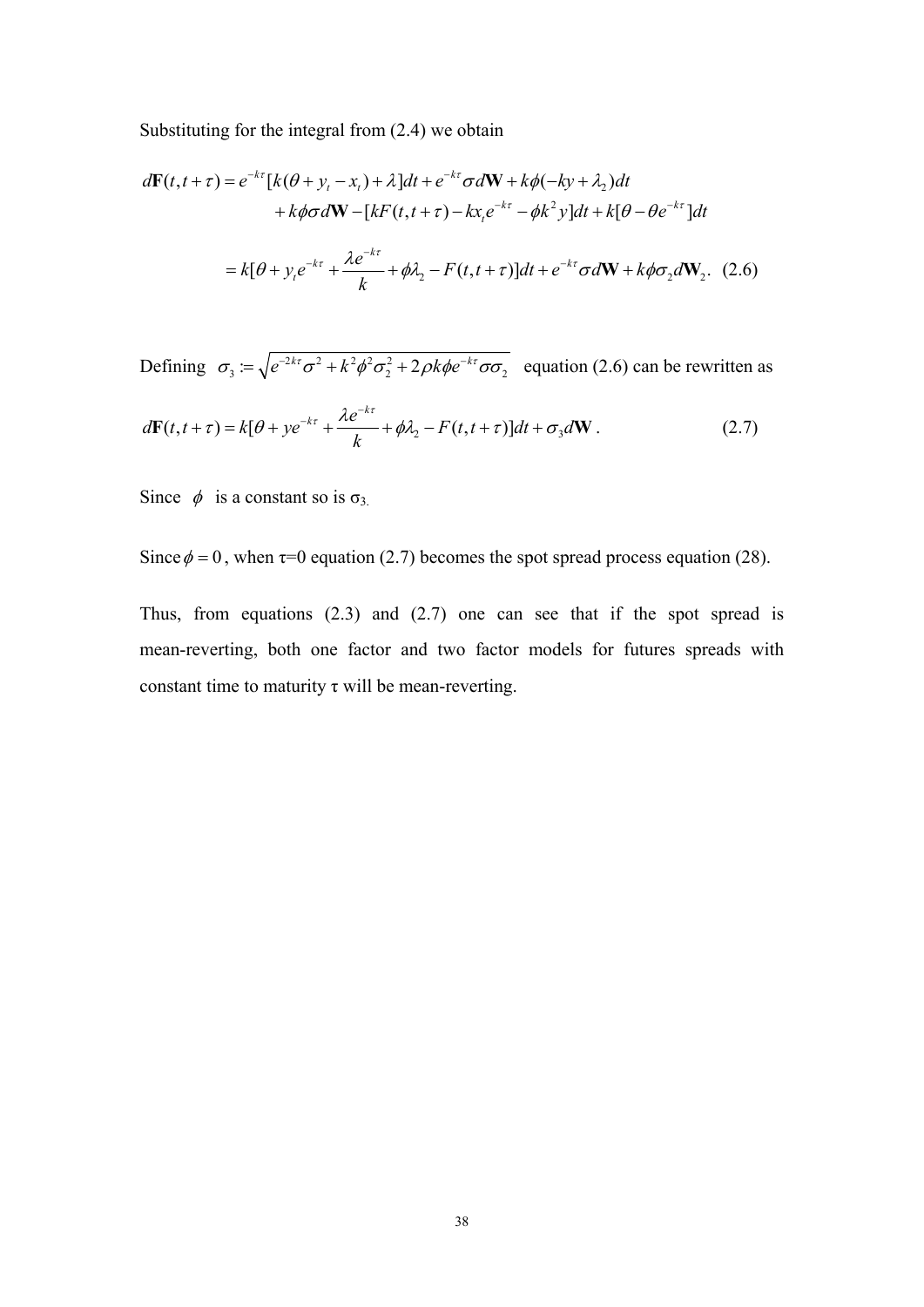# **APPENDIX 3 Option Pricing When Underlying Terminal Prices Follow a Normal Distribution**

Suppose at option maturity T an asset (or portfolio) price follows a normal distribution with mean  $a_s$  and standard deviation  $b_s$ .

Thus, any *European call option* struck at K can be priced as

$$
c = BE_{Q}[\max(x - K, 0)] = B \int_{K}^{\infty} (x - K) \cdot \frac{1}{\sqrt{2\pi b_{s}}} \exp[-\frac{(x - a_{s})^{2}}{2b_{s}^{2}}] dx , \qquad (3.1)
$$

where B is the discount bond price over the time remaining to exercise and the expectation subscript Q denotes the risk-neutral measure. Letting  $y:=x-a_s$  we obtain

$$
c = B \int_{K-a_s}^{\infty} (y - K + a_s) \cdot \frac{1}{\sqrt{2\pi b_s}} \exp[-\frac{y^2}{2b_s^2}] dy
$$
  
\n
$$
= B \int_{K-a_s}^{\infty} y \frac{1}{\sqrt{2\pi b_s}} \exp[-\frac{y^2}{2b_s^2}] dy + B(a_s - K) \int_{K-a_s}^{\infty} \frac{1}{\sqrt{2\pi b_s}} \exp[-\frac{y^2}{2b_s^2}] dy
$$
  
\n
$$
= B \frac{b_s}{\sqrt{2\pi}} \exp[-\frac{(a_s - K)^2}{2b_s^2}] + B(a_s - K) \Phi(\frac{a_s - K}{b_s}), \qquad (3.2)
$$

where  $\Phi(v)$  denotes the value of the standard normal cumulative distribution function from − ∞ to *v*. Brennan (1979) obtains a similar option pricing formula for a normally distributed underlying asset.

By using put call parity, we can obtain the corresponding *European put option* price as

$$
p = c - B(a_s - K)
$$
  
=  $B \frac{b_s}{\sqrt{2\pi}} \exp[-\frac{(a_s - K)^2}{2b_s^2}] - B(a_s - K)\Phi(-\frac{a_s - K}{b_s}).$  (3.3)

If the strike price K is 0, which corresponds to 'better to buy' options (Margrabe, 1978), the call and put prices are given respectively by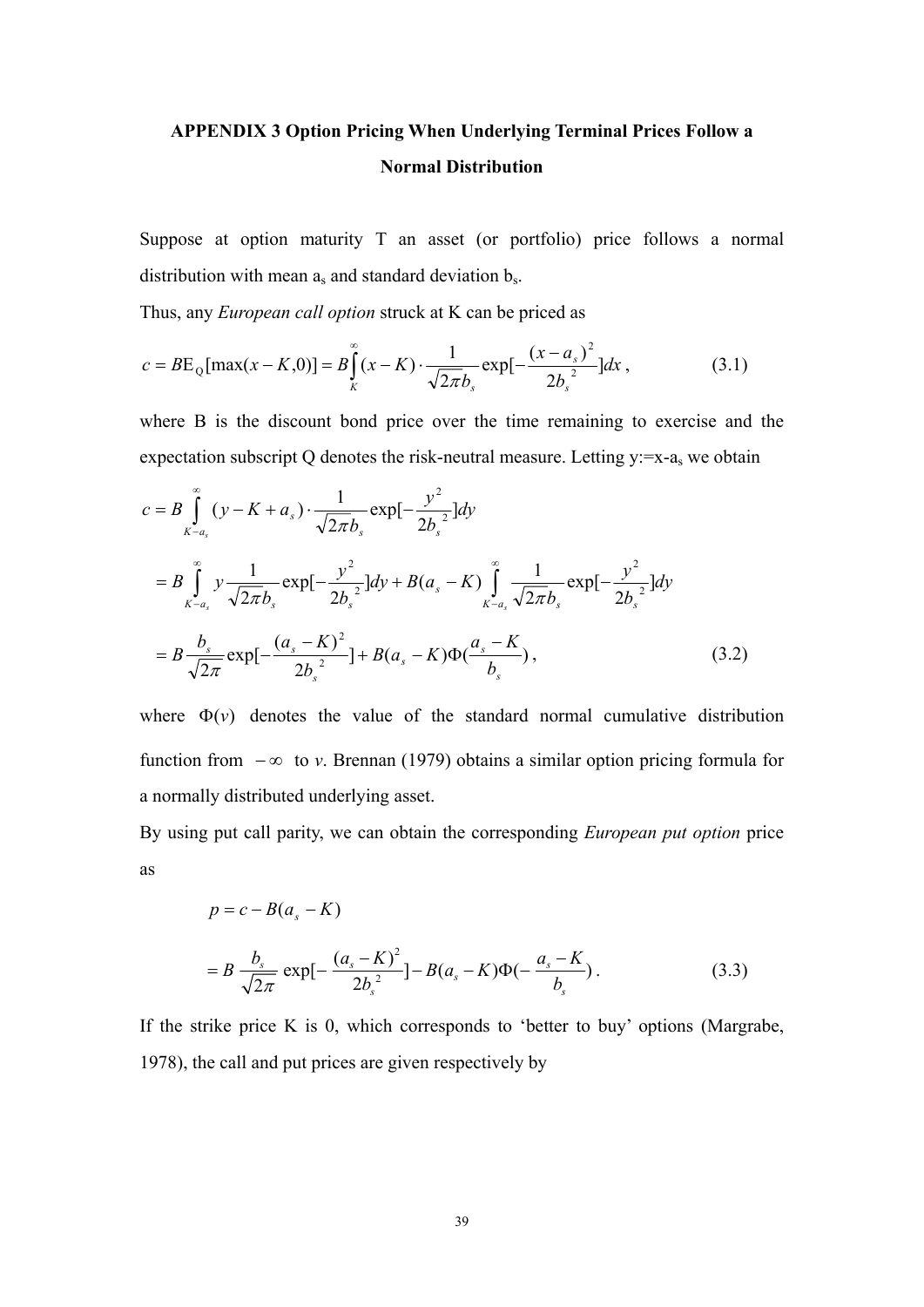$$
c = B \frac{b_s}{\sqrt{2\pi}} \exp[-\frac{a_s^2}{2b_s^2}] + B a_s \Phi(\frac{a_s}{b_s})
$$
\n(3.4)

$$
p = B \frac{b_s}{\sqrt{2\pi}} \exp[-\frac{a_s^2}{2b_s^2}] - Ba_s \Phi(-\frac{a_s}{b_s}).
$$
\n(3.5)

Thus the *deltas* of the call and put options respectively are

$$
\Delta_c = \frac{\partial c}{\partial a_s} = B\Phi(\frac{a_s - K}{b_s})\tag{3.6}
$$

$$
\Delta_p = \frac{\partial p}{\partial a_s} = -B\Phi(-\frac{a_s - K}{b_s})\tag{3.7}
$$

and the *gamma* of both options is

$$
\Gamma_c = \Gamma_p = \frac{B}{\sqrt{2\pi}b_s} \exp[-\frac{(a_s - K)^2}{b_s^2}].
$$
\n(3.8)

Other Greeks are easily obtained from (3.2) and (3.3).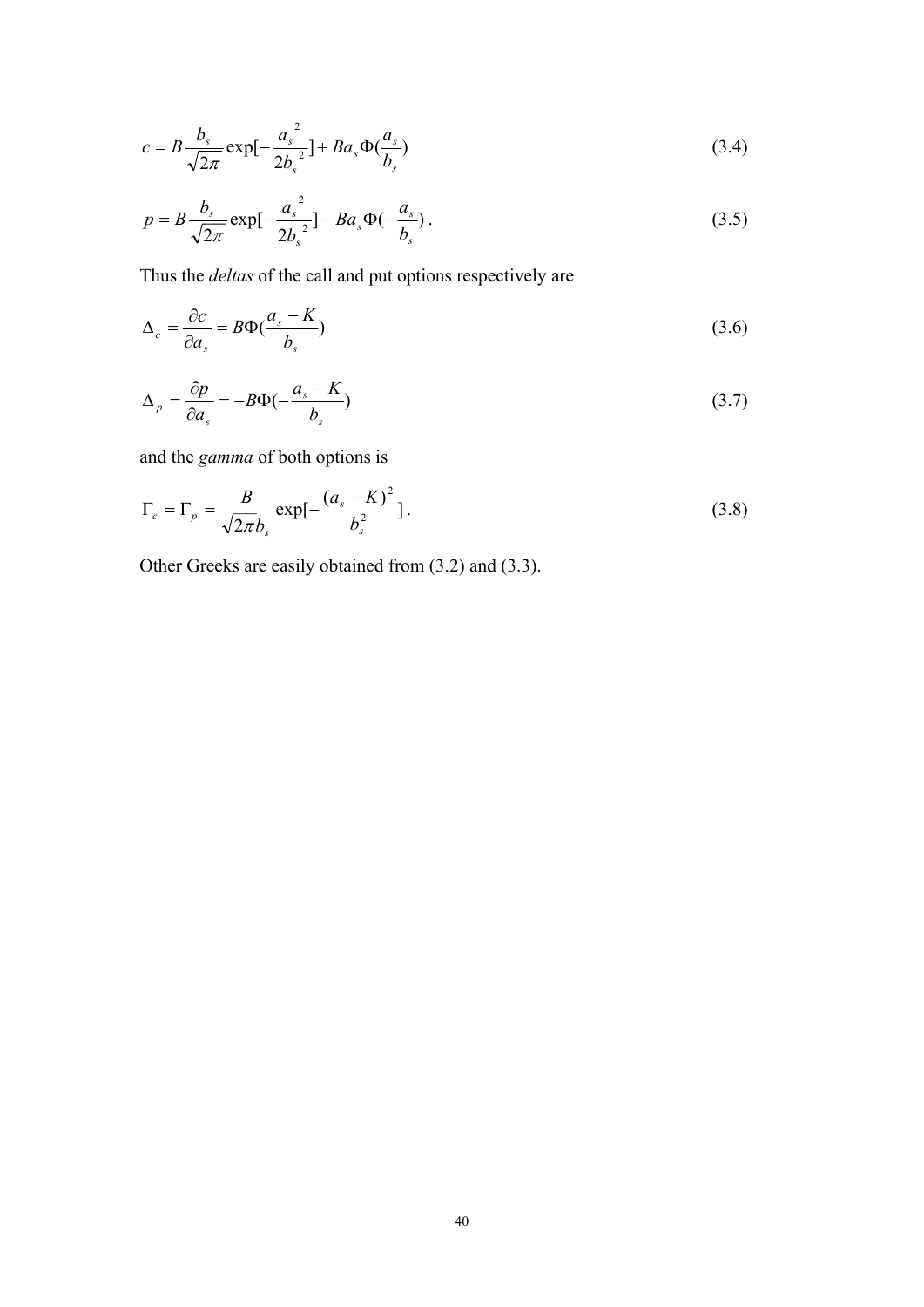# **Tables and Figures**

|              | No. of observations | Lag(p) | $\delta_l$ or $\chi_l$ | t value  |
|--------------|---------------------|--------|------------------------|----------|
| Crude Oil    | 257                 |        | 0.0201                 | 1.03     |
| Heating Oil  | 257                 |        | 0.0188                 | 1.13     |
| Crack spread | 257                 |        | $-0.31$                | $-3.97*$ |

#### **Table 1. ADF test for crude oil, heating oil and the spread between them**

\* significant at the 1% level

|  | Table 2. Regression (8) parameter estimates for the crack spread |  |
|--|------------------------------------------------------------------|--|
|  |                                                                  |  |

| Value               | 2.1644   | $-0.5505$               |  |
|---------------------|----------|-------------------------|--|
| t-stat              | 15.6970* | $-16.3852$ <sup>*</sup> |  |
| No. of observations | 154      |                         |  |
|                     | 57.37%   |                         |  |

\* significant at the 1% level

| Table 3. Parameter estimates for the one factor model |  |  |  |
|-------------------------------------------------------|--|--|--|
|-------------------------------------------------------|--|--|--|

|                    | σ        | к        | $\Lambda$ | Ĥ      |
|--------------------|----------|----------|-----------|--------|
| Value              | 3.4525   | 1.4397   | $-0.7016$ | 3.7167 |
| Standard deviation | 0.074219 | 0.104345 | 1.5417    | 0.0448 |
| Log likelihood     |          | $-489$   |           |        |

| Table 4. Parameter estimates for the two factor model |  |
|-------------------------------------------------------|--|
|-------------------------------------------------------|--|

|                | σ      | $\mathbf k$ | λ         | $\theta$ | $\sigma_2$ | $k_2$  | $\lambda_2$ |
|----------------|--------|-------------|-----------|----------|------------|--------|-------------|
| Value          | 5.023  | 3.0167      | $-0.0414$ | 3.3021   | 1.6131     | 0.4045 | 0.9362      |
| Standard       |        | 0.103       |           |          |            |        |             |
| deviation      | 0.0817 |             | 1.4102    | 0.0776   | 0.2386     | 0.2018 | 0.5487      |
| Log likelihood |        |             |           | $-468$   |            |        |             |

**Note:** We assume the correlation ρ between the two factors is zero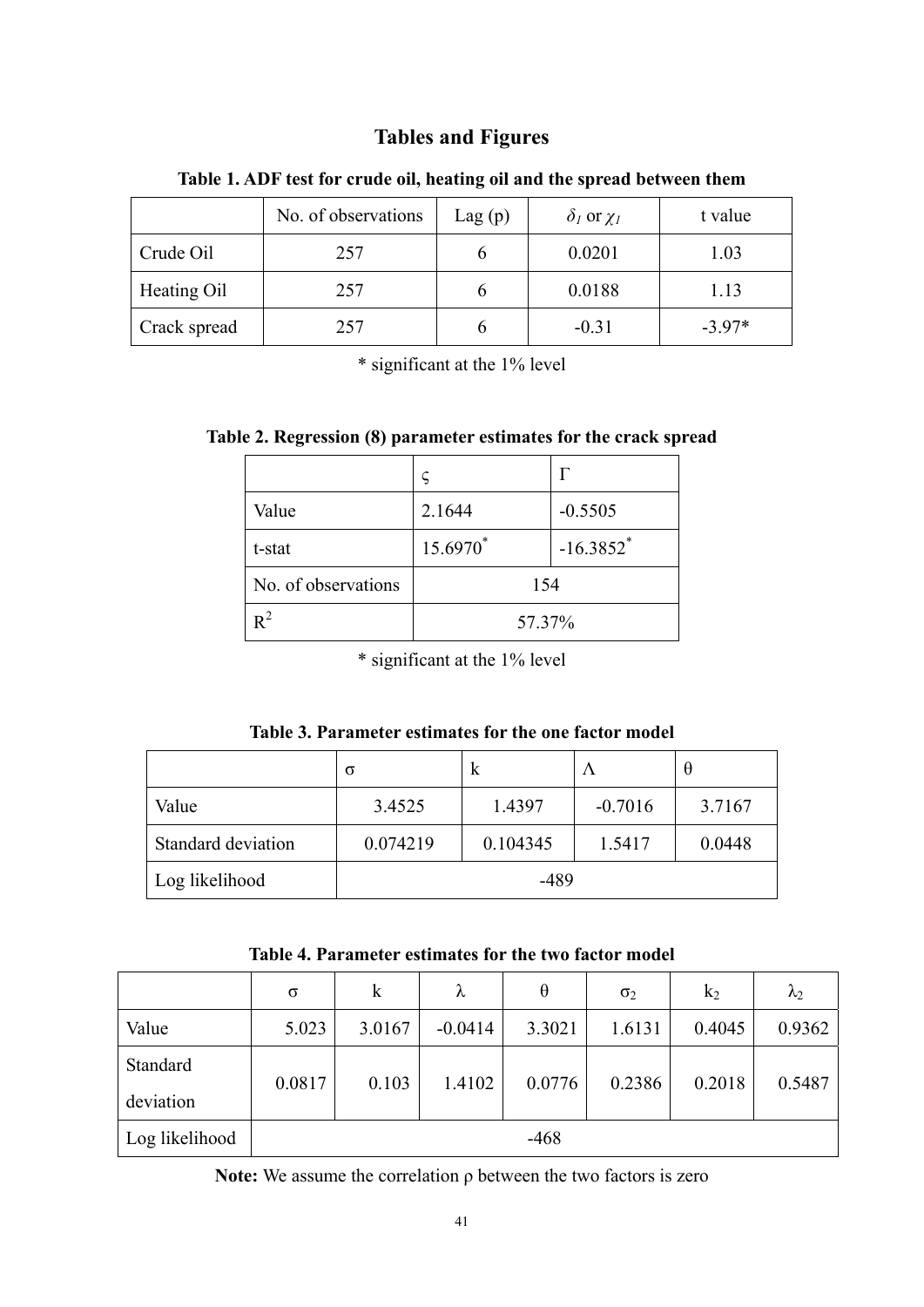| Strike (\$)             |  |                                              | $\mathfrak b$ |
|-------------------------|--|----------------------------------------------|---------------|
| One factor spread model |  | 2.4140   1.6251   0.9826   0.5214   0.2377   |               |
| Two factor spread model |  | $2.4933$   1.7425   1.1242   0.6604   0.3488 |               |
| Black model             |  | 4.3930   3.8137   3.3162   2.9674   2.5197   |               |

**Table 5. Comparison of crack option values** 

**Table 6. Comparison of crack option deltas** 

| Strike $(\$)$              |      | 2       |      |         |      | 4       |      |           |      | 6         |
|----------------------------|------|---------|------|---------|------|---------|------|-----------|------|-----------|
| Underlying                 | HO   | CL      | HO   | CL      | HO   | CL      | HO   | <b>CL</b> | HO   | <b>CL</b> |
| One factor<br>spread model | 0.84 | $-0.84$ | 0.72 | $-0.72$ | 0.55 | $-0.55$ | 0.37 | $-0.37$   | 0.21 | $-0.21$   |
| Two factor<br>spread model | 0.81 | $-0.81$ | 0.69 | $-0.69$ | 0.54 | $-0.54$ | 0.39 | $-0.39$   | 0.24 | $-0.24$   |
| <b>Black Model</b>         | 0.64 | $-0.56$ | 0.57 | $-0.53$ | 0.55 | $-0.43$ | 0.43 | $-0.42$   | 0.41 | $-0.36$   |

**Table 7. ADF test for Brent and WTI crude oil and the location spread** 

|                 | No. of<br>observations | Lag(p) | $\delta_1$ or $\chi_1$ | t stat   |
|-----------------|------------------------|--------|------------------------|----------|
| Brent blend     | 152                    |        | 0.04                   | 2.48     |
| <b>WTI</b>      | 257                    |        | 0.0201                 | 1.03     |
| Location spread | 152                    |        | $-0.28$                | $-3.45*$ |

\* significant at the 1% level

|  |  |  | Table 8. Regression (7) parameter estimates for the location spread |  |  |  |  |
|--|--|--|---------------------------------------------------------------------|--|--|--|--|
|--|--|--|---------------------------------------------------------------------|--|--|--|--|

| Value               | 0.9188   | $-0.7022$   |  |
|---------------------|----------|-------------|--|
| t-stat              | 11.5721* | $-15.5476*$ |  |
| No. of observations | 152      |             |  |
| $R^2$               | 63.65%   |             |  |

\* significant at the 1% level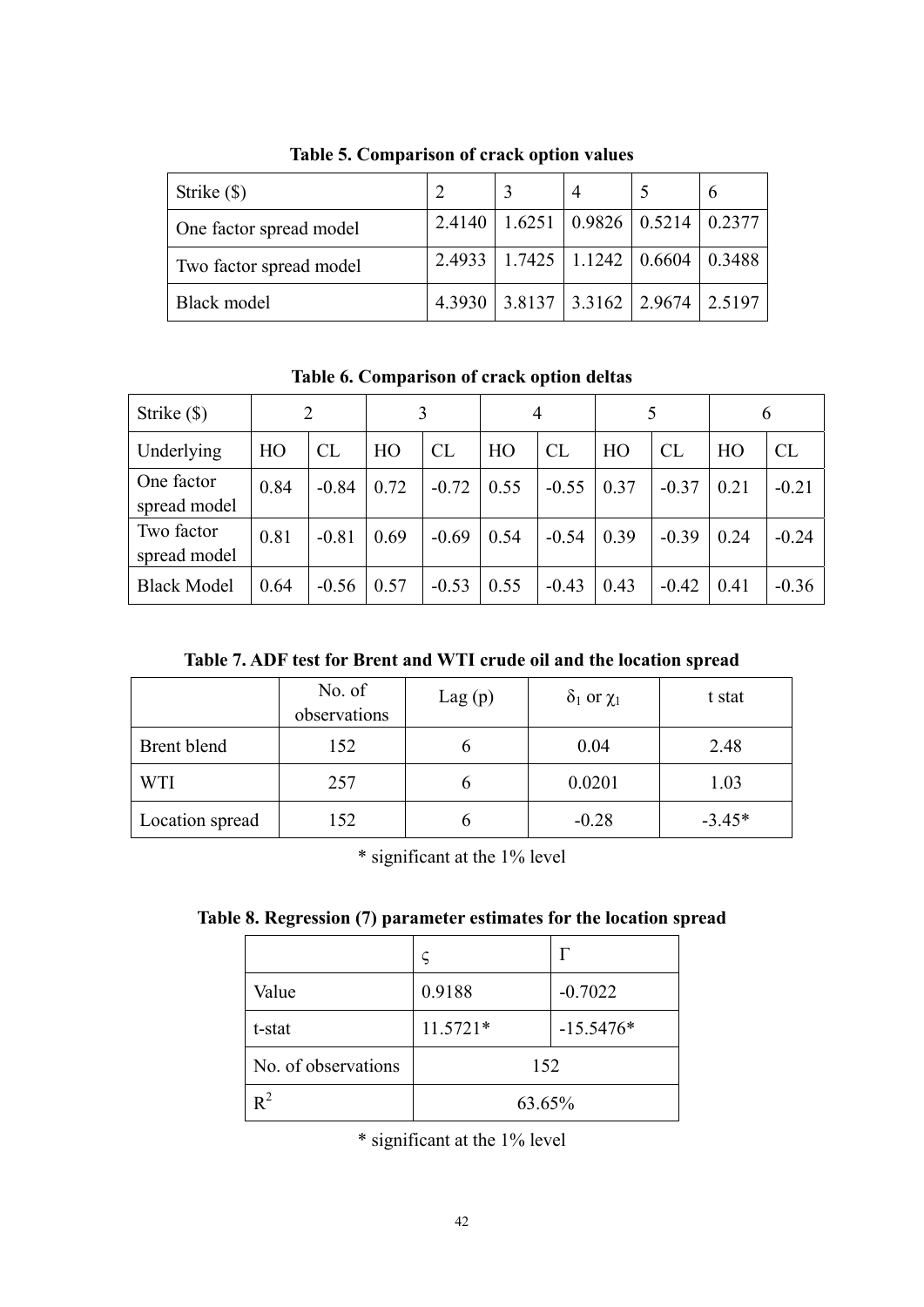|                    | σ      | K      | $\Lambda$ | $\theta$ |
|--------------------|--------|--------|-----------|----------|
| Value              | 2.5724 | 1.2928 | 0.6497    | 1.1902   |
| Standard deviation | 0.1811 | 0.0987 | 0.8779    | 0.028    |
| Log likelihood     |        | 64.9   |           |          |

**Table 9. Parameter estimates for the one factor model** 

**Table 10. Parameter estimates for the two factor model** 

|                       | $\sigma$ | $\bf k$ | Λ      | $\theta$ | $\sigma_2$ | k <sub>2</sub> | $\lambda_2$ |
|-----------------------|----------|---------|--------|----------|------------|----------------|-------------|
| Value                 | 2.588    | 1.3088  | 0.6031 | 1.0282   | 1.3975     | 0.0728         | 0.0178      |
| Standard<br>deviation | 0.1629   | 0.0745  | 0.7886 | 0.0318   | 0.1161     | 0.0321         | 0.1791      |
| Log<br>likelihood     |          |         |        | 124.6    |            |                |             |

**Note:** We assume the correlation ρ between the two factors is zero

| Table 11. Comparison of spread option values |  |  |  |
|----------------------------------------------|--|--|--|
|                                              |  |  |  |

| Strike (\$)             |  |                                                          |  |
|-------------------------|--|----------------------------------------------------------|--|
| One factor spread model |  | $1.9592$   1.1980   0.6157   0.2541   0.0809             |  |
| Two factor spread model |  | $2.1191 \mid 1.4383 \mid 0.8949 \mid 0.5034 \mid 0.2527$ |  |
| <b>Black Model</b>      |  | $2.5616$   1.9821   1.5362   1.1041   0.8548             |  |

**Table 12. Comparison of spread option deltas** 

| Strike (\$)                | $-1$ |             | $\theta$ |             |      |             |      |             |           |             |
|----------------------------|------|-------------|----------|-------------|------|-------------|------|-------------|-----------|-------------|
| Underlying                 | CL   | <b>ITCO</b> | CL       | <b>ITCO</b> | CL   | <b>ITCO</b> | CL   | <b>ITCO</b> | <b>CL</b> | <b>ITCO</b> |
| One factor<br>spread model | 0.82 | $-0.82$     | 0.68     | $-0.68$     | 0.47 | $-0.47$     | 0.26 | $-0.26$     | 0.10      | $-0.10$     |
| Two factor<br>spread model | 0.74 | $-0.74$     | 0.62     | $-0.62$     | 0.47 | $-0.47$     | 0.32 | $-0.32$     | 0.19      | $-0.19$     |
| Black model                | 0.69 | $-0.63$     | 0.55     | $-0.53$     | 0.48 | $-0.43$     | 0.42 | $-0.34$     | 0.34      | $-0.30$     |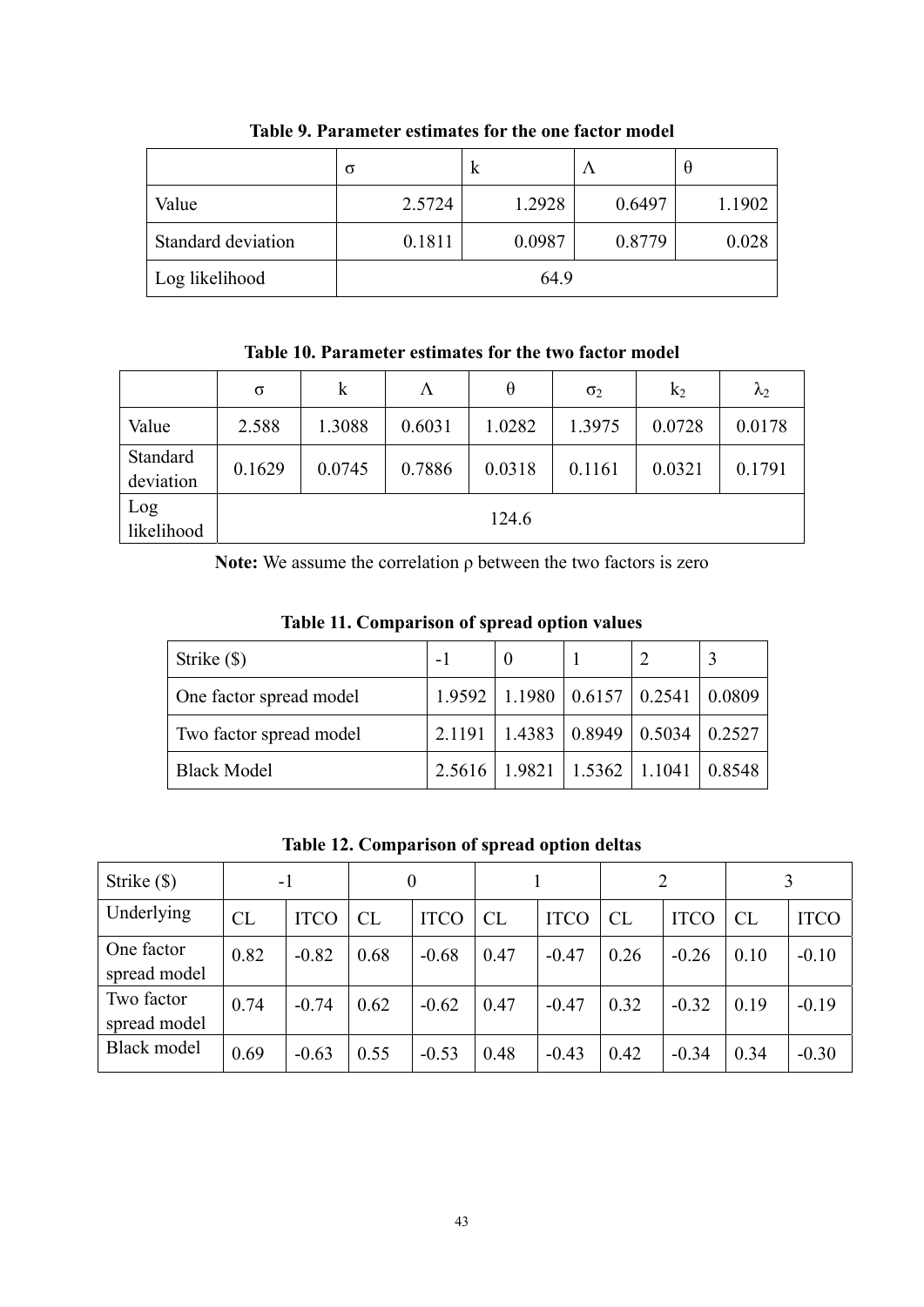

**Figure 1. The 1 month futures prices of crude oil and heating oil** 



**Figure 2. The 1 month and 1 year crack spreads**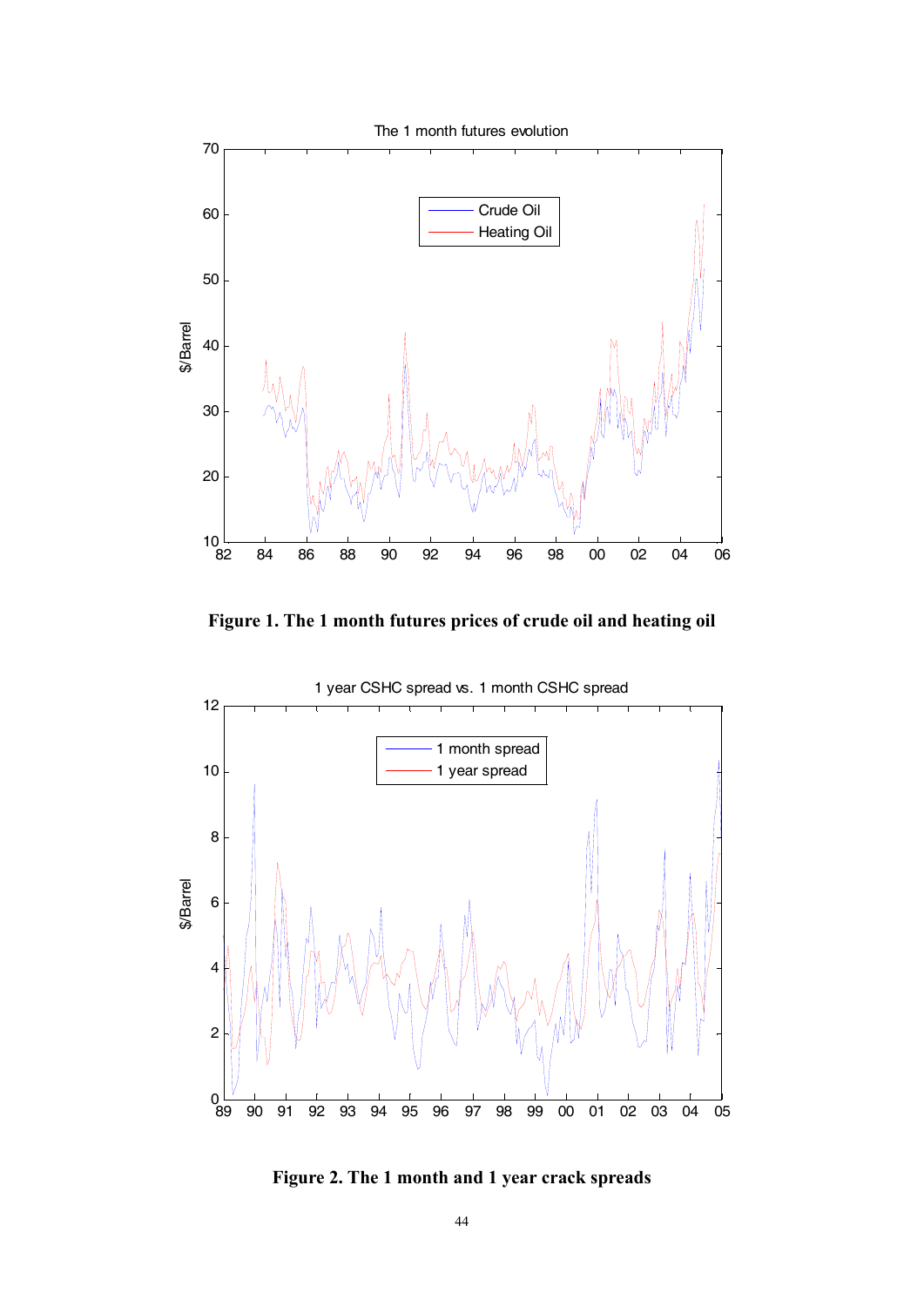

**Figure 3. The 1 month crack spread versus the latent spot spread** 



**Figure 4. The two factors of the crack spread**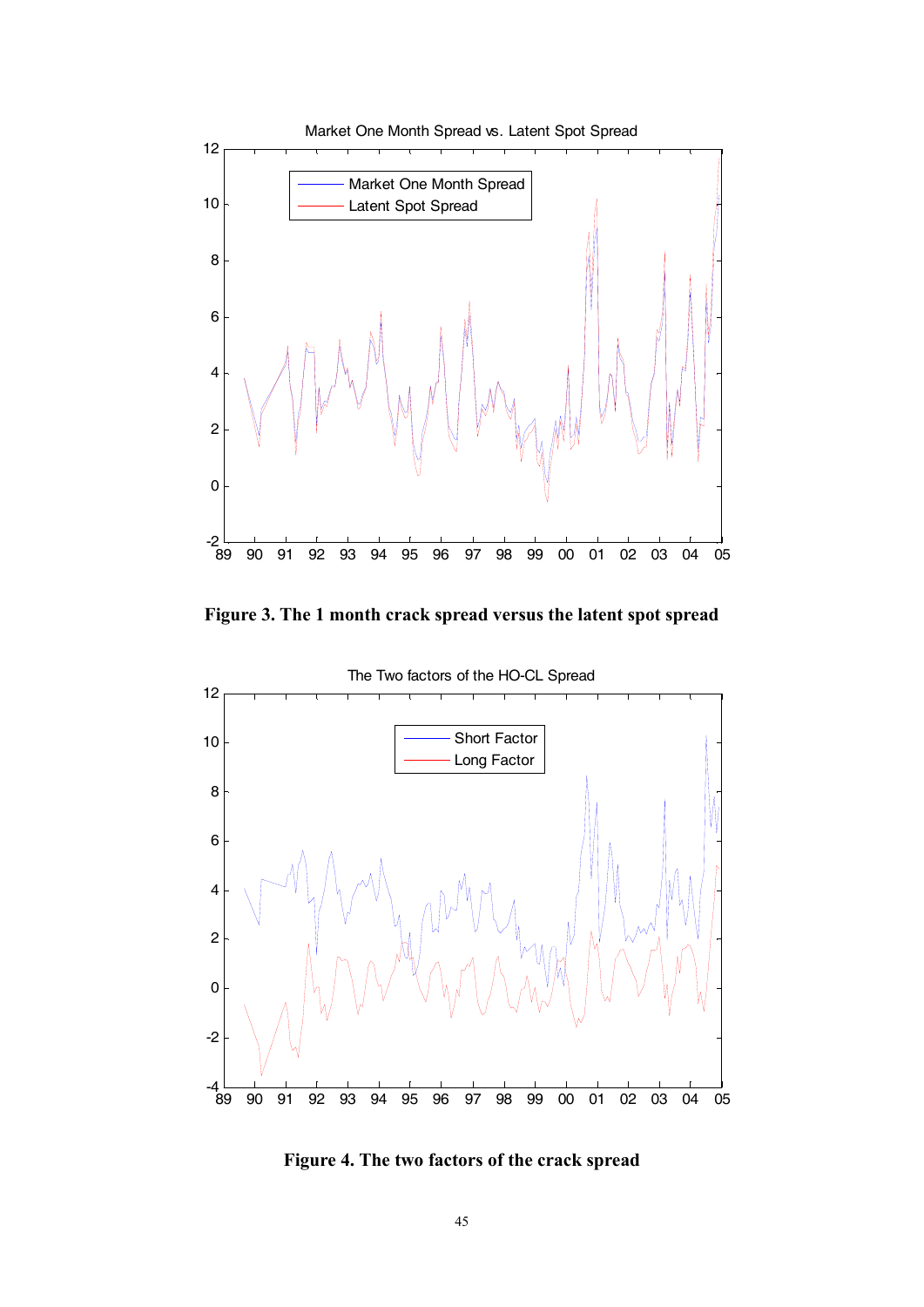

**Figure 5. The 1 month futures prices of WTI and Brent crude oil** 



**Figure 6. The 1 month and 1 year location spreads**